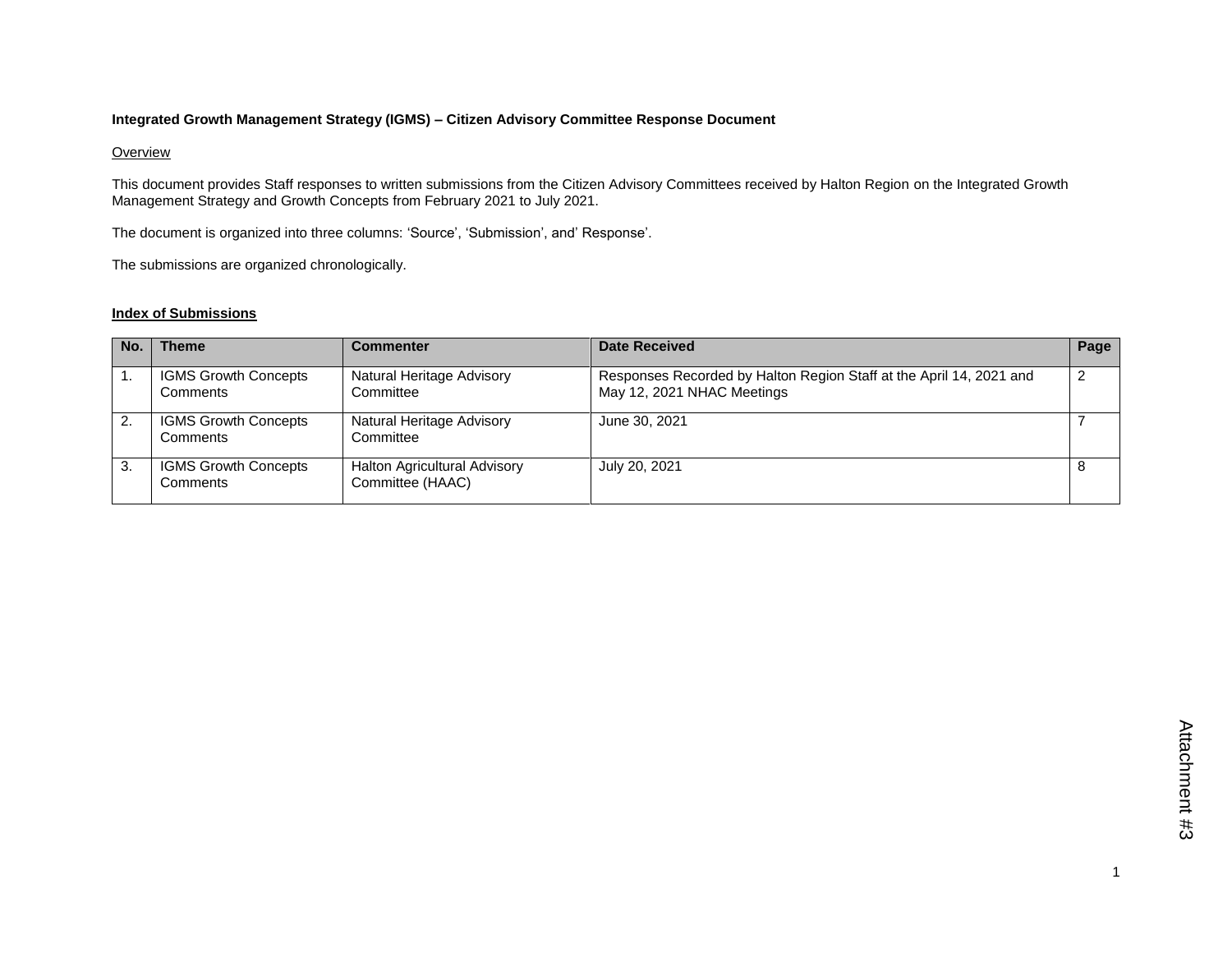## **Submissions & Responses**

| No. | <b>Source</b>                                                                                                                     | <b>Submission</b>                                                                                                                                                                                                                                    |                                                                        | <b>Response</b> |                                        |                       |                         |                                                                                                                                                                                                   |
|-----|-----------------------------------------------------------------------------------------------------------------------------------|------------------------------------------------------------------------------------------------------------------------------------------------------------------------------------------------------------------------------------------------------|------------------------------------------------------------------------|-----------------|----------------------------------------|-----------------------|-------------------------|---------------------------------------------------------------------------------------------------------------------------------------------------------------------------------------------------|
| 1.  | Natural<br>Heritage<br>Advisory<br>Committee<br>(NHAC)                                                                            | <b>Growth Concepts Evaluation Questionnaire</b><br><b>Questions</b><br>7. Many factors affect how individuals want to see the Region grow. Please help us<br>understand what is most important to you by rating each of the following factors below. | Responses on factors that are of<br>importance have been considered in |                 |                                        |                       |                         |                                                                                                                                                                                                   |
|     | Responses<br>Recorded by<br><b>Halton Region</b><br>Staff at the<br>April 14, 2021<br>and May 12,<br><b>2021 NHAC</b><br>Meetings | Factor                                                                                                                                                                                                                                               | Very<br>important                                                      | Important       | <b>No</b><br>opinion<br>or not<br>sure | Not very<br>important | <b>Not</b><br>important | the development of a Draft Preferred<br>Growth Concept.<br>The Draft Preferred Growth                                                                                                             |
|     |                                                                                                                                   | Create communities with<br>a full range of housing,<br>jobs and services                                                                                                                                                                             | $\boxtimes$                                                            | $\Box$          | □                                      | $\Box$                | $\Box$                  | Concept is based on several Key<br>Principles that address these factors,<br>including: balancing growth to                                                                                       |
|     |                                                                                                                                   | Maximize use of land in<br>existing urban areas to<br>minimize expansion into<br>agricultural or rural<br>areas                                                                                                                                      | $\boxtimes$                                                            | $\Box$          | $\Box$                                 | $\Box$                | $\Box$                  | achieve mixed-use, transit supportive,<br>complete communities with a full<br>range of amenities; limiting the need<br>for urban expansion; preserving<br>agricultural land and natural heritage; |
|     |                                                                                                                                   | Preservation of farm<br>land and other rural<br>lands                                                                                                                                                                                                | $\boxtimes$                                                            | $\Box$          | $\Box$                                 | $\Box$                | $\Box$                  | and meeting the challenge of climate<br>change through strategies to<br>minimize greenhouse gas emissions.                                                                                        |
|     |                                                                                                                                   | Protection of the natural<br>environment                                                                                                                                                                                                             | $\boxtimes$                                                            | $\Box$          | $\Box$                                 | $\Box$                | $\Box$                  |                                                                                                                                                                                                   |
|     |                                                                                                                                   | Preservation of<br>aggregate resource<br>areas (for example<br>areas with gravel<br>resources) for potential<br>extraction                                                                                                                           | $\Box$                                                                 | $\Box$          | $\Box$                                 | $\Box$                | $\Box$                  |                                                                                                                                                                                                   |
|     |                                                                                                                                   | Flexibility and diversity<br>of job/ career options                                                                                                                                                                                                  | $\boxtimes$                                                            | $\Box$          | $\Box$                                 | $\Box$                | $\Box$                  |                                                                                                                                                                                                   |
|     |                                                                                                                                   | Access to affordable<br>housing                                                                                                                                                                                                                      | $\boxtimes$                                                            | $\Box$          | $\Box$                                 | $\Box$                | $\Box$                  |                                                                                                                                                                                                   |
|     |                                                                                                                                   | Having public transit to<br>support growth                                                                                                                                                                                                           | $\boxtimes$                                                            | $\Box$          | $\Box$                                 | $\Box$                | $\Box$                  |                                                                                                                                                                                                   |
|     |                                                                                                                                   | Minimizing municipal<br>infrastructure costs (for<br>example, roads and<br>water/waste water)                                                                                                                                                        | $\boxtimes$                                                            | $\Box$          | $\Box$                                 | $\Box$                | $\Box$                  |                                                                                                                                                                                                   |
|     |                                                                                                                                   | Adapting to climate<br>change                                                                                                                                                                                                                        | $\boxtimes$                                                            | $\Box$          | $\Box$                                 | $\Box$                | $\Box$                  |                                                                                                                                                                                                   |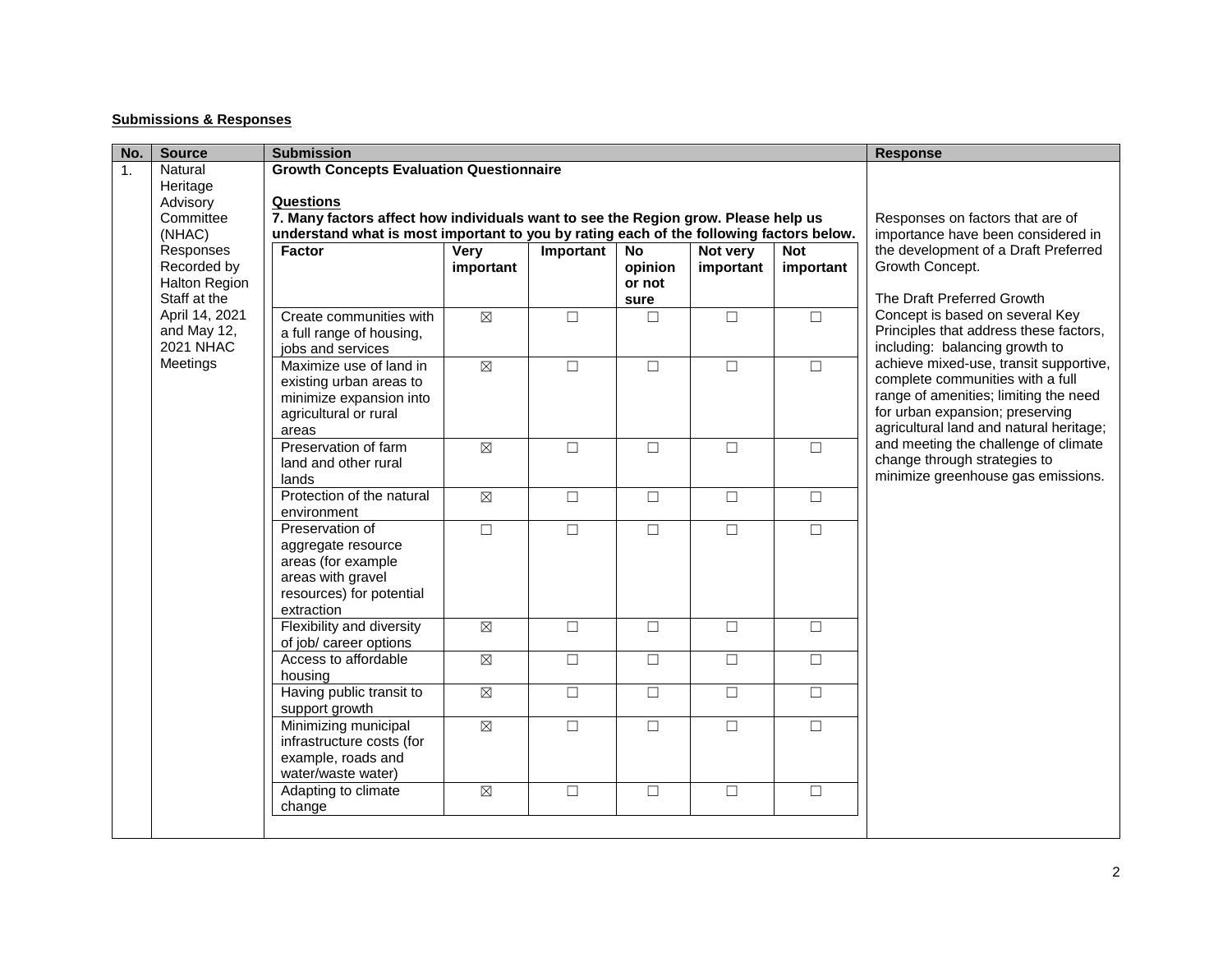|                        | Reducing greenhouse<br>gas emissions                                                                                                                                                                                                                                                                                                                                                                                                                                                                                                                                                                                                                                                                                                                                                                                                                                                                                                                                                                                                                                                                                                                                                                                                                                                                                                                                                                                               | $\boxtimes$ | $\Box$      | $\Box$ | $\Box$ | $\Box$            |                                                                                                                                                                                                                                                                                                                                                                                                                                                                                                                                                                                                                                                                                                                                                                                                                                                                                                                                                     |
|------------------------|------------------------------------------------------------------------------------------------------------------------------------------------------------------------------------------------------------------------------------------------------------------------------------------------------------------------------------------------------------------------------------------------------------------------------------------------------------------------------------------------------------------------------------------------------------------------------------------------------------------------------------------------------------------------------------------------------------------------------------------------------------------------------------------------------------------------------------------------------------------------------------------------------------------------------------------------------------------------------------------------------------------------------------------------------------------------------------------------------------------------------------------------------------------------------------------------------------------------------------------------------------------------------------------------------------------------------------------------------------------------------------------------------------------------------------|-------------|-------------|--------|--------|-------------------|-----------------------------------------------------------------------------------------------------------------------------------------------------------------------------------------------------------------------------------------------------------------------------------------------------------------------------------------------------------------------------------------------------------------------------------------------------------------------------------------------------------------------------------------------------------------------------------------------------------------------------------------------------------------------------------------------------------------------------------------------------------------------------------------------------------------------------------------------------------------------------------------------------------------------------------------------------|
|                        | The amount of growth<br>directed to areas that<br>can accommodate<br>intensification (for<br>example Major Transit<br><b>Station Areas)</b>                                                                                                                                                                                                                                                                                                                                                                                                                                                                                                                                                                                                                                                                                                                                                                                                                                                                                                                                                                                                                                                                                                                                                                                                                                                                                        | $\boxtimes$ | $\Box$      | $\Box$ | $\Box$ | $\overline{\Box}$ |                                                                                                                                                                                                                                                                                                                                                                                                                                                                                                                                                                                                                                                                                                                                                                                                                                                                                                                                                     |
|                        | Location of urban<br>expansion areas, (for<br>example, new urban<br>lands if required)                                                                                                                                                                                                                                                                                                                                                                                                                                                                                                                                                                                                                                                                                                                                                                                                                                                                                                                                                                                                                                                                                                                                                                                                                                                                                                                                             | $\Box$      | $\boxtimes$ | $\Box$ | $\Box$ | $\Box$            |                                                                                                                                                                                                                                                                                                                                                                                                                                                                                                                                                                                                                                                                                                                                                                                                                                                                                                                                                     |
| below)                 | Other (Please explain                                                                                                                                                                                                                                                                                                                                                                                                                                                                                                                                                                                                                                                                                                                                                                                                                                                                                                                                                                                                                                                                                                                                                                                                                                                                                                                                                                                                              | $\Box$      | $\Box$      | $\Box$ | $\Box$ | $\Box$            |                                                                                                                                                                                                                                                                                                                                                                                                                                                                                                                                                                                                                                                                                                                                                                                                                                                                                                                                                     |
| $\bullet$<br>$\bullet$ | 8. Would you like to explain or provide more information about your response? If not,<br>please skip and move onto the next question.<br>Ontario Federation of Agriculture Letter ("OFA urges farmland preservation to maintain<br>demand for locally sourced food") re: loss of farmland and the need for preservation of<br>farm land - Committee would like to append the letter. How do we continue the growth<br>that we've had while improving food security? As a system issue and not in isolation.<br>How much food that is produced that doesn't make it into peoples' stomach is a<br>$\circ$<br>major issue. How do we encourage people to better utilize their food and not go<br>out in the green bin?<br>How food is produced, with difference sources of energy, different ways of<br>$\circ$<br>marketing. These need to be addressed.<br>Water consumption, availability and impacts of climate change.<br>$\circ$<br>Climate Change Emergencies being declared in all 4 local municipalities and Region, has<br>impacted many of the answers to the questions. We understand the holistic implications<br>of climate change and how that it is hard to dissect one of the factors from the other.<br>Need to highlight the intersectionality of climate change with all the other factors.<br>Biodiversity is a factor that contributed to our answers - ensuring that our Region has<br>thriving biodiversity. |             |             |        |        |                   | Matters related to supporting and<br>promoting local food production and<br>consumption are being considered<br>through the ongoing Rural and<br>Agricultural System component of the<br>Regional Official Plan Review.<br>Through the Regional Official Plan<br>Review (ROPR), staff continue to<br>engage with NHAC, HAAC and<br>Halton Region Federation of<br>Agriculture on these matters. An<br>Agricultural Working Group was<br>formed to bring together<br>representatives of the agricultural<br>sector and Regional staff with a<br>shared interest in the vitality and<br>success of agriculture in Halton.<br>A Greenhouse Gas Emissions<br>Assessment is nearing completion<br>and looks at climate change<br>holistically in relation to factors like<br>buildings and transportation. The<br><b>Greenhouse Gas Emissions</b><br>Assessment draft results have<br>informed the development of the Draft<br>Preferred Growth Concept. |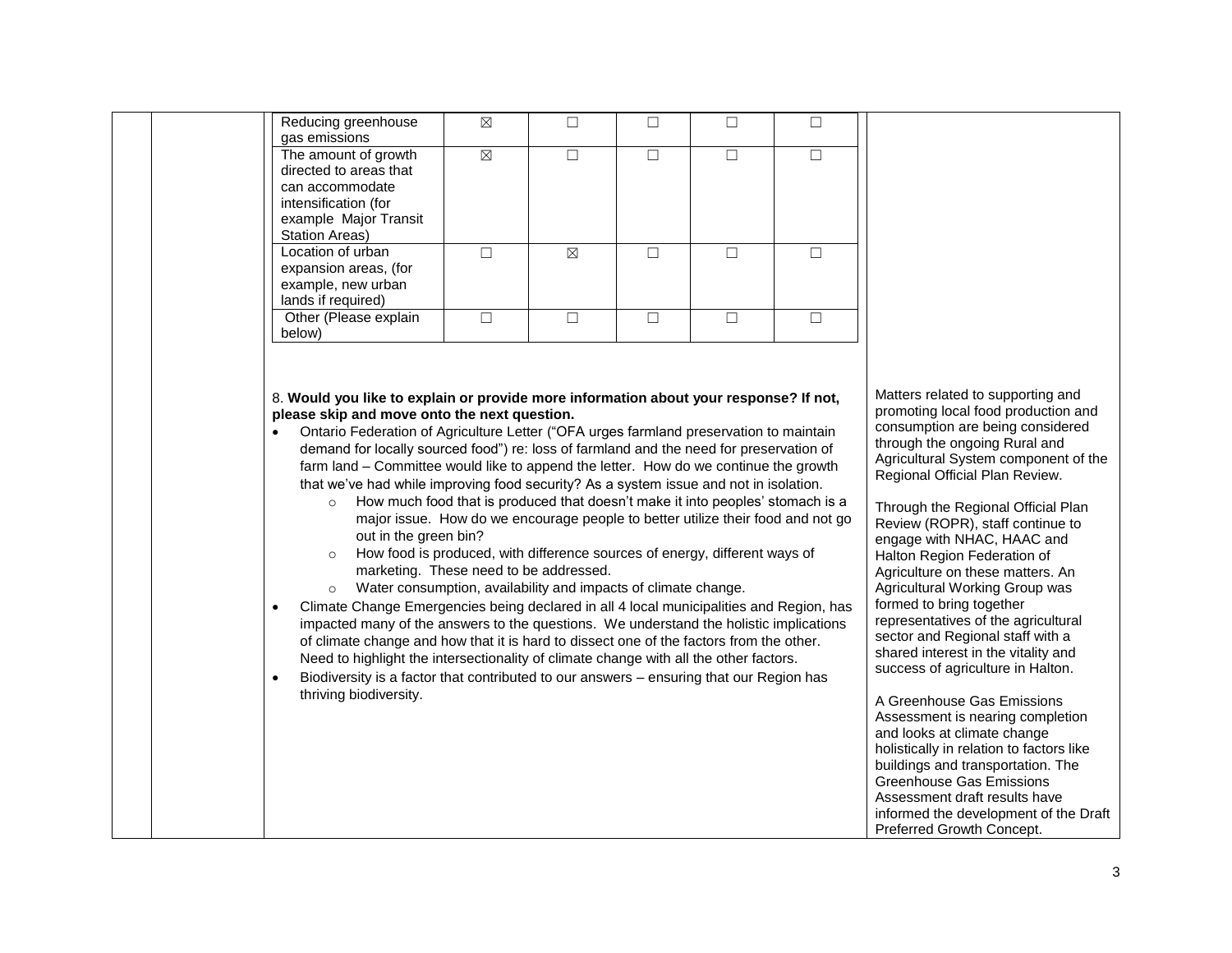| 9. Providing a full range of housing options throughout Halton is important when<br>considering how best to plan for growth to 2051. This means a greater mix of housing<br>unit types and densities (for example, more apartment buildings and fewer single<br>detached houses) in newly developed areas compared to existing neighbourhoods in<br>Halton. This will also mean capitalizing on opportunities for redevelopment of<br>underutilized sites in existing built-up areas (for example, apartments built through<br>redevelopment). |            |     |                                  |                           | Climate change continues to be<br>considered across all Regional<br>Official Plan Review theme areas,<br>including natural heritage, agriculture,<br>and growth management.<br>Comments on biodiversity have been<br>considered in the development of a<br>Draft Preferred Growth Concept that<br>minimizes impacts on the Natural<br>Heritage System, including its Key<br>Features (i.e. significant wildlife<br>habitat, significant woodlands) and<br>components. The Natural Heritage<br>Assessment draft results have<br>informed the development of the Draft<br>Preferred Growth Concept.<br>Comments have been considered in<br>the development to the Draft<br>Preferred Growth Concept. The<br>Regional Official Plan Review,<br>including the Integrated Growth<br>Management Strategy and Draft<br>Preferred Growth concept, explores<br>opportunities to direct growth to urban |
|------------------------------------------------------------------------------------------------------------------------------------------------------------------------------------------------------------------------------------------------------------------------------------------------------------------------------------------------------------------------------------------------------------------------------------------------------------------------------------------------------------------------------------------------|------------|-----|----------------------------------|---------------------------|-----------------------------------------------------------------------------------------------------------------------------------------------------------------------------------------------------------------------------------------------------------------------------------------------------------------------------------------------------------------------------------------------------------------------------------------------------------------------------------------------------------------------------------------------------------------------------------------------------------------------------------------------------------------------------------------------------------------------------------------------------------------------------------------------------------------------------------------------------------------------------------------------|
|                                                                                                                                                                                                                                                                                                                                                                                                                                                                                                                                                |            |     |                                  |                           |                                                                                                                                                                                                                                                                                                                                                                                                                                                                                                                                                                                                                                                                                                                                                                                                                                                                                               |
| Do you support increased density development as outlined:                                                                                                                                                                                                                                                                                                                                                                                                                                                                                      |            |     |                                  |                           | areas, as well as providing a range                                                                                                                                                                                                                                                                                                                                                                                                                                                                                                                                                                                                                                                                                                                                                                                                                                                           |
|                                                                                                                                                                                                                                                                                                                                                                                                                                                                                                                                                | <b>Yes</b> | No. | With some conditions             | No opinion<br>or not sure | and mix of housing options, including<br>ensuring housing affordability. A key                                                                                                                                                                                                                                                                                                                                                                                                                                                                                                                                                                                                                                                                                                                                                                                                                |
| (i) in newly developed areas?                                                                                                                                                                                                                                                                                                                                                                                                                                                                                                                  | ⊠          | □   | (please explain below)<br>$\Box$ | $\Box$                    | consideration is ensuring that growth<br>and development happens in a way                                                                                                                                                                                                                                                                                                                                                                                                                                                                                                                                                                                                                                                                                                                                                                                                                     |
| (ii) in exisiting<br>communities/neighbourhoods?                                                                                                                                                                                                                                                                                                                                                                                                                                                                                               | ⊠          | □   | $\boxtimes$                      | $\Box$                    | that supports community needs,<br>protects the environment, addresses<br>climate change, and preserves                                                                                                                                                                                                                                                                                                                                                                                                                                                                                                                                                                                                                                                                                                                                                                                        |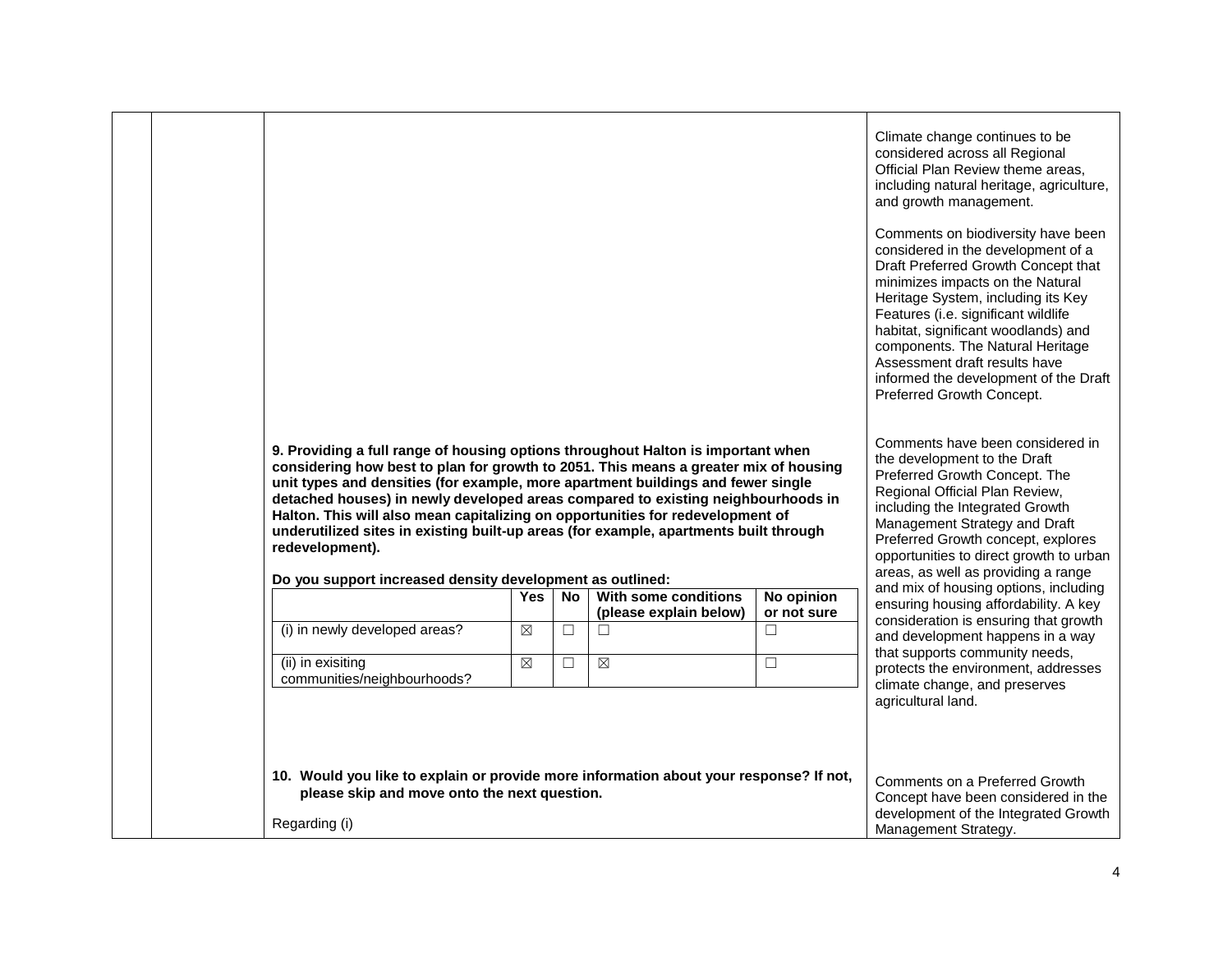|  | Ensure that new development is affordable.<br>With increased population, a mix of housing types becomes harder. The architectural<br>design will be important for ensuring a mix of housing with increased density -<br>example: providing open space and social design.<br>Challenge – not as profitable for the development community to have higher and<br>mixed density housing. Is there a way to incentivize the development community to<br>want to do this? Make them want to do it and have to do it. Recognition and<br>awards?<br>Green development standards - ensure that in moving forward new buildings are<br>meeting specific standards - enviornmental and social standards - a lense to achieve<br>the two above points.<br>What mechanisms can we put in place to ensure the required densities are met in the<br>new growth areas, before directing density to other areas? The stick vs. carrot.<br>Ensuring that the Region meets all the "rules" rather than encourage.<br>Regarding (ii):<br>Needs to meet the conditions discussed above (e.g. social and environmental<br>$\bullet$<br>conditions).<br>Support the new growth, and densities be directed to areas with existing<br>$\bullet$<br>development.<br>Areas for re-development where buildings are in poor condition.<br>Re-development that meets the needs of the communities first - social issue needs<br>to be an essential part of the planning for new development.<br>Redesign of new communities using biophilic principles - example: use has a<br>principle of green development standards.<br>Continue need to protect established neighbourhoods as density increases in existing<br>neighbouthoods.<br>Developers – build and sell the large houses first, then the townhouses. How do we<br>reverse this?<br>Role of the LPAT in favouring particular development may affect ability to reach<br>increased densities. | Key principles considered in the<br>development of a Draft Preferred<br>Growth Concept focus on balancing<br>growth objectives with matters<br>including addressing climate change,<br>preserving agricultural land, and<br>creating transit supportive, mixed-<br>use, sustainable/complete<br>communities. |
|--|---------------------------------------------------------------------------------------------------------------------------------------------------------------------------------------------------------------------------------------------------------------------------------------------------------------------------------------------------------------------------------------------------------------------------------------------------------------------------------------------------------------------------------------------------------------------------------------------------------------------------------------------------------------------------------------------------------------------------------------------------------------------------------------------------------------------------------------------------------------------------------------------------------------------------------------------------------------------------------------------------------------------------------------------------------------------------------------------------------------------------------------------------------------------------------------------------------------------------------------------------------------------------------------------------------------------------------------------------------------------------------------------------------------------------------------------------------------------------------------------------------------------------------------------------------------------------------------------------------------------------------------------------------------------------------------------------------------------------------------------------------------------------------------------------------------------------------------------------------------------------------------------------------------------------|--------------------------------------------------------------------------------------------------------------------------------------------------------------------------------------------------------------------------------------------------------------------------------------------------------------|
|  | 11. Select your preferred concept:<br>□ Concept 1: 60% Densification, Moderate Greenfield Expansion<br>□ Concept 2: 70% Densification, Limited Greenfield Expansion<br>⊠ Concept 3: 80% Densification, Employment Area Only Greenfield Expansion                                                                                                                                                                                                                                                                                                                                                                                                                                                                                                                                                                                                                                                                                                                                                                                                                                                                                                                                                                                                                                                                                                                                                                                                                                                                                                                                                                                                                                                                                                                                                                                                                                                                          | Comments have been considered in<br>the development of a Draft Preferred<br>Growth Concept and the Integrated<br>Growth Management Strategy.                                                                                                                                                                 |
|  |                                                                                                                                                                                                                                                                                                                                                                                                                                                                                                                                                                                                                                                                                                                                                                                                                                                                                                                                                                                                                                                                                                                                                                                                                                                                                                                                                                                                                                                                                                                                                                                                                                                                                                                                                                                                                                                                                                                           |                                                                                                                                                                                                                                                                                                              |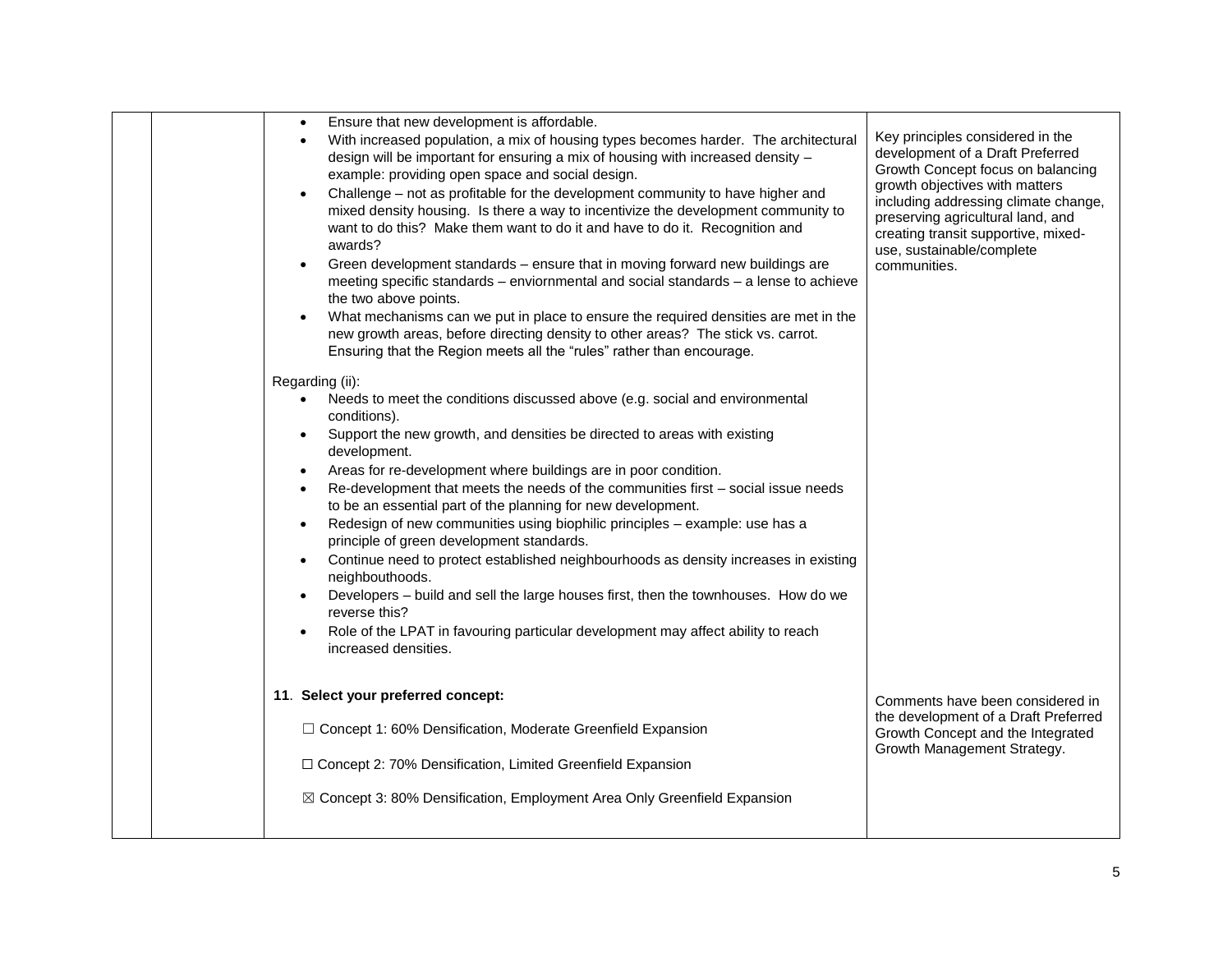| ⊠ Concept 3B: 80% Densification, No Greenfield Expansion                                                                                                                                                                                                                                                                                                                                                                                                                                                                                                                                                                                                                                                                                                                                                                                                                                                                                                                                                                                                                                                                                                                                                                                                                                                                                                                                                                                                                                                                                                                                                                                                                                                                                                                                                                                                                                 |                                                                                                                                              |
|------------------------------------------------------------------------------------------------------------------------------------------------------------------------------------------------------------------------------------------------------------------------------------------------------------------------------------------------------------------------------------------------------------------------------------------------------------------------------------------------------------------------------------------------------------------------------------------------------------------------------------------------------------------------------------------------------------------------------------------------------------------------------------------------------------------------------------------------------------------------------------------------------------------------------------------------------------------------------------------------------------------------------------------------------------------------------------------------------------------------------------------------------------------------------------------------------------------------------------------------------------------------------------------------------------------------------------------------------------------------------------------------------------------------------------------------------------------------------------------------------------------------------------------------------------------------------------------------------------------------------------------------------------------------------------------------------------------------------------------------------------------------------------------------------------------------------------------------------------------------------------------|----------------------------------------------------------------------------------------------------------------------------------------------|
| □ Concept 4: 50% Intensification, Greatest Greenfield Expansion                                                                                                                                                                                                                                                                                                                                                                                                                                                                                                                                                                                                                                                                                                                                                                                                                                                                                                                                                                                                                                                                                                                                                                                                                                                                                                                                                                                                                                                                                                                                                                                                                                                                                                                                                                                                                          |                                                                                                                                              |
| 12. Would you like to explain or provide more information about your response? If not,<br>please skip and move onto the next question.<br>2 Committee Members voted for Concept 3:<br>Although taking land out of agricultural production, jobs are also important.<br>The more jobs we can keep within the Region the less travel has to take<br>$\circ$<br>place, and from the standpoint of climate change it is part of the thought<br>process that should be taking place.<br>Job diversification will be important and not just warehouse - need for office<br>$\circ$<br>space as well.<br>If only going for warehousing, then that is a consumption issue.<br>Is there a guarantee that the employment lands would not be converted to<br>$\circ$<br>residential at some point in the future?<br>7 Committee Members voted for Concepts 3B:<br>Needs to be viewed from climate change. Sources of energy and energy<br>$\circ$<br>consumption will dictate the types of employment. Instead of seeing us<br>narrowly as a Region being able to fulfill everything, we need to see<br>ourselves with our neighbours. Employment needs to be seen as a system<br>rather than a binary decision.<br>Of the mindset that if you don't ask, you never know. If 3B hadn't come to<br>$\circ$<br>fruition, would have voted for 3. 3B is best for carbon sequestration, climate<br>change mitigation and climate change adaptation.<br>Sustainable communities - pressure it puts on existing greenfield<br>developments and existing neighbourhoods may be greater.<br>Committee members concerned with how the employment land in Concept<br>$\circ$<br>3A would be used in the future - example: future conversion to residential.<br>If we are going toward densifying, need to ensure the road and transportation system<br>and infrastructure are in place to support the growth. | Comments have been considered in<br>the development of a Draft Preferred<br>Growth Concept and the Integrated<br>Growth Management Strategy. |
| 13. Do you have any other comments about how and where you feel Halton Region<br>should grow?                                                                                                                                                                                                                                                                                                                                                                                                                                                                                                                                                                                                                                                                                                                                                                                                                                                                                                                                                                                                                                                                                                                                                                                                                                                                                                                                                                                                                                                                                                                                                                                                                                                                                                                                                                                            | Comments have been considered in                                                                                                             |
| Be bold and plan for the future. Don't just forecast - back cast - where do we want                                                                                                                                                                                                                                                                                                                                                                                                                                                                                                                                                                                                                                                                                                                                                                                                                                                                                                                                                                                                                                                                                                                                                                                                                                                                                                                                                                                                                                                                                                                                                                                                                                                                                                                                                                                                      | the development of a Draft Preferred<br>Growth Concept and the Integrated                                                                    |
| to go and how will we get there. What would a little kid in 2051 want?<br>Land conversion issue is major where employment to residential is based on profit vs.                                                                                                                                                                                                                                                                                                                                                                                                                                                                                                                                                                                                                                                                                                                                                                                                                                                                                                                                                                                                                                                                                                                                                                                                                                                                                                                                                                                                                                                                                                                                                                                                                                                                                                                          | Growth Management Strategy.                                                                                                                  |
| being strategic to address more mixed use development.<br>Additional focus on brownfield redevelopment - how can the lands be cleaned up                                                                                                                                                                                                                                                                                                                                                                                                                                                                                                                                                                                                                                                                                                                                                                                                                                                                                                                                                                                                                                                                                                                                                                                                                                                                                                                                                                                                                                                                                                                                                                                                                                                                                                                                                 |                                                                                                                                              |
| quicker/more efficiently to allow for new development? Role of establishing natural                                                                                                                                                                                                                                                                                                                                                                                                                                                                                                                                                                                                                                                                                                                                                                                                                                                                                                                                                                                                                                                                                                                                                                                                                                                                                                                                                                                                                                                                                                                                                                                                                                                                                                                                                                                                      |                                                                                                                                              |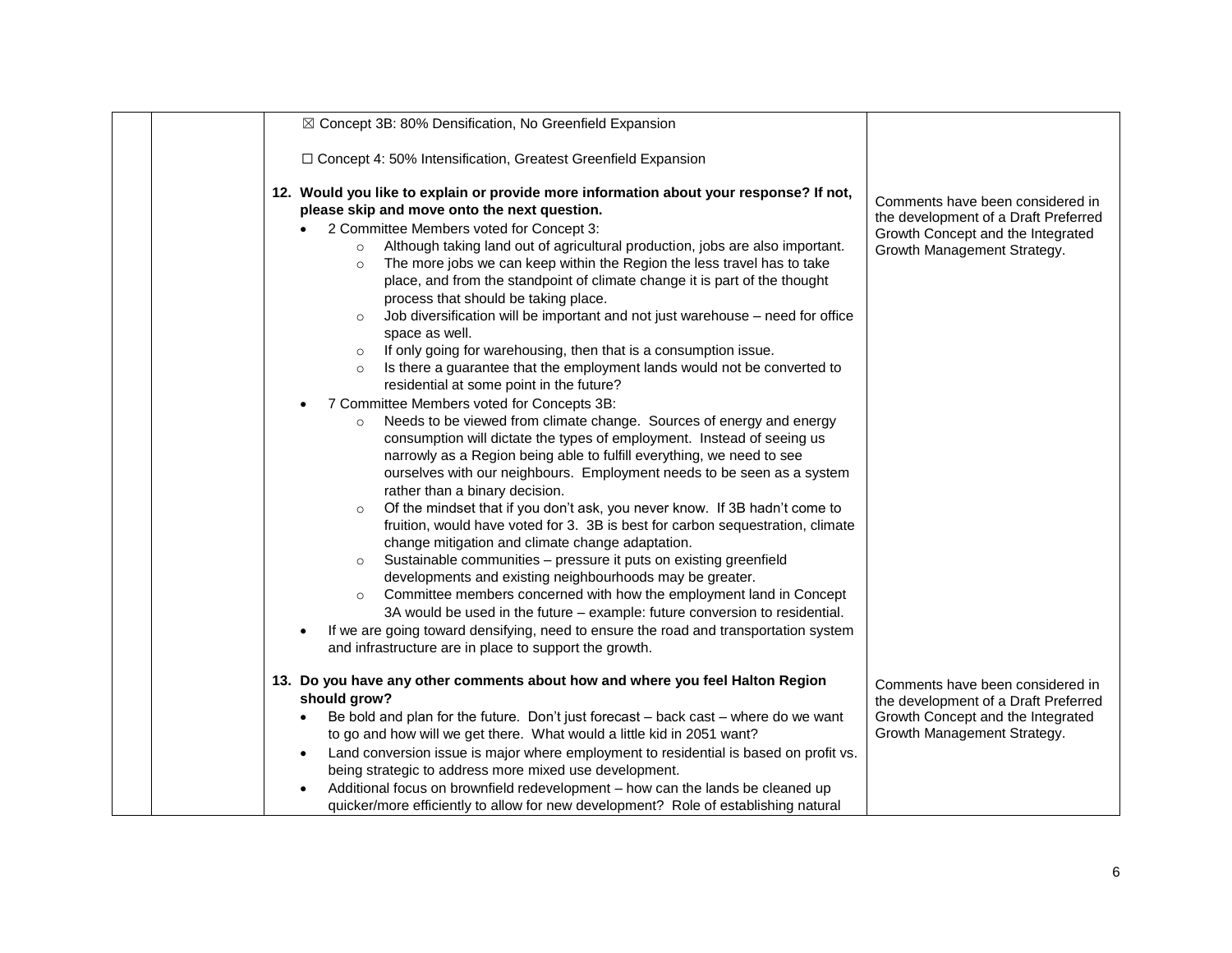|    |                               | environment such as certain trees to help with remediation? Also need to ensure<br>remediated in accordance with regulations.<br>Importance of green development standards to guide new development in the growth<br>areas.<br>Youth engagement and youth voice as part of the public engagement is important -<br>we have a strong and dynamic youth voice $-$ we are planning for them so their voice<br>is important.<br>Indigenous communities – important that their voice is heard. Facilitate elder<br>contributions. Engage with the Mississaugas of the Credit First Nation.                                                                                                                                                                                                                                                                                                                                                                                                                                                                                                                                                                                                                                                                                                                                                                                                                                                                                                                                                                                                                                                                                                                                                                                                                                                                                                                                                                                                                                                         |                                                                                                                                                                                                                                                                                                                                                                                        |
|----|-------------------------------|-----------------------------------------------------------------------------------------------------------------------------------------------------------------------------------------------------------------------------------------------------------------------------------------------------------------------------------------------------------------------------------------------------------------------------------------------------------------------------------------------------------------------------------------------------------------------------------------------------------------------------------------------------------------------------------------------------------------------------------------------------------------------------------------------------------------------------------------------------------------------------------------------------------------------------------------------------------------------------------------------------------------------------------------------------------------------------------------------------------------------------------------------------------------------------------------------------------------------------------------------------------------------------------------------------------------------------------------------------------------------------------------------------------------------------------------------------------------------------------------------------------------------------------------------------------------------------------------------------------------------------------------------------------------------------------------------------------------------------------------------------------------------------------------------------------------------------------------------------------------------------------------------------------------------------------------------------------------------------------------------------------------------------------------------|----------------------------------------------------------------------------------------------------------------------------------------------------------------------------------------------------------------------------------------------------------------------------------------------------------------------------------------------------------------------------------------|
| 2. | E-mail dated<br>June 30, 2021 | Attn: Curt Benson<br>CC: Regional Chair Carr and Members of Regional Council<br>CC: Graham Milne, Gena Ali, Dan Tovey, Heather Ireland, Erin DiCarlo.<br>Region of Halton<br>1151 Bronte Road Oakville,<br>Ontario, L6M 3L1<br>Re: Regional Official Plan Review<br>Dear Curt Benson,<br>The Natural Heritage Advisory Committee (NHAC) appreciates the opportunity to comment on<br>the Regional Official Plan review (ROPR). As a Regional Advisory Committee NHAC is<br>composed of citizen volunteers, subject matter experts from agencies, and two Regional<br>Councillors who are supporting the Natural Heritage System of the Halton Community. As part<br>of our work plan we have been involved in the review of the Regional Official Plan.<br>The Staff at the Region have been doing an exceptional job educating NHAC members on the<br>process, the scenarios, criteria, and answering our questions. NHAC members have been<br>working hard reviewing the ROPR Discussion Papers, interpreting the documents, and<br>ensuring we are working together towards a recommendation that most aligns with ensuring<br>the Natural Heritage system is ecological strong, allows for a healthy community, strong<br>biodiversity, and supports mitigation and adaptation efforts for our changing climate.<br>After careful consideration and a deep understanding of the growth concepts, the NHAC<br>committee is supporting option 3B. We feel that this concept is best to ensure growth is being<br>propelled in a responsible manner that would support the Natural Heritage system. There is<br>full acknowledgement and acceptance that farmland is a finite resource and is yet another<br>reason why there is a full support of 3B from NHAC. It is paramount that we are supporting a<br>growth plan that ensures the health of the Natural Heritage system, as we know this system is<br>critical for the wellbeing of our entire community.<br>Sincerely,<br>Lisa Kohler, Chair<br>Natural Heritage Advisory Committee | NHAC's comments in support of<br>Concept 3B as the Draft Preferred<br>Growth Concept have been noted.<br>Preserving and enhancing the<br>biological diversity and ecological<br>functions of the Natural Heritage<br>System remains of important value as<br>a part of the development of a Draft<br>Preferred Growth Concept and<br>broader Regional Official Plan Review<br>project. |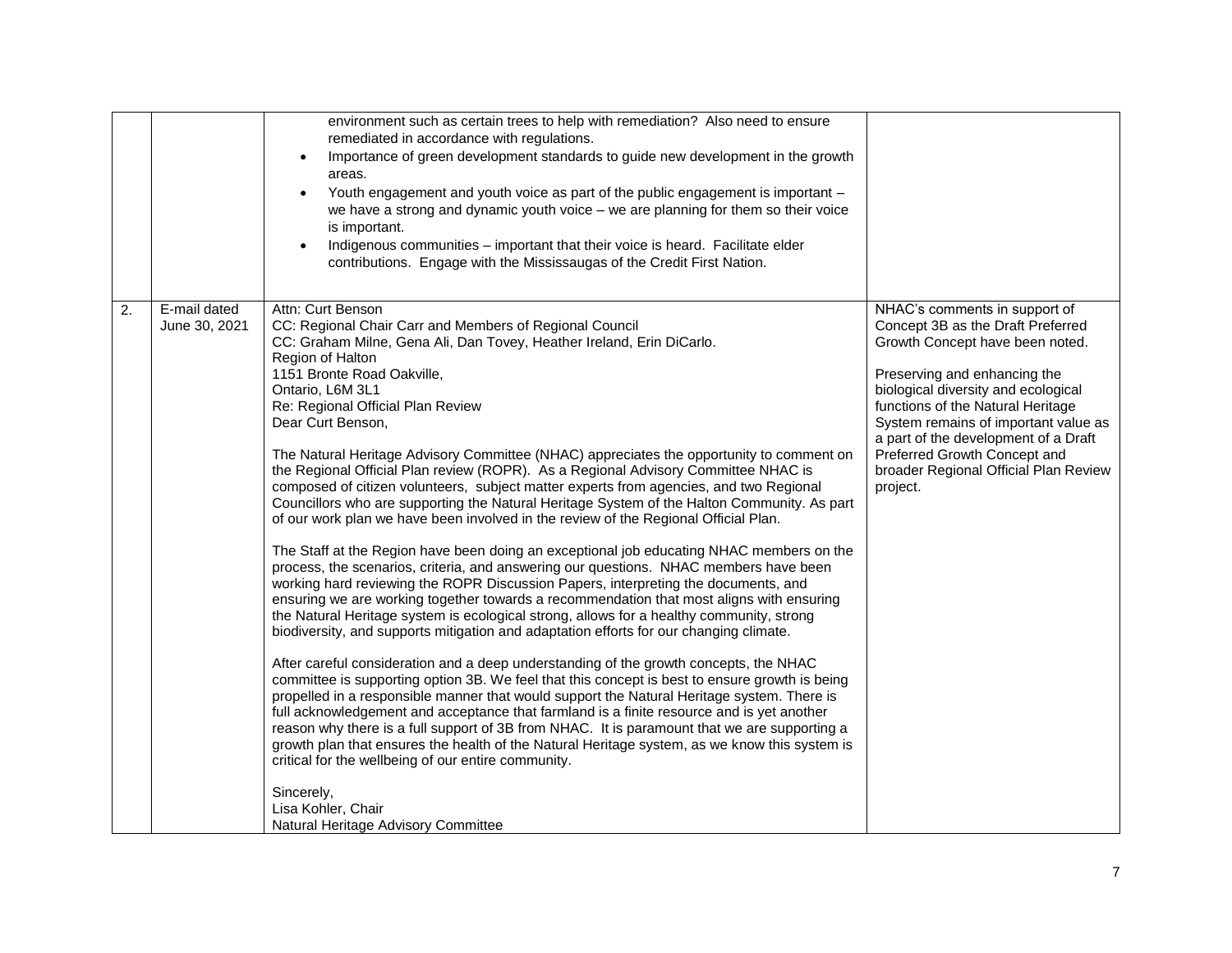| 3. | Halton<br>Agricultural<br>Advisory<br>Committee<br>(HAAC)<br>E-mail dated<br>July 20, 2021 | <b>Executive Summary</b><br>The Halton Agricultural Advisory Committee (HAAC) would like to extend our sincere<br>appreciation to The Regional Municipality of Halton for the opportunity to review the Integrated<br>Growth Management Strategy Growth Concept Discussion Paper.<br>Special appreciation is extended to Councillor Colin Best, Councillor Clark Somerville and<br>Councillor Jane Fogal for information shared and steadfast participation in our sub-committee<br>meetings. | Please note: Regional staff will<br>follow-up in cases where specific<br>questions are posed by the<br><b>Committee for clarification.</b><br>Regional staff also anticipate that<br>more consultation will occur with<br>the Advisory Committees on the<br>IGMS. |
|----|--------------------------------------------------------------------------------------------|-----------------------------------------------------------------------------------------------------------------------------------------------------------------------------------------------------------------------------------------------------------------------------------------------------------------------------------------------------------------------------------------------------------------------------------------------------------------------------------------------|-------------------------------------------------------------------------------------------------------------------------------------------------------------------------------------------------------------------------------------------------------------------|
|    |                                                                                            | Additional appreciation is extended to Halton Region Staff for their engagement with the<br>committee and enabling fulsome discussion on this important document moving forward. They<br>have provided praiseworthy knowledge, consideration, patience and commitment in working<br>with HAAC.                                                                                                                                                                                                | HAAC's comments on the IGMS and<br>Growth Concepts have been<br>considered in the development of a<br>Draft Preferred Growth Concept.                                                                                                                             |
|    |                                                                                            | HAAC has concluded our review and highly recommends Concept 3B. We believe a more<br>"balanced" approach to growth has to be consider minimizing any significant loss of prime<br>agricultural lands (Canada Land Inventory (CLI) Soil Class 1, 2, and 3), in addition to the type<br>of housing and density targets, which appear to be the main focus.                                                                                                                                      | A key principle for the development of<br>the Preferred Growth Concept is to<br>direct the majority of growth to areas<br>that can support intensification. This<br>approach minimizes the impact on the                                                          |
|    |                                                                                            | Regardless of provincially provided employment and population targets that "must" be planned<br>for, the growth concept chosen should be the minimum hectares possible coming out of<br>agricultural production, and maximum intensification. This would allow for recalibration of<br>actual versus target forecasts every 10 years and more staged development to actual needs,<br>instead of excess lands left undeveloped for 20 years or more.                                           | agricultural system. The Draft<br>Preferred Growth Concept has been<br>informed by the preparation of an<br>Agricultural Impact Assessment which<br>will be provided with the Preferred                                                                           |
|    |                                                                                            | With the constant growth in urban boundaries, quarries, and natural heritage areas, if Halton<br>does not place value or significance on agricultural lands and protect it from expansion in other<br>areas, it will make it more difficult to maintain a farm in Halton. We are also very concerned<br>about the water table and the effects this could have on the rural and agricultural communities<br>in Halton.                                                                         | Growth Concept report in early 2022.<br>It also ensures that Halton has<br>complete communities with a diverse<br>range of housing and employment<br>opportunities. Climate change<br>considerations also underpin the<br>project - including assessing ways to   |
|    |                                                                                            | In recognizing the need for additional employment opportunities in Halton, we strongly wish<br>consideration be given to encourage employment opportunities which support agricultural<br>inputs such as canneries, abattoirs, food hubs, bakeries, and other food preparation facilities.                                                                                                                                                                                                    | reduce greenhouse gas emissions<br>and strengthen the Region's<br>response to the Climate Emergency.                                                                                                                                                              |
|    |                                                                                            | A constant comment throughout the review was the need to recognize agriculture's value to<br>Halton Region in areas of; environmental goods and services, climate change initiatives,<br>responsible for 24% of Halton's employment, tourism and entertainment, Halton farmers<br>actively donate in large quantities and value to local area food banks and support natural<br>heritage systems on their properties.                                                                         | Matters related to supporting and<br>promoting local food production and<br>consumption. are being considered<br>through the ongoing Rural and<br>Agricultural System component of the<br>Regional Official Plan Review                                           |
|    |                                                                                            | Positive action items came out of our discussions including the potential policy development to<br>protect Agricultural Key features and a Joint Climate Change Project (Halton Region, Halton                                                                                                                                                                                                                                                                                                | Through the Regional Official Plan<br>Review (ROPR), staff continue to                                                                                                                                                                                            |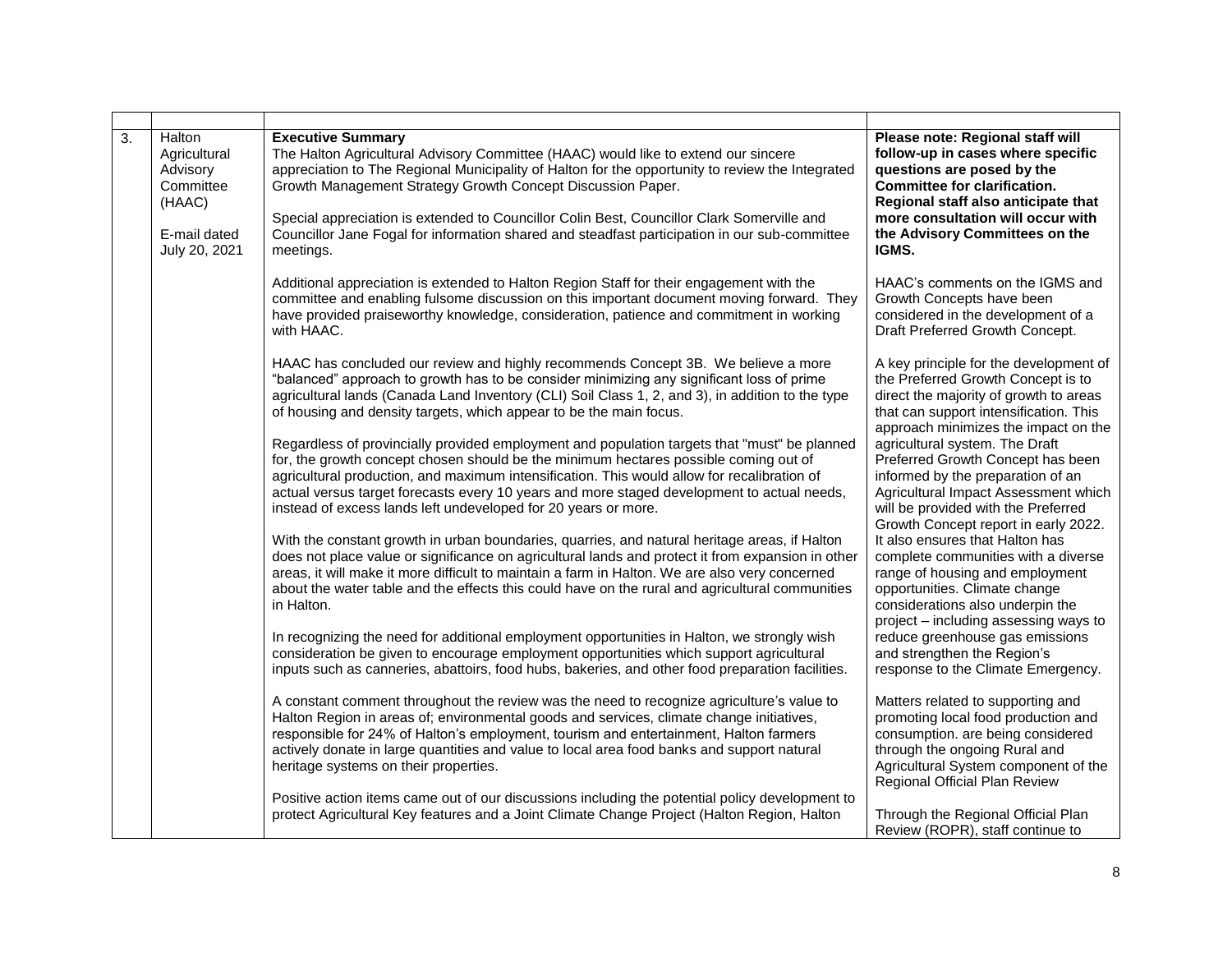| Conservation and Halton Farmers). Would look forward to potentially moving these items<br>forward in the future.                                                                                                                                                                                                                                                                                                                                                                                                                                                                                                         | engage with the farming community<br>and agricultural groups like the Halton<br>Agricultural Advisory Committee and |
|--------------------------------------------------------------------------------------------------------------------------------------------------------------------------------------------------------------------------------------------------------------------------------------------------------------------------------------------------------------------------------------------------------------------------------------------------------------------------------------------------------------------------------------------------------------------------------------------------------------------------|---------------------------------------------------------------------------------------------------------------------|
| Another key output of our discussions was the development of Appendix 1 on page 19 of the<br>report outlining "What does Halton Agriculture want? This helped the committee define and<br>relate our comments to the IGM discussion paper.                                                                                                                                                                                                                                                                                                                                                                               | Halton Region Federation of<br>Agriculture on these matters. An<br>Agricultural Working Group was                   |
| On behalf of HAAC, we sincerely appreciate your consideration of the comments and input                                                                                                                                                                                                                                                                                                                                                                                                                                                                                                                                  | formed to bring together<br>representatives of the agricultural                                                     |
| provided within this report.<br>Sincerely,                                                                                                                                                                                                                                                                                                                                                                                                                                                                                                                                                                               | sector and Regional staff with a<br>shared interest in the vitality and<br>success of agriculture in Halton.        |
| Nancy Comber<br><b>HAAC Chair</b>                                                                                                                                                                                                                                                                                                                                                                                                                                                                                                                                                                                        |                                                                                                                     |
| Sub-Committee: Nancy Comber, Cecil Patterson, John Opsteen, Allan Ehrlick,<br>Bert Andrews, Maura Romanelli, Barb Parker, Frank Varga (HRFA Alternate), Rashad<br>Mehmood, Roger Leavens                                                                                                                                                                                                                                                                                                                                                                                                                                 |                                                                                                                     |
| Executive Summary with in the IGM Discussion Papers - Pages 1 to 129<br><b>Growth Management Considerations</b><br>The committee strongly encourages intensification to limit the encroachment on agricultural<br>lands and to maintain as much agricultural lands as possible. Good agricultural land is a<br>limited non-renewable resource. To enable this goal, the committee encourages a mixed use<br>of housing including affordable housing needed in Halton. The committee sees a need for<br>apartment buildings with quick access to the transportation corridors and near the proposed<br>education village. |                                                                                                                     |
| With the knowledge of urban planners, the committee expressed difficulties in looking at the 4<br>scenarios and depicting which one was best. However, the remain steadfast in our support for<br>intensification and densification. The concepts can consider different densification and<br>intensification rates across the 4 options. There could be a phase in<br>densification/intensification rates. For example, densification could increase over time.                                                                                                                                                         |                                                                                                                     |
| The committee expressed concern over an understanding that no phasing in of land was<br>allowed with the province. For example, certain amounts of lands open for development every<br>ten years. It was expressed any lands would be approved now but developed during the time<br>frame.                                                                                                                                                                                                                                                                                                                               |                                                                                                                     |
| Councillor Fogal commented it was good to ask what intensification rate when people do not<br>really know what it means. If every application comes in, the community is against it. Maybe<br>HAAC should answer from an agricultural point of view. It is a different way of looking at it.                                                                                                                                                                                                                                                                                                                             |                                                                                                                     |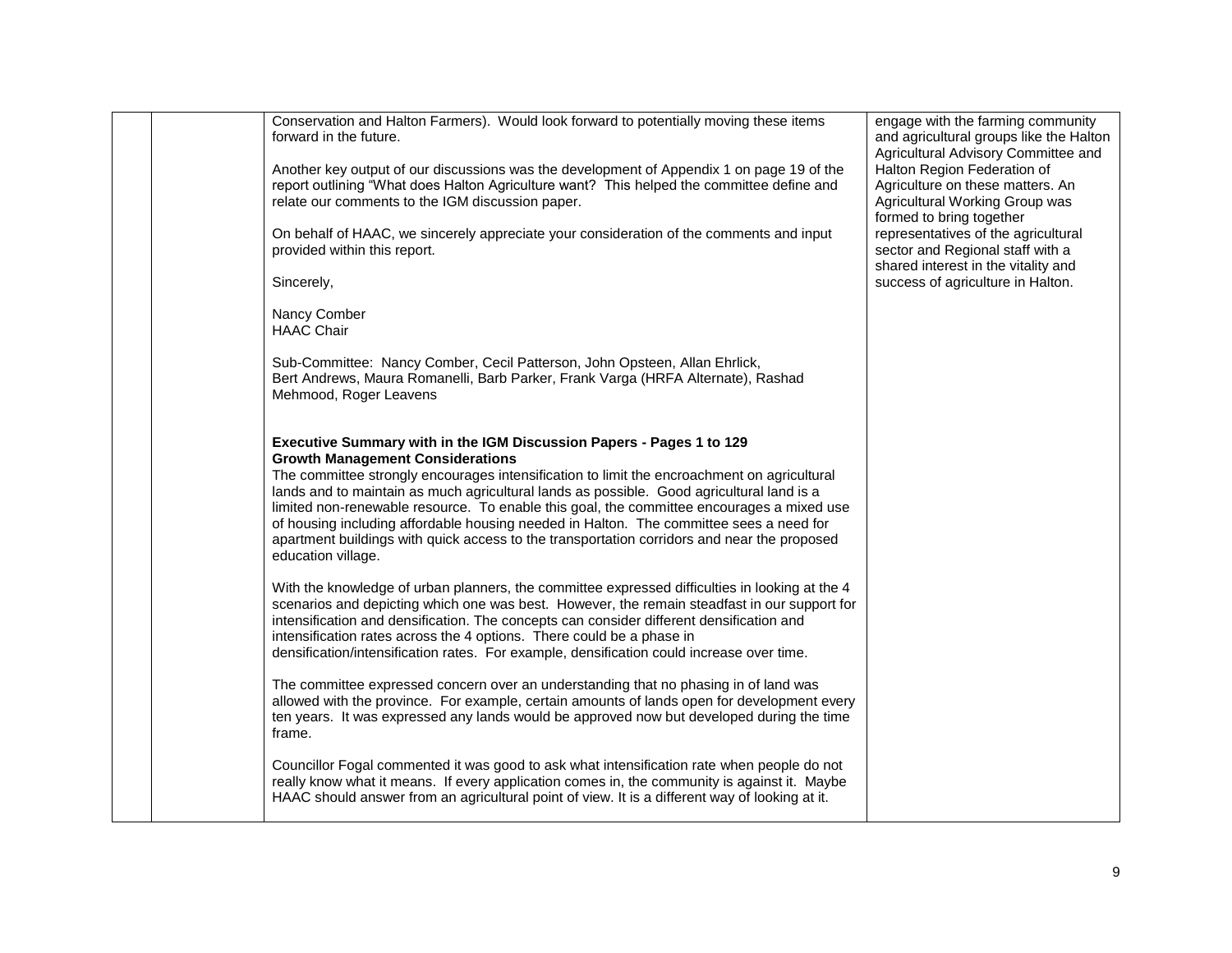|                      | The current planning horizon is too long and appears to allow for massive amounts of land to                                                                                      | The 2051 planning horizon is a                                          |
|----------------------|-----------------------------------------------------------------------------------------------------------------------------------------------------------------------------------|-------------------------------------------------------------------------|
|                      | come out of an agriculture designation all at one. We would like to see a phased in approach                                                                                      | requirement that has been set by the                                    |
|                      | to growth which may increase developers needs to densify existing areas within the urban                                                                                          | Province. All municipalities must plan                                  |
| boundary.            |                                                                                                                                                                                   | for this planning horizon to ensure                                     |
|                      |                                                                                                                                                                                   | that communities continue to grow                                       |
|                      | With regards to designated green fields, when agricultural is coming out of production, that is                                                                                   | and evolve in a sustainable manner.                                     |
|                      | when the community really need to push back on this. When starting from scratch, an                                                                                               |                                                                         |
|                      | intensification rate needs to reflect more agricultural land. We need to go to the maximum                                                                                        | The Region's approach to planning                                       |
|                      | level of intensification. It would be helpful to know what densities are in downtown Toronto,                                                                                     | for growth is to direct the majority of                                 |
|                      | New York etc. to understand how we need to protect agricultural land. This raises a good                                                                                          | growth to areas that can support                                        |
|                      | point of what a particular density actually looks like. It is important to look at things from an                                                                                 | intensification. This approach limits                                   |
| agricultural lens.   |                                                                                                                                                                                   | the need for urban boundary                                             |
|                      |                                                                                                                                                                                   | expansion while also preserving                                         |
|                      | The Region needs to consider lands which have the least impact on the agricultural lands. To                                                                                      | agricultural land.                                                      |
|                      | do this the Region needs to look to see how it affects the agricultural community. We need to                                                                                     |                                                                         |
|                      | choose options which has the least affect on agriculture.                                                                                                                         | Among other technical assessments,                                      |
|                      |                                                                                                                                                                                   | the Natural Heritage Assessment                                         |
|                      | We realize the Region needs to consider water supply and how wastewater is dealt with, and                                                                                        | draft results have informed the                                         |
|                      | that elevation could play a role. How does the pipeline on Trafalgar Road work with                                                                                               | development of the Draft Preferred                                      |
|                      | Greenfields in municipalities? Do we always have the choice or is it where the pipe (water) is<br>located? Does this cause negative effects to agriculture? Has it been reviewed? | Growth Concept. An assessment on<br>the best way to minimize impacts to |
|                      |                                                                                                                                                                                   | agricultural land and the natural                                       |
|                      | Growth Concept 4b indicates 1,000 ha block of agricultural lands are being developed is                                                                                           | heritage system have been                                               |
|                      | formidable. Believes lands in agriculture should be in a monolithic block. Others commented                                                                                       | considered through the Growth                                           |
|                      | Concept 4 uses the most agricultural land and has more in the way of sprawl as opposed to                                                                                         | <b>Concepts Evaluation Framework and</b>                                |
|                      | compact form. From climate change perspective, it provides more opportunity to sprawl, costs                                                                                      | the forthcoming Technical Studies for                                   |
|                      | more to service from a municipal. There is no change in the urban boundary around Milton or                                                                                       | the Preferred Growth Concepts.                                          |
|                      | Halton Hills but a change of 2000 acres for employment lands. Do we need to be asking for a                                                                                       |                                                                         |
|                      | modified Option 3 that would not have any changes to employment lands and residential?                                                                                            |                                                                         |
|                      | Language to be removed about permanence but would show what a firm urban boundary                                                                                                 |                                                                         |
|                      | would look like. Firm for a period of time but not true permanence. There is a report saying                                                                                      |                                                                         |
|                      | we have enough employment land to 2041. It is an option for discussion and will be part of                                                                                        |                                                                         |
| public consultation. |                                                                                                                                                                                   |                                                                         |
|                      |                                                                                                                                                                                   |                                                                         |
|                      | The committee believes all levels of government needs to support the agricultural industry.                                                                                       |                                                                         |
|                      |                                                                                                                                                                                   |                                                                         |
|                      | With regards to employment lands, will climate change considerations such as multi level                                                                                          |                                                                         |
|                      | parking, multi storey buildings be looked at in the employment areas. Are these types of                                                                                          |                                                                         |
|                      | recommendations being considered?                                                                                                                                                 |                                                                         |
|                      | Councillor Fogal commented on green development standards which are currently being                                                                                               |                                                                         |
|                      | developed. If Concept 3 is brought forward, you are forced to be more compact. Roofs being                                                                                        |                                                                         |
|                      | strong enough to hold solar panels are the sorts of things that can be brought into Green                                                                                         |                                                                         |
|                      | Development standards. Tiered parking is very expensive to put in. We may need less                                                                                               |                                                                         |
|                      |                                                                                                                                                                                   |                                                                         |
|                      |                                                                                                                                                                                   |                                                                         |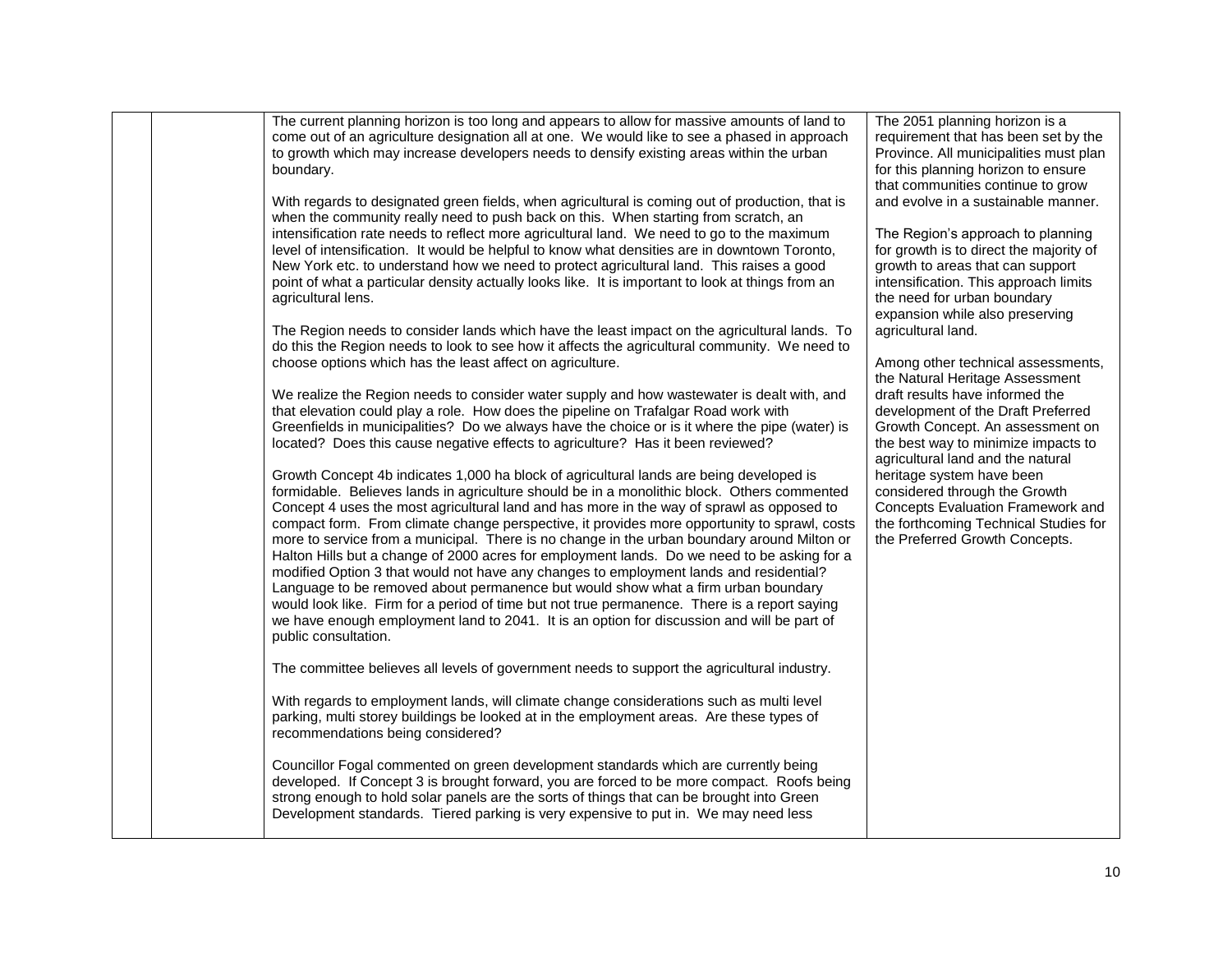| parking if we have more automation, autonomous vehicles, carbon pricing that will force us to<br>do things differently.                                                                                                                                                                                                                                                                                                                                                                                                                                                                                                                                                                                                                                                                                                                                                                                                                  |                                                                                                                                                                                 |
|------------------------------------------------------------------------------------------------------------------------------------------------------------------------------------------------------------------------------------------------------------------------------------------------------------------------------------------------------------------------------------------------------------------------------------------------------------------------------------------------------------------------------------------------------------------------------------------------------------------------------------------------------------------------------------------------------------------------------------------------------------------------------------------------------------------------------------------------------------------------------------------------------------------------------------------|---------------------------------------------------------------------------------------------------------------------------------------------------------------------------------|
| Agriculture considerations: Farmers could be in favour of Concept 3 which means that<br>more agricultural operations are able to continue and protects more farmland. However, the<br>Halton Region Federation of Agriculture has developed a modified Concept 2 we hope the<br>Region will consider.                                                                                                                                                                                                                                                                                                                                                                                                                                                                                                                                                                                                                                    | Comments have been considered as<br>a part of the development of the<br>Preferred Growth Concept.                                                                               |
| It was expressed the Region should care less about developers. IF the proper demands are<br>placed i.e., green standards, looking at the market, there is a demand to do it. We need to<br>push the environmental and agricultural agenda.                                                                                                                                                                                                                                                                                                                                                                                                                                                                                                                                                                                                                                                                                               |                                                                                                                                                                                 |
| The question arose can environmental goods and services (EG&S) support agricultural<br>communities? There appears to be no money for this and likely will not have it for a long time.<br>It is unlikely to have EG&S like we see in some countries. There should be policy if you are in<br>the Green Belt or Natural Heritage System (NHS) that makes your life easier if you have NHS<br>designation on our property. WE need to work through these things together. We have to get<br>to the point that if you have a sizeable financial commitments in the urban areas for EG&S,<br>your commitment should be the same as that of a farmer when they have made a commitment<br>to the environment. The public commitment needs to be the same. We need to keep asking<br>for EG&S, so you do not get charged in exchange for the environmental services that are<br>provided. Trying to make agriculture as profitable as possible. |                                                                                                                                                                                 |
| It was noted farmers leaving and operations that are new are coming in slowly. Allisons Farm<br>Market is one which has decided to stay in the Region. This brought forward concerns of<br>permits and the extension process and loops to jump through. For example, an updated septic<br>system created great effort on behalf of the farmer without consideration of the updated<br>system which most like preformed better than the old system currently in place. Why would<br>this example be so onerous?                                                                                                                                                                                                                                                                                                                                                                                                                           |                                                                                                                                                                                 |
| In a discussion about employment areas, it was noted the Greater Toronto Area is known for<br>food production and it would be nice to encourage these industries to support agriculture in<br>Halton. For example, a local abattoir would bring great benefits to Halton agricultural<br>community. Can we please look at complementary businesses to agriculture and can be not<br>recognize agriculture for employment opportunities?                                                                                                                                                                                                                                                                                                                                                                                                                                                                                                  |                                                                                                                                                                                 |
| It was noted when the Town of Halton Hills redid the comprehensive zoning bylaws to have an<br>abattoir, Halton Hills did not put it in. This may be a good time to add back in the ability to<br>have an abattoir back in.                                                                                                                                                                                                                                                                                                                                                                                                                                                                                                                                                                                                                                                                                                              |                                                                                                                                                                                 |
| The question was asked; Can a certain percentage be ag uses for employment lands i.e., food<br>terminal, bakeries, food processing?                                                                                                                                                                                                                                                                                                                                                                                                                                                                                                                                                                                                                                                                                                                                                                                                      | Through the development of the Draft<br>Preferred Growth Concept,<br>consideration has been given to<br>opportunities to provide diverse<br>opportunities for employment and an |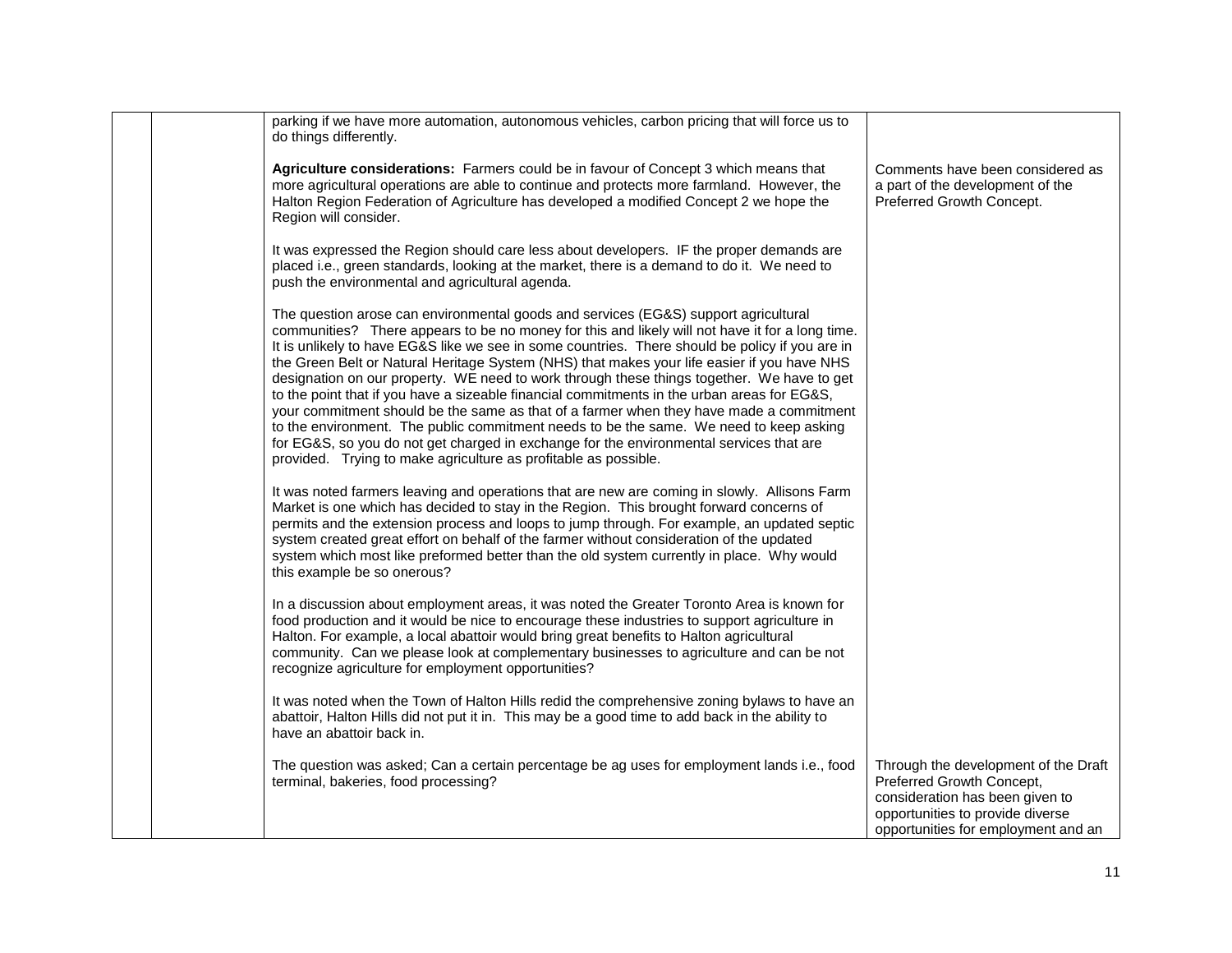|  | Staff noted through the guidelines in Permitted uses, an abattoir is a permitted use. If an<br>abattoir were being looked at in an Employment Use, you would have to look at local Official<br>Plans and zoning.                                                                                                                                                                                                                                                                                                                                                                                                                                                                                                             | employment land supply that can<br>meet employment needs for Halton's<br>residents.                                                                                                                                                          |
|--|------------------------------------------------------------------------------------------------------------------------------------------------------------------------------------------------------------------------------------------------------------------------------------------------------------------------------------------------------------------------------------------------------------------------------------------------------------------------------------------------------------------------------------------------------------------------------------------------------------------------------------------------------------------------------------------------------------------------------|----------------------------------------------------------------------------------------------------------------------------------------------------------------------------------------------------------------------------------------------|
|  | An example from Milton was discussed on One abattoir which tried to locate in employment<br>areas, but they could not because they could not relocate. For future, if not mentioned in the<br>Official Plan, could something go in? i.e., 3 D printers (are they retail, commercial etc.) If not<br>explicitly excluded it is allowed. Technology is changing so quickly, and the Official Plan<br>needs to be able to respond quickly and to allow flexibility so we can adapt.  For example,<br>they adjusted the Downtown Burlington urban growth center point with a need to plan for<br>mixed use development and to what extent?                                                                                       |                                                                                                                                                                                                                                              |
|  | <b>Infrastructure Considerations:</b>                                                                                                                                                                                                                                                                                                                                                                                                                                                                                                                                                                                                                                                                                        | Comments have been considered as                                                                                                                                                                                                             |
|  | Previous comments highlighted the concerns on the impact of the infrastructure on agricultural<br>operation which may affect water in terms of quality and quantity. Water is of extreme<br>importance and the cost efficiency of infrastructure needs to be considered.                                                                                                                                                                                                                                                                                                                                                                                                                                                     | a part of the development of the<br>Preferred Growth Concept and<br>Integrated Growth Management<br>Strategy.                                                                                                                                |
|  | <b>Fiscal Impact Considerations:</b>                                                                                                                                                                                                                                                                                                                                                                                                                                                                                                                                                                                                                                                                                         |                                                                                                                                                                                                                                              |
|  | The committee noted the potential 3 to 4 % increase in taxes for next 20 to 30 years. Concern<br>about this. It will be costly to build everything. Housing costs more than what is actually<br>collected (about 85 percent). It was noted, if we do not get support from other levels of<br>government, it is anticipated that it will increase by 8 percent.                                                                                                                                                                                                                                                                                                                                                               | Comments have been considered<br>in the development of a Draft<br>Preferred Growth Concept and in the<br>broader Regional Official Plan Review                                                                                               |
|  | It was noted when we sprawl, we build large amount of fire halls, roads etc. then 40 years go<br>by, and you must replace all the infrastructure, it is very costly. When we look ahead, more<br>compact housing is the better choice if we want to get a grip on tax increases. Some places<br>are trying to redevelop and reintroduce densities. Your downtown areas have more taxes per<br>acre as compared to other places that are less densified.                                                                                                                                                                                                                                                                      | (ROPR), including the Climate<br>Change component of the Regional<br>Official Plan Review.                                                                                                                                                   |
|  | It was further noted Milton was in a better financial position when it was just industrial and less<br>residential as opposed to now where the province is telling us to grow. The right mix is<br>required 60 percent industrial and 40 percent residential.                                                                                                                                                                                                                                                                                                                                                                                                                                                                |                                                                                                                                                                                                                                              |
|  | <b>Agricultural Considerations</b><br>Of the options currently under consideration, then Option 3 solves the problem as there is no<br>residential expansion. However, the position of HAAC is to keep as much land as possible<br>designated agriculture and maximize densities in other areas.<br>The discussion then considered opportunities including.<br>more promotion and support in the growing of fruit and vegetables, that would be<br>$\bullet$<br>helpful to the agricultural community<br>encourage greenhouses for vegetables and fruit or vertical food production. I.e.,<br>Israel, vertical production in greenhouses.<br>Country Heritage Park can create opportunities by even hosting an event to have | Comments have been considered<br>in the development of a Draft<br>Preferred Growth Concept and in the<br>broader Regional Official Plan Review<br>(ROPR), including the Climate<br>Change component of the Regional<br>Official Plan Review. |
|  | local area farmers present opportunities.                                                                                                                                                                                                                                                                                                                                                                                                                                                                                                                                                                                                                                                                                    |                                                                                                                                                                                                                                              |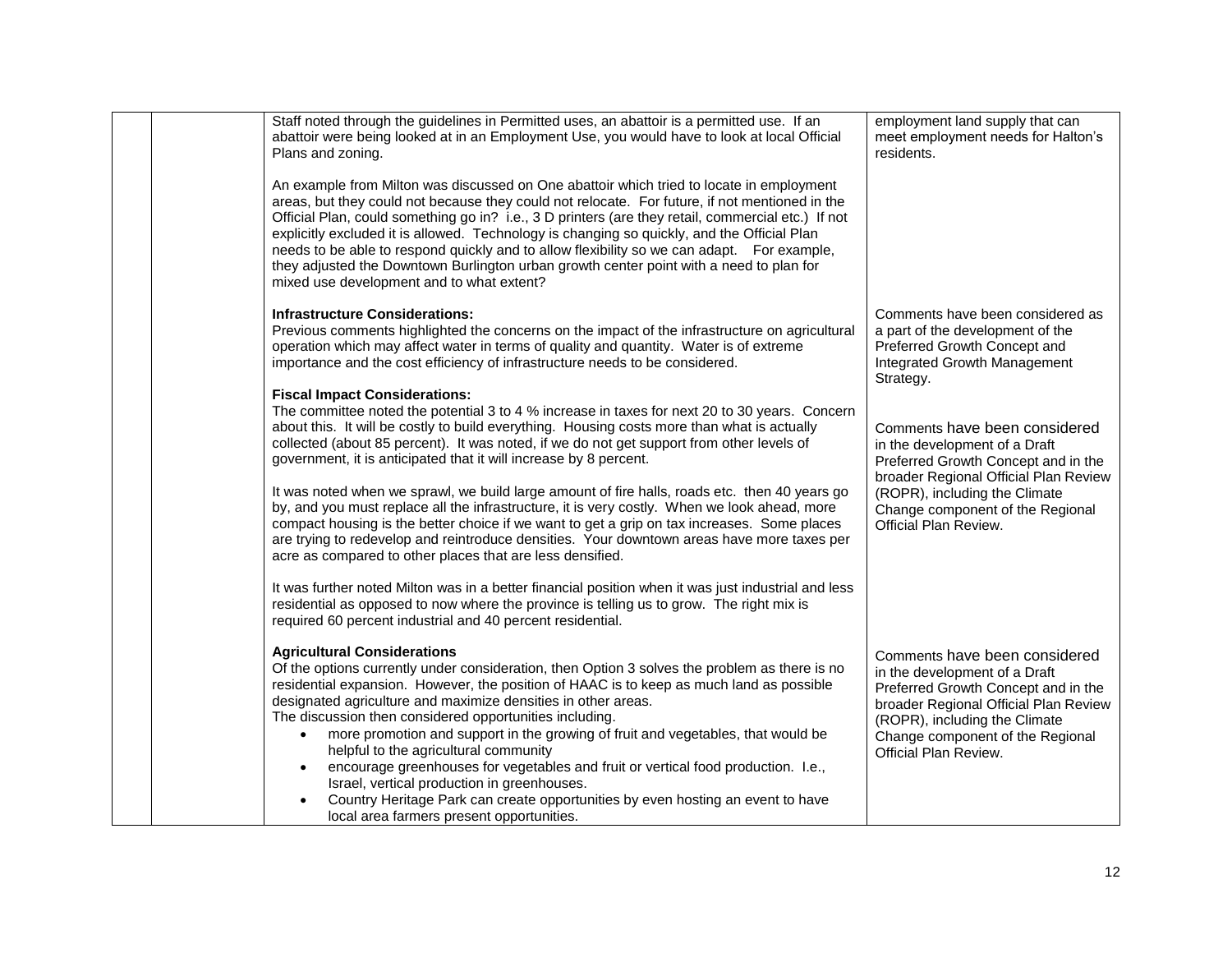|  | encourage hydroponics, we can promote sustainable agriculture.                                                                                                                                                                                                                                                                                                                                                                                                                                                                                                                   |                                                                                                                                     |
|--|----------------------------------------------------------------------------------------------------------------------------------------------------------------------------------------------------------------------------------------------------------------------------------------------------------------------------------------------------------------------------------------------------------------------------------------------------------------------------------------------------------------------------------------------------------------------------------|-------------------------------------------------------------------------------------------------------------------------------------|
|  | Staff inquired about the suggestions and who takes the lead on promotion and support of<br>growing of fruit and vegetables? The response commented on agricultural associations like<br>the Ontario Fruit and Vegetables Growers Association, Farm fresh organizations, and the<br>Town of Halton Hills efforts to bring in more people to start their own business.                                                                                                                                                                                                             |                                                                                                                                     |
|  | <b>Mineral Aggregate Considerations</b><br>Aggregate is needed for new development however it will be at the expense of agricultural<br>lands. When quarries are rehabilitated, they must be put back into agriculture in some way. It<br>should be demanded by the Provincial government. There was agreement amount the<br>committee. It was noted when the landfill site was developed in 1991, the Provincial<br>government had that stipulation, to return to agriculture. Sometimes quarries fill up which<br>means millions of tons of topsoil may have to be brought in. |                                                                                                                                     |
|  | <b>Climate Change Considerations</b><br>It was noted we are highly reliant on petroleum products, but our next generation will be<br>relying more on battery operated vehicles.                                                                                                                                                                                                                                                                                                                                                                                                  | Comments have been considered<br>in the development of a Draft<br>Preferred Growth Concept and in the                               |
|  | We seldom mention employment and urban lands and what can be done from a climate<br>change perspective. I.e., pavement being white vs black to absorb heat. Are there<br>considerations for this in the employment areas?                                                                                                                                                                                                                                                                                                                                                        | broader Regional Official Plan Review<br>(ROPR), including the Climate<br>Change component of the Regional<br>Official Plan Review. |
|  | It was noted water use has not gone up in Milton because more efficient use of water.<br>Outdoor ice rinks have been hard to keep. Green roofs and solar panels are coming along.                                                                                                                                                                                                                                                                                                                                                                                                |                                                                                                                                     |
|  | The farming community has said that EG&S needs to be explored to reward farmers for being<br>good stewards.                                                                                                                                                                                                                                                                                                                                                                                                                                                                      |                                                                                                                                     |
|  | The Region needs to look at the Building Code to see what products are more sustainable<br>such as asphalt shingles vs steel roofs that are recyclable, geothermal. Need to push the<br>envelope. We need to do what is right in the long term.                                                                                                                                                                                                                                                                                                                                  |                                                                                                                                     |
|  | It was noted, Halton Region are working on this as most municipalities are. We have 4 people<br>that have climate change in their job description. They are working with developers to develop<br>an energy plan to change things for buildings that haven't been built yet. We are also working<br>on retrofitting existing buildings. A fund has been developed to incentivize people to retrofit<br>from a climate change perspective, this is then paid back.                                                                                                                |                                                                                                                                     |
|  | Comment was provided on an 11-acre field was \$1,000 to seed the cover crops. A new<br>manure pad was also put in place. If there are financial incentives/programs in place to make<br>sure that everything on a farm is reducing the carbon footprint to encourage these types of<br>projects.                                                                                                                                                                                                                                                                                 |                                                                                                                                     |
|  |                                                                                                                                                                                                                                                                                                                                                                                                                                                                                                                                                                                  |                                                                                                                                     |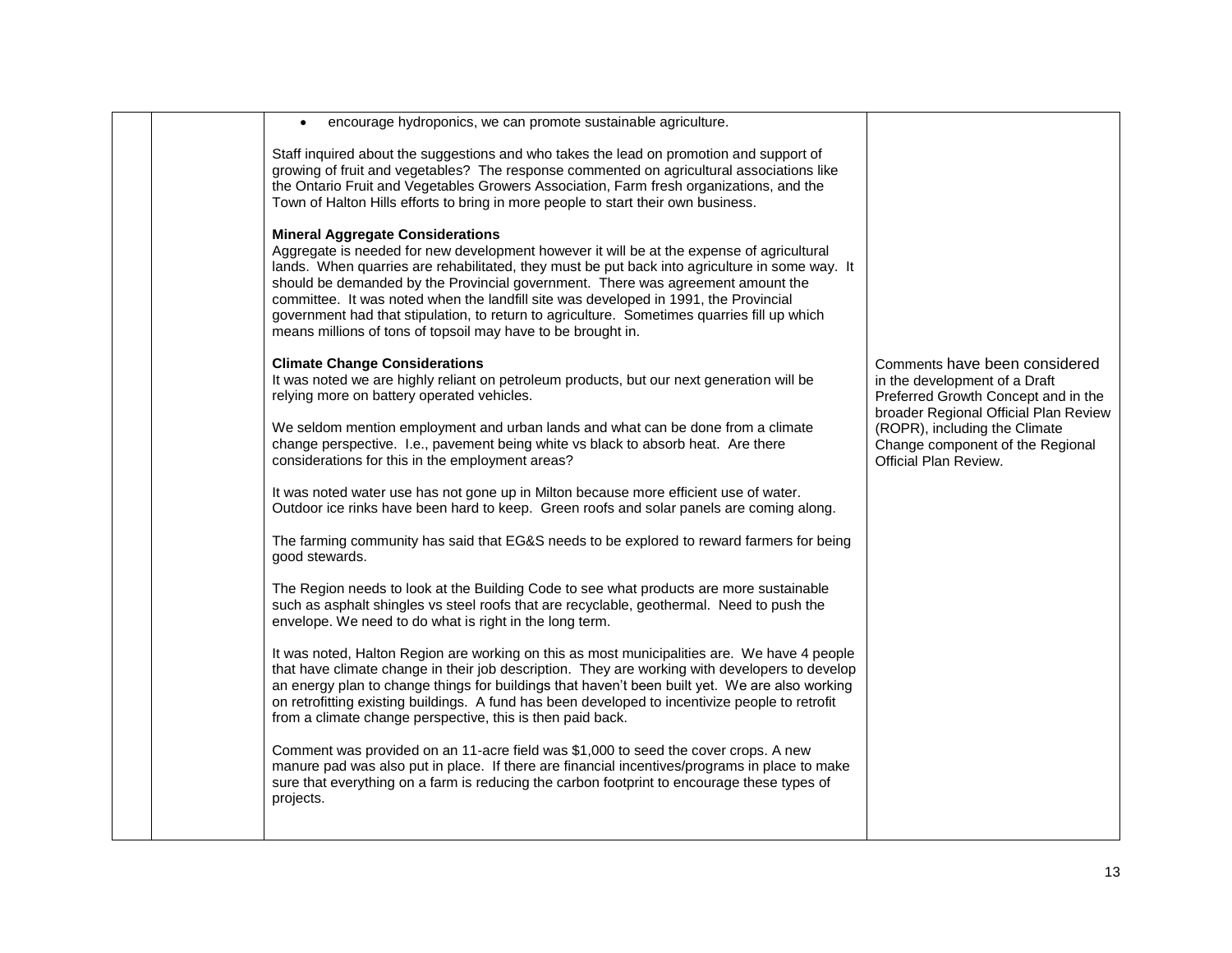| We do realize the Environmental Farm Plan will help cover some of these costs and other<br>Conservation Authorities do offer incentive packages.                                                                                                                                                                                                                                                                           |                                                                                                                                                |
|----------------------------------------------------------------------------------------------------------------------------------------------------------------------------------------------------------------------------------------------------------------------------------------------------------------------------------------------------------------------------------------------------------------------------|------------------------------------------------------------------------------------------------------------------------------------------------|
| Halton Hills is currently offering a Community Investment program which is currently being<br>considered in being extended for agricultural. This is a sustainability fund.                                                                                                                                                                                                                                                |                                                                                                                                                |
| Good stewardship should be rewarded.                                                                                                                                                                                                                                                                                                                                                                                       |                                                                                                                                                |
| <b>Natural Heritage System Consideration</b><br>We need to save farmland and farmers! We need to minimize development in agricultural<br>areas to the same extent as it effects the NHS. We need to increase densities, so we do not<br>need to have any expansions. There are lots of empty houses that could accommodate<br>additional residents.                                                                        | Comments have been considered<br>in the development of a Draft<br>Preferred Growth Concept and in the<br>broader Regional Official Plan Review |
| We realize the current demographics are the biggest driver here. There will be lots of single-<br>family dwellings and the question is whether this upcoming generation can afford it. In 10 or 15<br>years, it could be an entirely different situation.                                                                                                                                                                  | (ROPR), including the Climate<br>Change component of the Regional<br>Official Plan Review.                                                     |
| If you save the farmers, in theory they will save the land. If you don't identify the needs, they<br>will go by you. We need to save as much farmland as we can.                                                                                                                                                                                                                                                           |                                                                                                                                                |
| Often hears complaints that NH grows into ag lands and so we are losing lands through acts of<br>the Conservation Authorities. Today a rural property owner was encouraged to plant trees and<br>it is hard to believe that in the future that it will not incur the NHS designation. We need to be<br>aware of what is happening. Agriculture and NHS are interrelated and there needs to be<br>emphasis on biodiversity. |                                                                                                                                                |
| <b>Multi-Modal Transportation</b><br>Building around a transportation is important however it may not be as important until we see<br>what happens in a post COVID world. It was noted the Milton GO train parking lots are now<br>empty.                                                                                                                                                                                  | Comments have been considered<br>in the development of a Draft<br>Preferred Growth Concept and in the<br>broader Regional Official Plan Review |
| There are lots of areas (trains, transit, highways etc.) These are the best locations for<br>manufacturing etc. not in the middle of someone's fields. There needs to be consideration on<br>making good choices.                                                                                                                                                                                                          | (ROPR), including the Climate<br>Change component of the Regional<br>Official Plan Review.                                                     |
| Transportation should include North South transportation links and possibly a Regionally<br>supported transit system to have a comprehensive transportation plan across the Region.                                                                                                                                                                                                                                        |                                                                                                                                                |
| A question was asked about the large dirt mounds just south of the landfill site. IT was<br>provided these are for possible extensions of the landfill.                                                                                                                                                                                                                                                                    |                                                                                                                                                |
| Comment was made on rural golf courses in the rural area and can they be sold only back into<br>agriculture. Apparently, most of Halton's rural golf courses are in the Green Belt but some                                                                                                                                                                                                                                |                                                                                                                                                |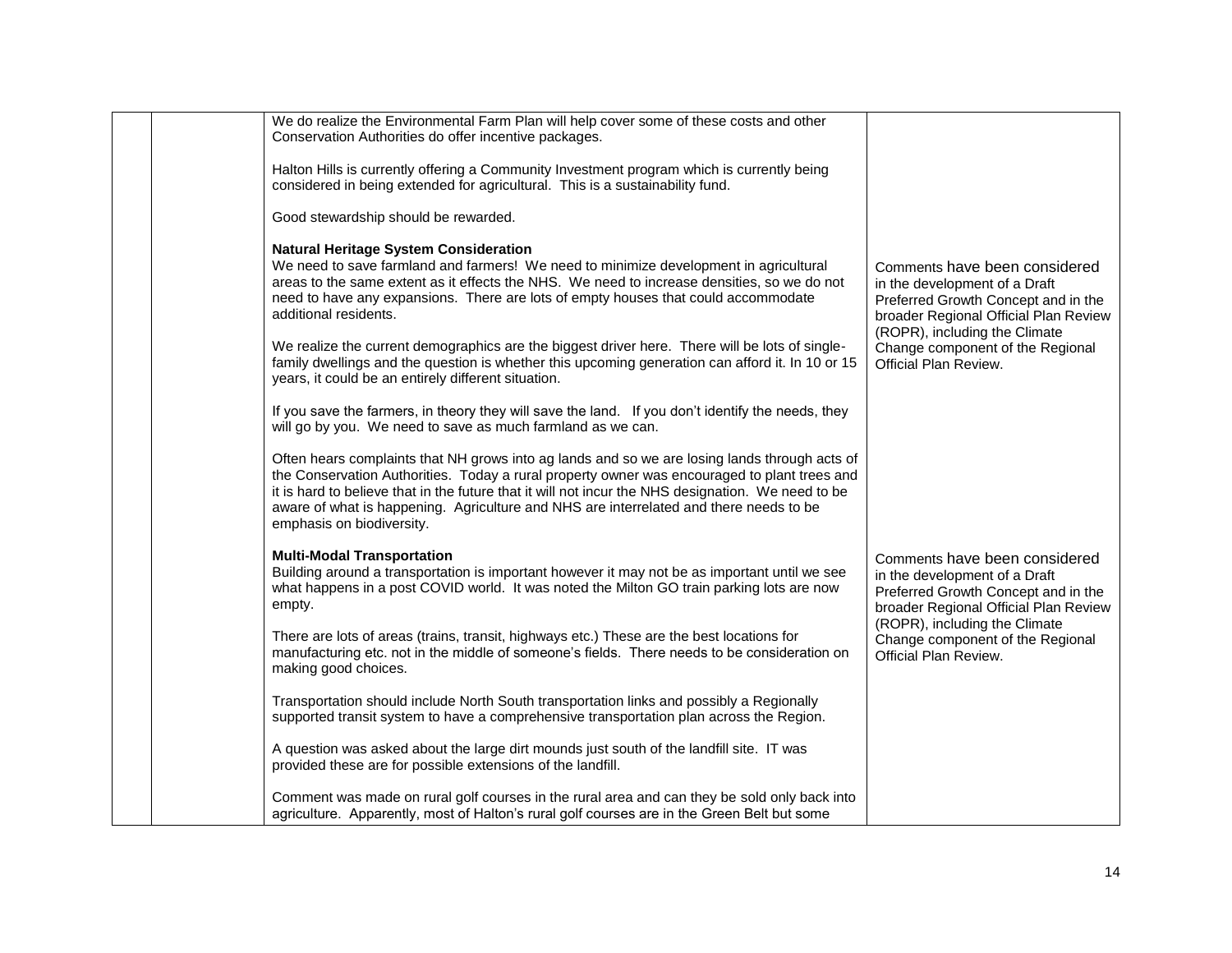| have applied to change over. Derry and Trafalgar Road golf courses would be the exception,<br>and they are looking for development.                                                                                                                                                                                                                                                                                                                                                                                              |                                                                                                                                                                  |
|----------------------------------------------------------------------------------------------------------------------------------------------------------------------------------------------------------------------------------------------------------------------------------------------------------------------------------------------------------------------------------------------------------------------------------------------------------------------------------------------------------------------------------|------------------------------------------------------------------------------------------------------------------------------------------------------------------|
| <b>General Comments</b><br>It was noted the Trafalgar Go station is being paid for by a Developer rather than Metrolink<br>\$10M cost.                                                                                                                                                                                                                                                                                                                                                                                           | Comments have been considered<br>in the development of a Draft<br>Preferred Growth Concept and in the                                                            |
| Can we protect nurseries with in the urban/employment area? We believe they can survive<br>and be closer to their market.                                                                                                                                                                                                                                                                                                                                                                                                        | broader Regional Official Plan Review<br>(ROPR), including the Climate<br>Change component of the Regional<br>Official Plan Review.                              |
| HAAC would appreciate the opportunity to review some of the AIA's completed on potential<br>urban and employment areas.                                                                                                                                                                                                                                                                                                                                                                                                          |                                                                                                                                                                  |
| Suggest regional facilities should be placed in the middle of the Region to accommodate all<br>communities, enhance accessibility through reducing travel times and built to highest<br>environmental standards.                                                                                                                                                                                                                                                                                                                 |                                                                                                                                                                  |
| Regional documents well note the protection of agricultural lands, but not at the same level as<br>with in the NHS, HAAC would like to further work with regional staff towards this goal and<br>suggest future regional budgets allow for incentives to the agriculture community. For<br>example: cover crops, tree planting, etc. We also wish to see policies developed to protect<br>the farm building cluster and enabling growth in the cluster without the impediment of an NHS<br>designation.                          |                                                                                                                                                                  |
| We realize assistance is available in determining locations, but this does not extend to<br>additional costs the farmer may occur.                                                                                                                                                                                                                                                                                                                                                                                               |                                                                                                                                                                  |
| <b>Appendix A Climate Change Lens</b><br>Farmers are environmentalists themselves and know that if they treat their animals well and<br>the land well, they get rewarded for it. Creation of organic matter and farmers often do not get<br>credit for their stewardship practices. Programs could incentivize further activity.                                                                                                                                                                                                 | Comments on climate change have<br>been considered in the<br>development of a Draft Preferred                                                                    |
| It was noted other Conservation Authorities have incentive programs. Conservation Halton<br>should be encouraged by the Region to commit to \$1,500 per year per farm towards cover<br>crops. Subsequent to our meeting the following link to information was provided for incentive<br>programs offered by the Grand River Conservation Authority in areas surrounding Halton.<br>https://www.grandriver.ca/Modules/News/index.aspx?FeedId=904ab3f7-8a88-4c4d-bd80-<br>2623495a803c&newsId=a5df0be5-4487-44fc-888c-176164a0cde7 | Growth Concept and in the broader<br>Regional Official Plan Review<br>(ROPR), including the Climate<br>Change component of the Regional<br>Official Plan Review. |
| Question: Have there been differences in heat temperatures noticed by our farmers?                                                                                                                                                                                                                                                                                                                                                                                                                                               |                                                                                                                                                                  |
| Some noted the survival of turnip and kale this past winter. Anecdotally the corn heat units<br>gave 200 to 300 gained over the last 10 years. This could reflect climate change. Found<br>there was more material that could be thought about under the Agricultural Appendix as well<br>as the NHS Appendix.                                                                                                                                                                                                                   |                                                                                                                                                                  |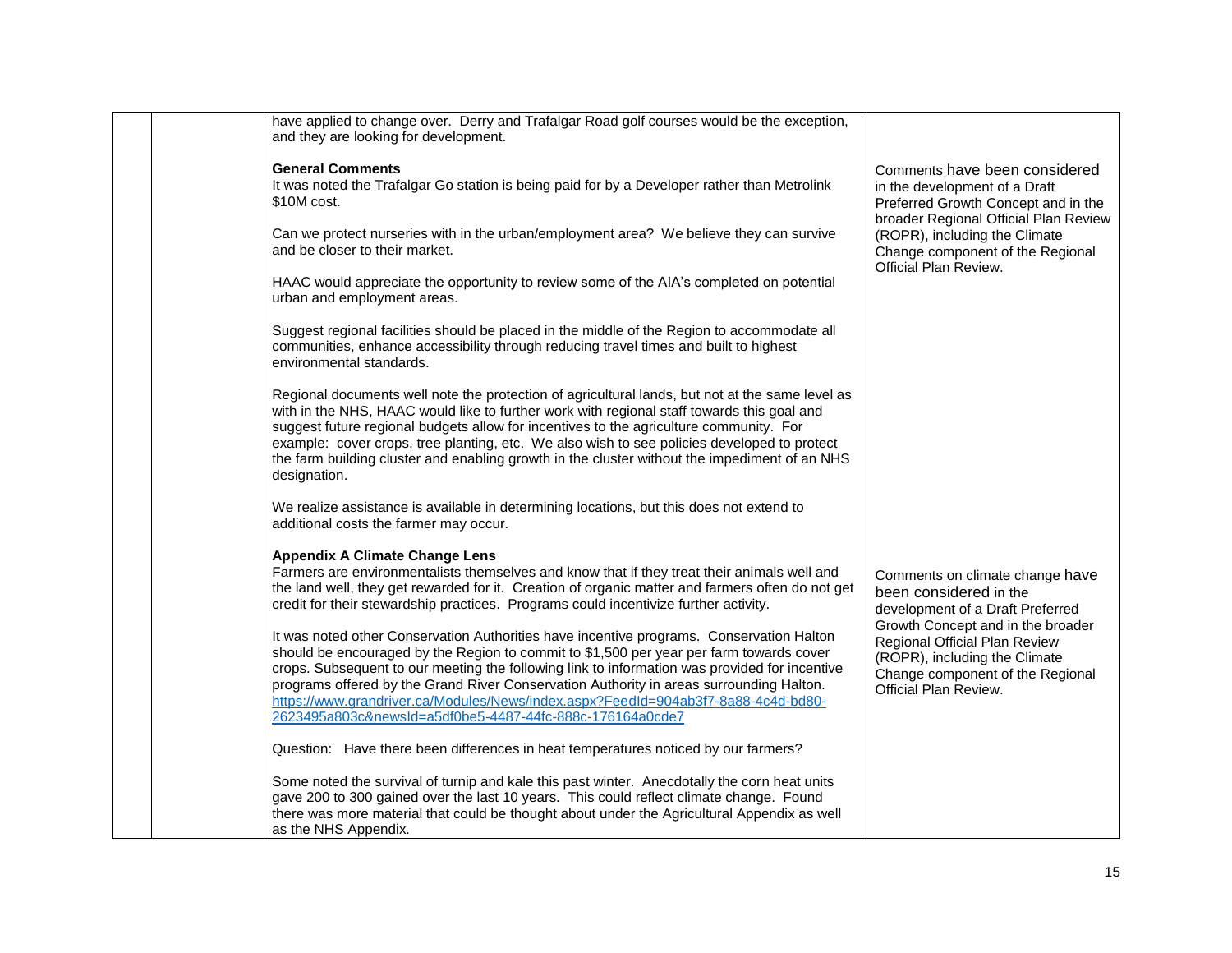|  | Building and transportation are the biggest culprits to Greater Golden Horseshoe therefore<br>compact built form and transportation would have the highest impact.                                                                                                                                                                                                                                                                                                     |  |
|--|------------------------------------------------------------------------------------------------------------------------------------------------------------------------------------------------------------------------------------------------------------------------------------------------------------------------------------------------------------------------------------------------------------------------------------------------------------------------|--|
|  | Climate change is a big subject and there are lots of experts. Great yields have been reported<br>over the last few years. History shows ups and downs with weather patterns. The question is<br>what is happening over the long term. Farming is great to counter the effects. It is important<br>to look at organic matter of the soils. The more residential and commercial development, the<br>more the impact on climate. It is an extraordinarily complex topic. |  |
|  | Councillor Fogal commented on time spent with the Halton Hills Climate Change task force to<br>reduce Green House Gas emissions down to 0 with building better buildings, retrofitting<br>existing and transportation but we still must deal with growth. Need to look at limiting how<br>much sprawl and to intensify with the best buildings you can.                                                                                                                |  |
|  | Agricultural practices that sequester carbon in the soil can help us stabilize the climate for<br>coming generations. Its' interesting to have the farm community talk about the role that they<br>play.                                                                                                                                                                                                                                                               |  |
|  | It was noted there are corn varieties that are long maturing to increase yields. With the longer<br>growing season, places like Brazil, China and India have multiple crops due to climate change.<br>This could be a benefit realized by some countries. We will have to rely on technology.<br>Government assistance will rely on matching crop types with the environment we have.                                                                                  |  |
|  | There is an article in Better Farming about the proposed 413 highway and the need for firm<br>urban boundaries. An article in the Toronto Star today was also noted.                                                                                                                                                                                                                                                                                                   |  |
|  | Cover crops may be a means of conserving the soil given that we do not have much livestock<br>manure being applied.                                                                                                                                                                                                                                                                                                                                                    |  |
|  | Knowing the types of crop rotations that best work would be helpful.                                                                                                                                                                                                                                                                                                                                                                                                   |  |
|  | Councillor Best commented biosolids are being shipped out of the area now. The committee<br>expressed its concerns about lead and cadmium.                                                                                                                                                                                                                                                                                                                             |  |
|  | The committee can endorse the need to support intensification, densification, mixed uses,<br>compact built form. Comments for discussion about whether the same green principles will be<br>applied to employment areas. Are agricultural incentives being available for green<br>development?                                                                                                                                                                         |  |
|  | It was noted that within this appendix there is discussion "To further reduce emissions from<br>buildings, incentives for local green development standards and sustainable development<br>guidelines may be established for all new development, particularly in major growth areas<br>where development and redevelopment may occur." This point is brought forward to highlight                                                                                     |  |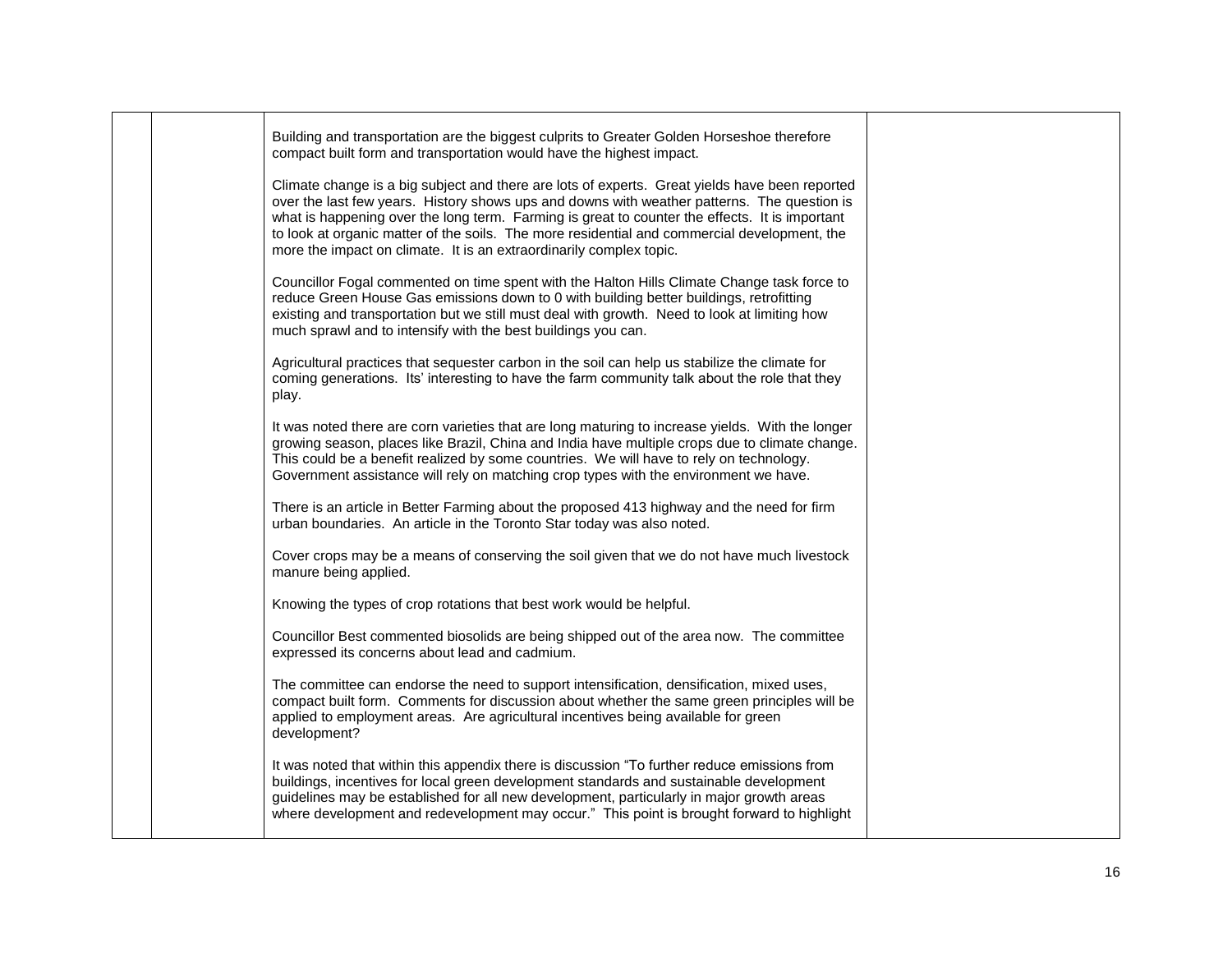|             | incentives for developers and encourage the same type of investment in incentives for<br>agriculture. Also, these same principles should be required for employment areas.                                                                                                                                                                                                                                                                                                                                                                                                                           |                                                                                                                                                                                                                                                                                                   |
|-------------|------------------------------------------------------------------------------------------------------------------------------------------------------------------------------------------------------------------------------------------------------------------------------------------------------------------------------------------------------------------------------------------------------------------------------------------------------------------------------------------------------------------------------------------------------------------------------------------------------|---------------------------------------------------------------------------------------------------------------------------------------------------------------------------------------------------------------------------------------------------------------------------------------------------|
|             | Appendix B - Land Needs Assessment and Municipal Allocation<br>Councillor Fogal provided information on the Land Needs Assessment in relation to the single-<br>family dwellings. The calculation was achieved by looking back 30 years of the proportion that<br>was single family dwellings and called that the market. There is another way which is to look<br>at the trend. Halton has had greater intensification and the number of single-family dwellings<br>has been dropping. The new policy is stating that we are not building enough single-family<br>dwellings for those who want one. |                                                                                                                                                                                                                                                                                                   |
|             | Clarification was requested on the comment about intensification. Is the change in Provincial<br>policy that of wanting more?                                                                                                                                                                                                                                                                                                                                                                                                                                                                        |                                                                                                                                                                                                                                                                                                   |
|             | HAAC has put forward the position of strong urban boundaries, to limit the amount of<br>agricultural land out of production and encourages densification and intensification. If we want<br>the resource of agricultural land to be passed down to generations, then the Region needs to<br>push back on saving as much land as possible. Push intensification as much as possible. If<br>we do not say something about protecting this valuable resource, then we are doing a<br>disservice to the Region.                                                                                          | A key principle for the Draft Preferred<br>Growth Concept is to limit the need<br>for urban expansion by encouraging<br>densification and intensification. This<br>allows for the protection of agricultural<br>land and the natural heritage system.                                             |
| population? | Further, where is the data on growing crops, what it is worth and protecting the best<br>agricultural lands in Canada? Is Halton more concerned about getting it paved over and not<br>saving it for food production. Halton residents have not had to worry about where their next<br>meal comes from. Shelter and food insecurity have been real issues in the past. We need to<br>study how much food we are losing and where it is coming from if the land is getting used up<br>for urbanization. Where are these studies to place agriculture alongside with a growing                         | The Draft Preferred Growth Concept<br>is based on minimizing impacts on<br>the agricultural system; however, the<br>final Preferred Growth Concept report<br>will be supported by an Agricultural<br>Impact Assessment which will<br>address mitigation of impacts to the<br>agricultural system. |
|             | Reference was made to OFA's new advocacy plan, and the information provided.                                                                                                                                                                                                                                                                                                                                                                                                                                                                                                                         |                                                                                                                                                                                                                                                                                                   |
|             | As climate change happens, some countries will have difficulty in producing fresh fruits and<br>vegetables. Canada needs to have the foresight to be able to provide food for export.<br>Canada will be gaining from the heat units changes. There could be droughts in parts of the<br>world. Are we able to meet the demand with the potential loss of farmland?                                                                                                                                                                                                                                   |                                                                                                                                                                                                                                                                                                   |
|             | Newspapers are providing conflicting reports and not balanced in their perspectives. There are<br>reduced supplies and increased negative impacts on food production. For example, swine flu                                                                                                                                                                                                                                                                                                                                                                                                         |                                                                                                                                                                                                                                                                                                   |
|             | Halton and the agricultural community need to promote on-farm diversified uses to be<br>prepared for climate change. All aspects of agriculture need to be examined and adopted<br>including vertical production, greenhouses etc. Supportive of concepts that do not allow for<br>settlement boundary expansion that would take out a number of farms. We need to save as<br>much farmland as possible.                                                                                                                                                                                             |                                                                                                                                                                                                                                                                                                   |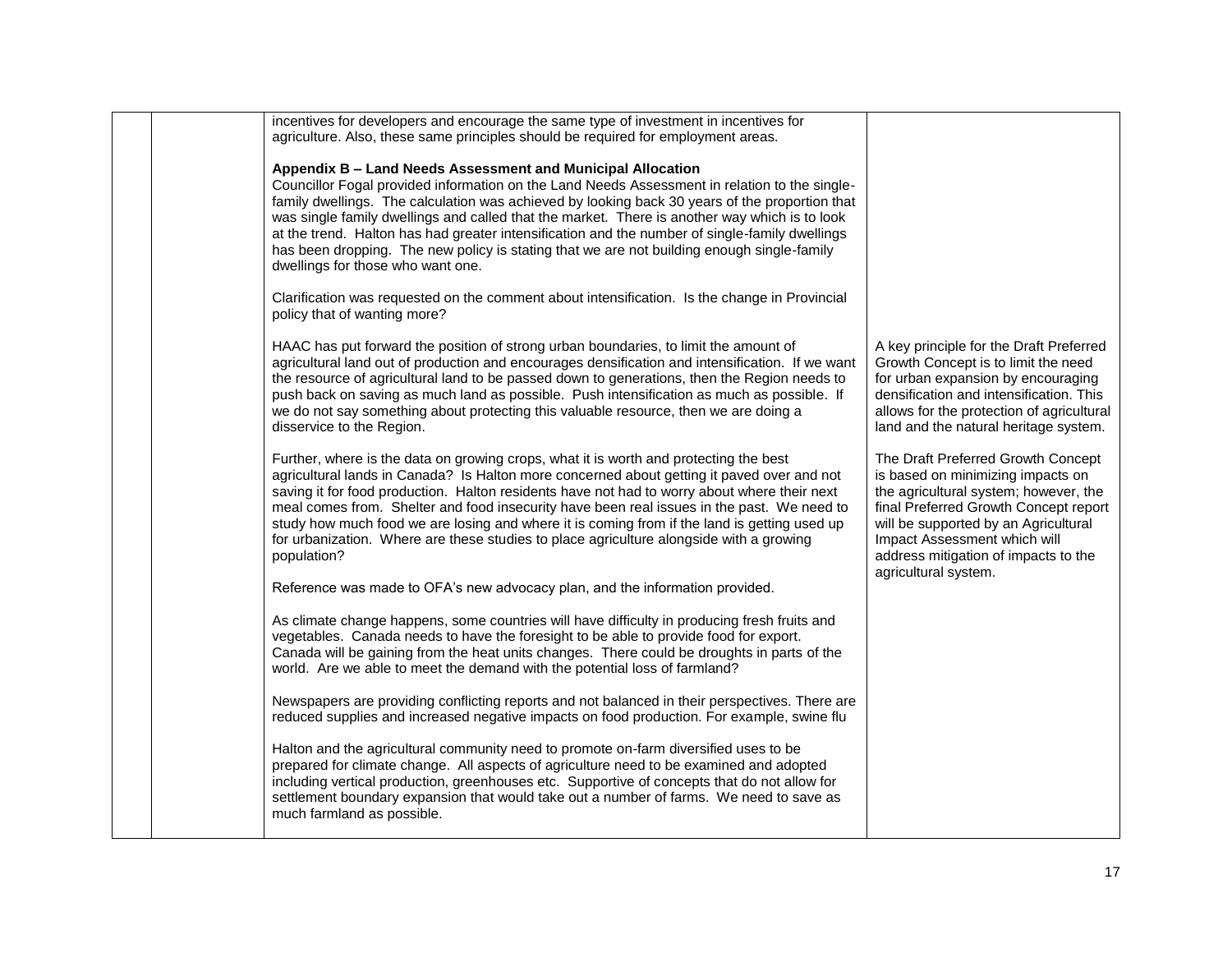| Genetics are allowing production increases; however, people are living longer. A couple<br>hundred ha does not affect things in a large way, however it does in the bigger picture. We<br>need to not give up farmland before its necessary. We need to talk about the economics of<br>losing the critical mass of agriculture in our area.                                                                                                                                                                                                                                                                                                                                                                                                                                                                                                                                                                                                                                                                                                |                                                                                                                                                                        |
|--------------------------------------------------------------------------------------------------------------------------------------------------------------------------------------------------------------------------------------------------------------------------------------------------------------------------------------------------------------------------------------------------------------------------------------------------------------------------------------------------------------------------------------------------------------------------------------------------------------------------------------------------------------------------------------------------------------------------------------------------------------------------------------------------------------------------------------------------------------------------------------------------------------------------------------------------------------------------------------------------------------------------------------------|------------------------------------------------------------------------------------------------------------------------------------------------------------------------|
| Question: The report stated the population was going to be fueled by Peel and Toronto. It also<br>says that by 2051 that it will look similar to 2016. This makes me question the affordability of<br>the single-family dwelling. Regional Council will need to decide how much to respond to<br>market supply. I question the number of single-family homes being planned with any of the<br>scenarios.                                                                                                                                                                                                                                                                                                                                                                                                                                                                                                                                                                                                                                   |                                                                                                                                                                        |
| Halton and the agricultural community need to look towards the federal government for<br>answers. The federal government has set a target of 400,000 people being welcomed into<br>Canadian society. In China, population has stopped growing and there are not enough people<br>to pay taxes. They are not multiplying enough and so the country will need immigration.<br>Immigration needs to be increased and we need to grow. We need a balanced approach.                                                                                                                                                                                                                                                                                                                                                                                                                                                                                                                                                                            |                                                                                                                                                                        |
| Toronto and Peel people are moving into the Halton.                                                                                                                                                                                                                                                                                                                                                                                                                                                                                                                                                                                                                                                                                                                                                                                                                                                                                                                                                                                        |                                                                                                                                                                        |
| In discussion on growth and the types of housing needed it was noted multiple generational<br>homes have been in Canada for a long time and appear to become more common among new<br>Canadians. This family home structure does not suit condo living and raises the question of<br>how many choices do we need to provide. As the Halton Agricultural Advisory Committee, we<br>need to review this through an agricultural lens. When agricultural land is lost, its lost. To<br>ensure our agricultural and food resources we need to stay stead fast on this position. The<br>discussion continued the use of agricultural land and how it is transitioning from pastureland<br>for livestock and into fields for crop production. The agriculture community has lost its<br>pastureland over the last two decades and it probably will not come back due to market<br>pressures. Halton has lost significant pasture lands; loss of wildlife habitat and all the natural<br>heritage benefits pastureland brings. We need a balance. |                                                                                                                                                                        |
| Question: The market calculation, does this look at the Milton Education Village and<br>University and type of housing needed, Halton's growing senior population and the potential<br>existing Halton residents needs?  Yes. Please elaborate?                                                                                                                                                                                                                                                                                                                                                                                                                                                                                                                                                                                                                                                                                                                                                                                            | Future demographics to 2051 and<br>Area-Specific Plans / Secondary<br>Plans such as Milton Education<br>Village inform a part of the Land                              |
| Transportation statements provide mixed messages. The planned increase around transit<br>land (nodes) are taking people out of Halton, yet the messaging is related to climate change<br>mitigation and local people would work locally. Historically, jobs coming to the Milton area, are<br>warehouse jobs. These do not enable with salaries to afford of single-family dwelling. Can the<br>types of employment support those enough to be able to purchase a home?                                                                                                                                                                                                                                                                                                                                                                                                                                                                                                                                                                    | Needs Assessment.<br>The Integrated Growth Management<br>Strategy Growth Concepts take into<br>account lands located within the<br>Milton Education Village, including |
| A lot of jobs are community orientated, and people need the transit system. We load up the<br>building around the transit system to get people to those jobs. It is a way to support the transit<br>system by having the population along it. Georgetown is looking at 2 way all day GO service<br>and it may take people from Guelph to Georgetown.                                                                                                                                                                                                                                                                                                                                                                                                                                                                                                                                                                                                                                                                                       | opportunities for employment<br>conversions within this area to<br>facilitate a mix of uses, including post-                                                           |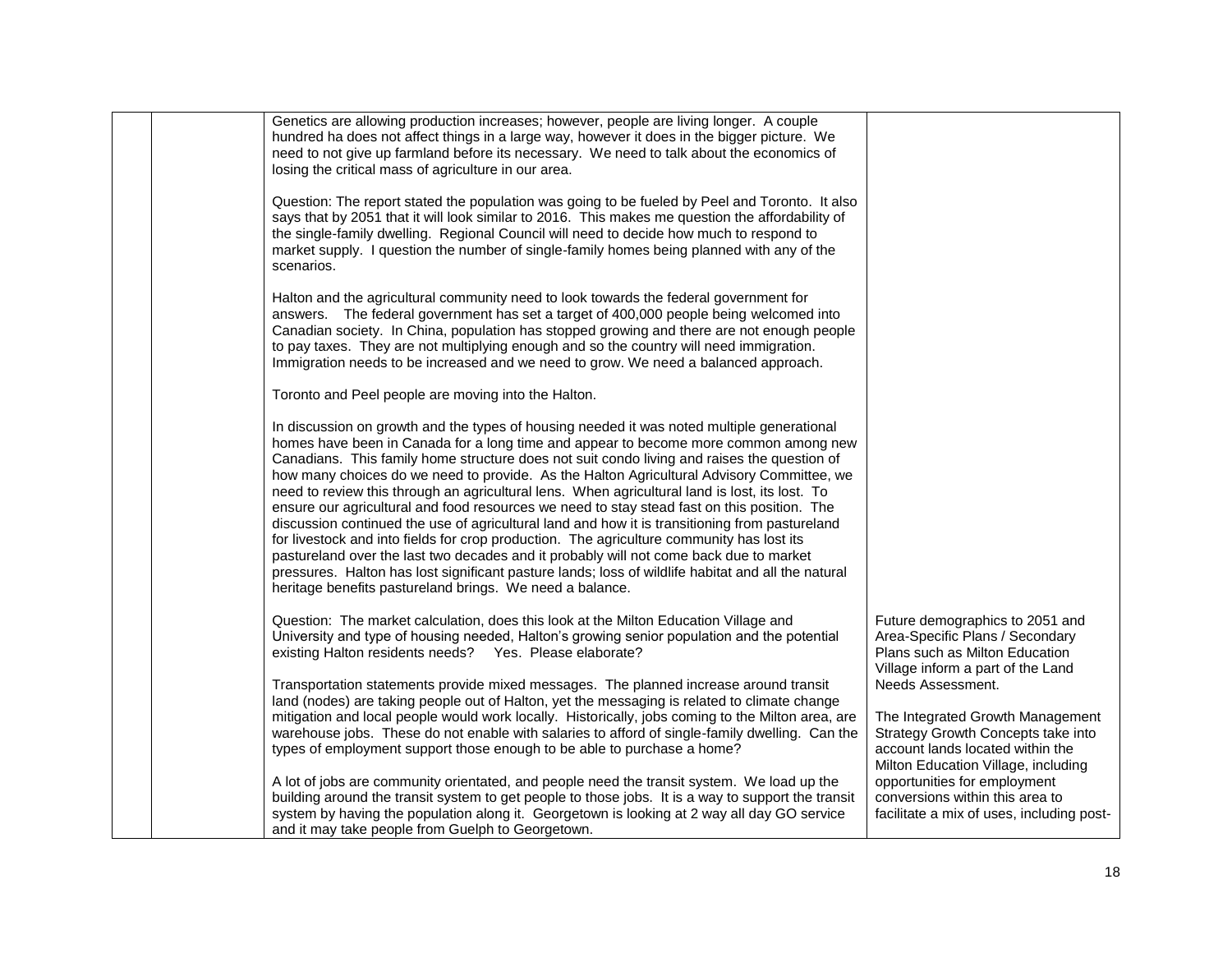|  | If we look at transit nodes, is Halton looking at building employment in those areas and HAAC<br>suggests there are business opportunities in those areas.                                                                                                                                                                                                                                                                                                                                                                                                                                                                                                                                                                                                                                                              | secondary facilities and innovative<br>employment uses.                                                                                                                                                            |
|--|-------------------------------------------------------------------------------------------------------------------------------------------------------------------------------------------------------------------------------------------------------------------------------------------------------------------------------------------------------------------------------------------------------------------------------------------------------------------------------------------------------------------------------------------------------------------------------------------------------------------------------------------------------------------------------------------------------------------------------------------------------------------------------------------------------------------------|--------------------------------------------------------------------------------------------------------------------------------------------------------------------------------------------------------------------|
|  | In the employment area, it is interesting that the population related employment is at 44<br>percent to go to 42 percent. The employment lands (will stay stable. Major office (bigger<br>paying) may be going from 11 to 15 percent. These are not big changes in what is in the<br>employment than what the mix is now. The bottom line is that we should not look for much of<br>a change in employment mix.                                                                                                                                                                                                                                                                                                                                                                                                         | Opportunities to encourage a mix and<br>range of housing to support all<br>demographics, including seniors, will<br>continue to be considered through the<br>development of the Draft Preferred<br>Growth Concept. |
|  | All scenarios endorse 50% of growth in the built-up area and this should be endorsed.                                                                                                                                                                                                                                                                                                                                                                                                                                                                                                                                                                                                                                                                                                                                   |                                                                                                                                                                                                                    |
|  | Please confirm statement on page 18, 3 <sup>rd</sup> bullet, which indicates no permit expansion of<br>settlement based on supply criteria. Expanding these areas would be detrimental to the<br>agricultural community and limited farm operations. Assessment.                                                                                                                                                                                                                                                                                                                                                                                                                                                                                                                                                        |                                                                                                                                                                                                                    |
|  | Too much growth in some areas is bad, and not enough growth is bad. With how we build for<br>the future, you can make Halton more or less attractive. If we have a higher density, we may<br>grow where the growth is more easily distributed across the province. If apartments are more<br>affordable in Halton, we make provide for of an influx of immigrants. This may give us a better<br>mix of different kinds of jobs. We make assumptions but we can also control our own destiny<br>on what we do.                                                                                                                                                                                                                                                                                                           |                                                                                                                                                                                                                    |
|  | Others expressed, Halton must plan to accommodate people, but we cannot control what or<br>where it will be built. You need to have a place attractive to people for a builder to build these<br>homes. The numbers will unfold as they will.                                                                                                                                                                                                                                                                                                                                                                                                                                                                                                                                                                           |                                                                                                                                                                                                                    |
|  | If we use Mississauga as an example, they built out completely, then they had to redevelop<br>areas. We need to learn from the mistakes made.                                                                                                                                                                                                                                                                                                                                                                                                                                                                                                                                                                                                                                                                           |                                                                                                                                                                                                                    |
|  | Milton has projected 5300 high density units, presently they have 6,372 units, close to 40,000<br>people. We can't decide exactly what, we do need to project. Milton still has not hit the<br>numbers it was projected to hit. HAAC disagrees with the projections that the province is<br>imposing. Existing housing stock is going to change. Older homes being demolished, homes<br>with multiple generations are going to change things. There will be high densities in some<br>areas and other mixes which are low densities. There are areas where you could put 3 and 4<br>storey buildings with retail, where seniors could stay, and their homes could accommodate<br>multi generational families. There could be a richer fabric with different incomes. You can<br>avoid social problems like Regent Park. |                                                                                                                                                                                                                    |
|  | Halton can plan to accommodate but cannot control what is being built. We can influence or<br>the concept chosen can influence the types.                                                                                                                                                                                                                                                                                                                                                                                                                                                                                                                                                                                                                                                                               |                                                                                                                                                                                                                    |
|  | HAAC realizes the fiscal impact on municipalities and the avenues of taxation on homes,<br>recognizing single family dwellings and employment lands provide the highest rates.                                                                                                                                                                                                                                                                                                                                                                                                                                                                                                                                                                                                                                          |                                                                                                                                                                                                                    |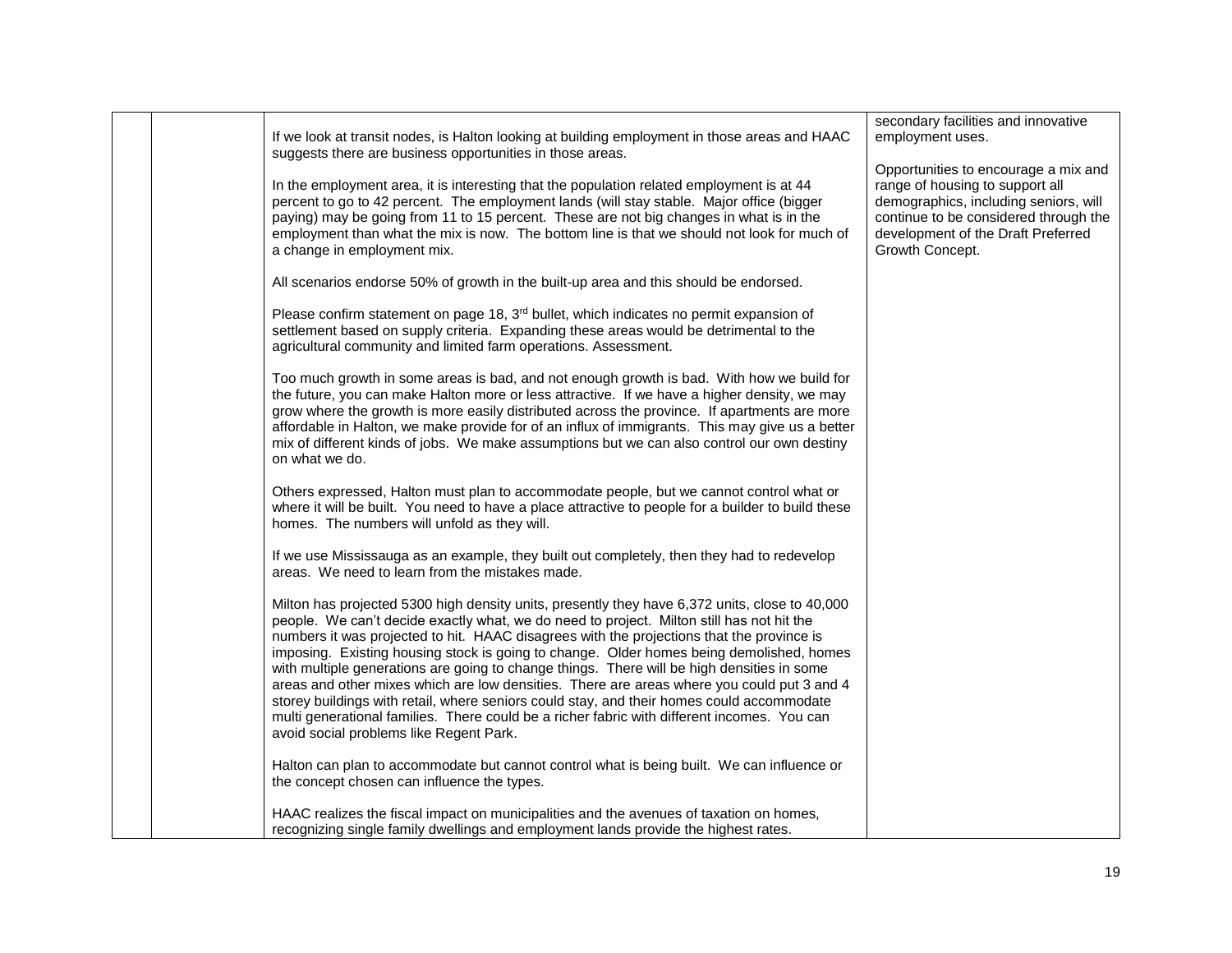| Halton has a demographic challenge, and we need to figure out how to address. We need to<br>find more ways to integrate Long Term Care (LTC) within the community and getting families<br>more involved. LTC, are we catering to the domestic market? There is a shortage? Did we<br>do research on the market. The Region owns Allandale, and it currently houses 600 and could<br>go to 2,000 and there is a 3-year waiting list. The problems from 10 years ago are still<br>prevalent. We need to be able to keep seniors in their own homes, near transit, food,<br>prepared meals, other services. In LTC, they have independent, assisted and then the nursing<br>home and they can move through the facility depending on the needs of the residents. |                                                                                                                                                                          |
|---------------------------------------------------------------------------------------------------------------------------------------------------------------------------------------------------------------------------------------------------------------------------------------------------------------------------------------------------------------------------------------------------------------------------------------------------------------------------------------------------------------------------------------------------------------------------------------------------------------------------------------------------------------------------------------------------------------------------------------------------------------|--------------------------------------------------------------------------------------------------------------------------------------------------------------------------|
| Thinking back to a HAAC NHAC meeting where a largest amount of GHG was transportation<br>and the comment that many people are driving through Halton to get to Peel and Toronto. If<br>immigration and these residents are still driving to Peel for work, then jobs in Halton (may or<br>may not be for Halton residents). How much to planners know or understand about the people<br>who are residents in Halton. Why give up 8,000 acres of prime farmland for a zero-sum gain<br>when more GHG are created?                                                                                                                                                                                                                                              |                                                                                                                                                                          |
| Question: Does the concept allow for cemeteries in the rural area? Would hope any<br>cemeteries coming into Halton in the rural area would be subject to an AIA. HAAC does not<br>endorse cemeteries on prime agricultural land. Does the agricultural community need to<br>provide suggested areas for development least suited for agriculture? Maybe we should say<br>where these should be located.                                                                                                                                                                                                                                                                                                                                                       | Land use policies related to<br>cemeteries in the Rural Area are<br>being addressed through the<br>Rural/Agricultural component of the<br>Regional Official Plan Review. |
| Page 18, bullet point 5. "if demand does not materialize, there is no expectation that the<br>Region would encourage new houses in the rural area." HAAC endorses this bullet point and<br>hopes serious consideration would be given against new houses in the rural area.                                                                                                                                                                                                                                                                                                                                                                                                                                                                                   |                                                                                                                                                                          |
| Page 23, first paragraph be endorsed and encouraged by HAAC.                                                                                                                                                                                                                                                                                                                                                                                                                                                                                                                                                                                                                                                                                                  |                                                                                                                                                                          |
| Please provide explanation for chart and second paragraph regarding Growth areas.                                                                                                                                                                                                                                                                                                                                                                                                                                                                                                                                                                                                                                                                             |                                                                                                                                                                          |
| Please explain comments on rural employment on page 33. Does this include the rural jobs<br>include people working from home? Labour force is not going to increase, it is disappointing.                                                                                                                                                                                                                                                                                                                                                                                                                                                                                                                                                                     | The Draft Preferred Growth Concept<br>does include a modest increase in<br>population and employment in the                                                              |
| Please explain and confirm Page 35, bulletin point 4 regarding the proposed Trafalgar GO<br>MTSA, it will also have a mixed-use area, and the remaining land 87 would be mixed<br>employment10 times the size of Milton and may be putting a third line as well as all the<br>components.                                                                                                                                                                                                                                                                                                                                                                                                                                                                     | Rural Area to 2051.                                                                                                                                                      |
| Appendix C1 - Employment Area Conversion Request Inventory - This section was not<br>reviewed.                                                                                                                                                                                                                                                                                                                                                                                                                                                                                                                                                                                                                                                                |                                                                                                                                                                          |
| Appendix C2 - Employment Area Conversions: Initial Assessments Summary- This<br>section was not reviewed.                                                                                                                                                                                                                                                                                                                                                                                                                                                                                                                                                                                                                                                     |                                                                                                                                                                          |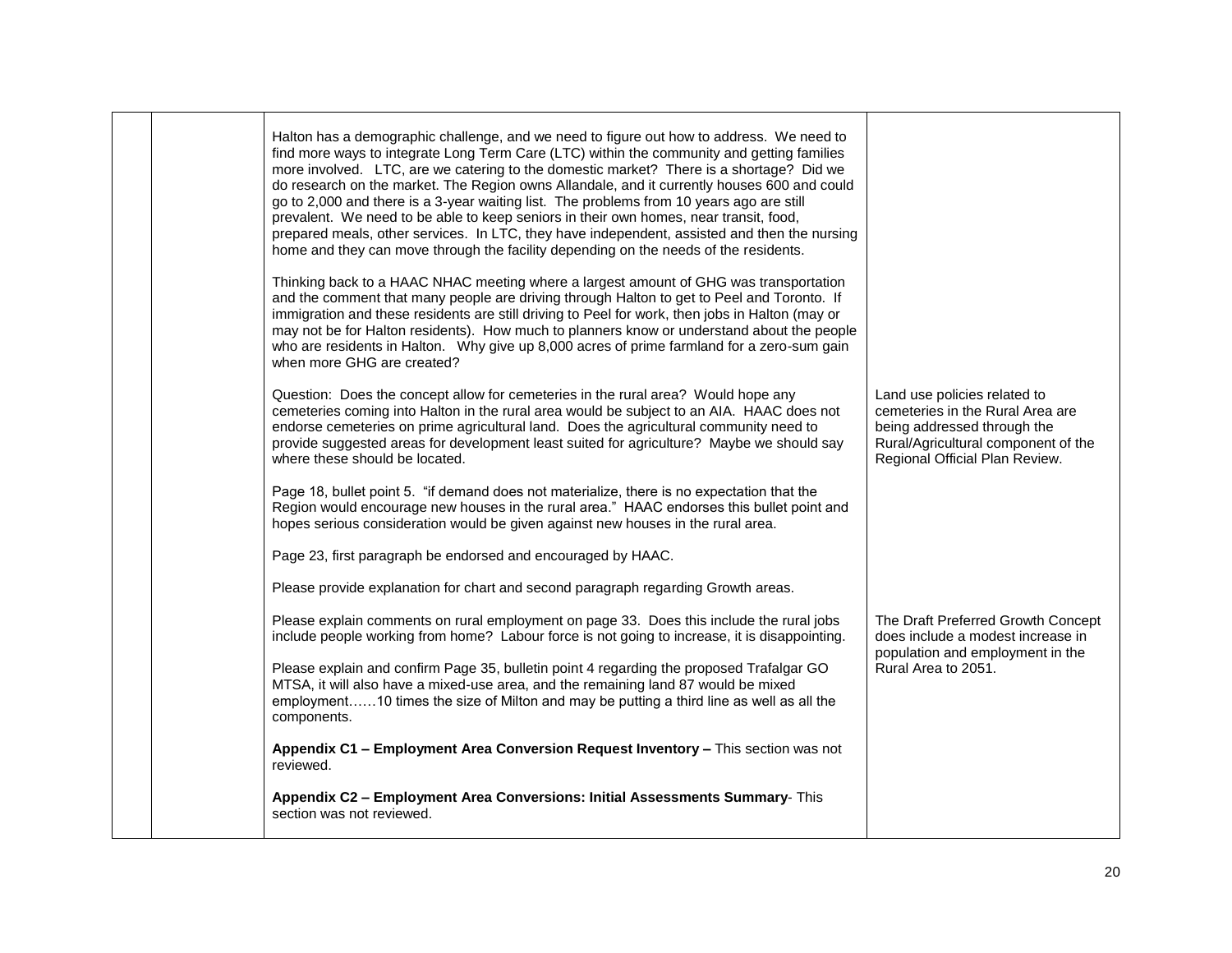| Appendix E - Water and Wastewater Assessment- This section was not reviewed.<br><b>Appendix F - Fiscal Impact Assessment</b><br>Question: What about the average income from single family, condo's, etc. What about the<br>costs of schools? Does the province come early enough with funding?<br>Councillor Best provided the province tells municipalities to do one thing but the Ministries<br>another I.e., health and education. Municipalities are told to do a job but not given the tools.<br>Municipalities would need to raise property taxes to 8% to cover off aging infrastructure. We<br>need to figure something else that will work. Other countries have other constructs to better<br>manage. We need to say to the province we will agree to the plan, but there are other<br>infrastructure needs that need to be made and need Provincial commitment.<br>Question: Under this section, Options 1 and 4 would are the favoured options. Is this coming<br>the municipal responses?<br>Councillor Fogal provide she is not sure where the numbers come from but cities that sprawl,<br>tend to run out of money. Additional costs due to sprawl make it more difficult. Fiscally, we<br>see compact being more financially efficient.<br>Question: So, do the exceptionally large houses in Oakville worked from a tax perspective?<br>Industrial in Oakville pay higher levels. There are supposed to be 60 percent residential and<br>40 percent employment.<br>Green House Gas emissions regarding sprawl need to be considered.<br>Question: Does this situation with farmers not paying much in taxes, is this why agriculture is<br>dismissed? If solely looking at tax dollars, it will not fit in.<br>It was noted Mississauga has a land banked of industrial lands for 50 years because industrial<br>lands are a cash cow. Need to position employment so we can be ready to act even if it is<br>vacant land. It was noted Halton currently has employment land that has not been built on.<br>A suggestion to HAAC that we maybe need to look at fiscal loss to agricultural with the<br>different growth scenarios. Highlight some areas to develop comments to provide to Council.<br>This could be to NHS, the loss of potential acreages throughout the scenarios. Value of loss<br>of production could be assessed.<br>Currently, cost of the land in the urban shadow is already owned by speculators and rented to<br>farmers. Most of the loss would be cash crops. The loss could be quantified very easily. To<br>minimize the damage, phasing could allow farmers to know when land would be used. This<br>would allow agriculture to continue for a period. However, we must consider the cost with |                                                                        |  |
|---------------------------------------------------------------------------------------------------------------------------------------------------------------------------------------------------------------------------------------------------------------------------------------------------------------------------------------------------------------------------------------------------------------------------------------------------------------------------------------------------------------------------------------------------------------------------------------------------------------------------------------------------------------------------------------------------------------------------------------------------------------------------------------------------------------------------------------------------------------------------------------------------------------------------------------------------------------------------------------------------------------------------------------------------------------------------------------------------------------------------------------------------------------------------------------------------------------------------------------------------------------------------------------------------------------------------------------------------------------------------------------------------------------------------------------------------------------------------------------------------------------------------------------------------------------------------------------------------------------------------------------------------------------------------------------------------------------------------------------------------------------------------------------------------------------------------------------------------------------------------------------------------------------------------------------------------------------------------------------------------------------------------------------------------------------------------------------------------------------------------------------------------------------------------------------------------------------------------------------------------------------------------------------------------------------------------------------------------------------------------------------------------------------------------------------------------------------------------------------------------------------------------------------------------------------------------------------------------------------------------------------------------------------------------------------------------------------------------------------------------|------------------------------------------------------------------------|--|
|                                                                                                                                                                                                                                                                                                                                                                                                                                                                                                                                                                                                                                                                                                                                                                                                                                                                                                                                                                                                                                                                                                                                                                                                                                                                                                                                                                                                                                                                                                                                                                                                                                                                                                                                                                                                                                                                                                                                                                                                                                                                                                                                                                                                                                                                                                                                                                                                                                                                                                                                                                                                                                                                                                                                                   | Appendix D - Transportation Assessment- This section was not reviewed. |  |
|                                                                                                                                                                                                                                                                                                                                                                                                                                                                                                                                                                                                                                                                                                                                                                                                                                                                                                                                                                                                                                                                                                                                                                                                                                                                                                                                                                                                                                                                                                                                                                                                                                                                                                                                                                                                                                                                                                                                                                                                                                                                                                                                                                                                                                                                                                                                                                                                                                                                                                                                                                                                                                                                                                                                                   |                                                                        |  |
|                                                                                                                                                                                                                                                                                                                                                                                                                                                                                                                                                                                                                                                                                                                                                                                                                                                                                                                                                                                                                                                                                                                                                                                                                                                                                                                                                                                                                                                                                                                                                                                                                                                                                                                                                                                                                                                                                                                                                                                                                                                                                                                                                                                                                                                                                                                                                                                                                                                                                                                                                                                                                                                                                                                                                   |                                                                        |  |
|                                                                                                                                                                                                                                                                                                                                                                                                                                                                                                                                                                                                                                                                                                                                                                                                                                                                                                                                                                                                                                                                                                                                                                                                                                                                                                                                                                                                                                                                                                                                                                                                                                                                                                                                                                                                                                                                                                                                                                                                                                                                                                                                                                                                                                                                                                                                                                                                                                                                                                                                                                                                                                                                                                                                                   |                                                                        |  |
|                                                                                                                                                                                                                                                                                                                                                                                                                                                                                                                                                                                                                                                                                                                                                                                                                                                                                                                                                                                                                                                                                                                                                                                                                                                                                                                                                                                                                                                                                                                                                                                                                                                                                                                                                                                                                                                                                                                                                                                                                                                                                                                                                                                                                                                                                                                                                                                                                                                                                                                                                                                                                                                                                                                                                   |                                                                        |  |
|                                                                                                                                                                                                                                                                                                                                                                                                                                                                                                                                                                                                                                                                                                                                                                                                                                                                                                                                                                                                                                                                                                                                                                                                                                                                                                                                                                                                                                                                                                                                                                                                                                                                                                                                                                                                                                                                                                                                                                                                                                                                                                                                                                                                                                                                                                                                                                                                                                                                                                                                                                                                                                                                                                                                                   |                                                                        |  |
|                                                                                                                                                                                                                                                                                                                                                                                                                                                                                                                                                                                                                                                                                                                                                                                                                                                                                                                                                                                                                                                                                                                                                                                                                                                                                                                                                                                                                                                                                                                                                                                                                                                                                                                                                                                                                                                                                                                                                                                                                                                                                                                                                                                                                                                                                                                                                                                                                                                                                                                                                                                                                                                                                                                                                   |                                                                        |  |
|                                                                                                                                                                                                                                                                                                                                                                                                                                                                                                                                                                                                                                                                                                                                                                                                                                                                                                                                                                                                                                                                                                                                                                                                                                                                                                                                                                                                                                                                                                                                                                                                                                                                                                                                                                                                                                                                                                                                                                                                                                                                                                                                                                                                                                                                                                                                                                                                                                                                                                                                                                                                                                                                                                                                                   |                                                                        |  |
|                                                                                                                                                                                                                                                                                                                                                                                                                                                                                                                                                                                                                                                                                                                                                                                                                                                                                                                                                                                                                                                                                                                                                                                                                                                                                                                                                                                                                                                                                                                                                                                                                                                                                                                                                                                                                                                                                                                                                                                                                                                                                                                                                                                                                                                                                                                                                                                                                                                                                                                                                                                                                                                                                                                                                   |                                                                        |  |
|                                                                                                                                                                                                                                                                                                                                                                                                                                                                                                                                                                                                                                                                                                                                                                                                                                                                                                                                                                                                                                                                                                                                                                                                                                                                                                                                                                                                                                                                                                                                                                                                                                                                                                                                                                                                                                                                                                                                                                                                                                                                                                                                                                                                                                                                                                                                                                                                                                                                                                                                                                                                                                                                                                                                                   |                                                                        |  |
|                                                                                                                                                                                                                                                                                                                                                                                                                                                                                                                                                                                                                                                                                                                                                                                                                                                                                                                                                                                                                                                                                                                                                                                                                                                                                                                                                                                                                                                                                                                                                                                                                                                                                                                                                                                                                                                                                                                                                                                                                                                                                                                                                                                                                                                                                                                                                                                                                                                                                                                                                                                                                                                                                                                                                   |                                                                        |  |
|                                                                                                                                                                                                                                                                                                                                                                                                                                                                                                                                                                                                                                                                                                                                                                                                                                                                                                                                                                                                                                                                                                                                                                                                                                                                                                                                                                                                                                                                                                                                                                                                                                                                                                                                                                                                                                                                                                                                                                                                                                                                                                                                                                                                                                                                                                                                                                                                                                                                                                                                                                                                                                                                                                                                                   |                                                                        |  |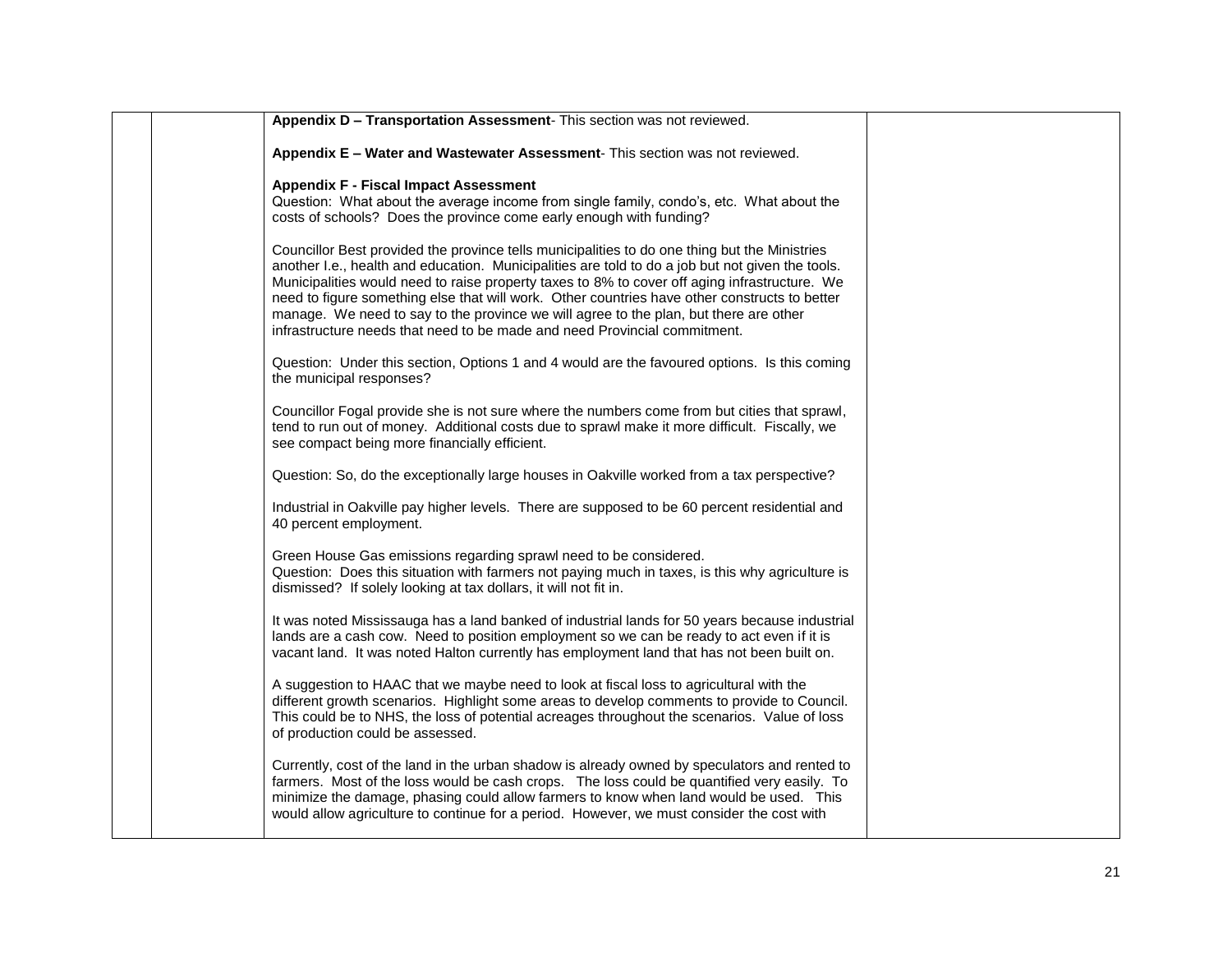|  | regards to all potential agricultural activities. Renting farmland is a Canadian recognized<br>normal farm practice.                                                                                                                                                                                                                                                                                                                                                                                                                                                                                                                                                                                                                                      |                                                                                                                                                                                        |
|--|-----------------------------------------------------------------------------------------------------------------------------------------------------------------------------------------------------------------------------------------------------------------------------------------------------------------------------------------------------------------------------------------------------------------------------------------------------------------------------------------------------------------------------------------------------------------------------------------------------------------------------------------------------------------------------------------------------------------------------------------------------------|----------------------------------------------------------------------------------------------------------------------------------------------------------------------------------------|
|  | Is this is looked at through the allocation program which allows stakeholders to plan.                                                                                                                                                                                                                                                                                                                                                                                                                                                                                                                                                                                                                                                                    |                                                                                                                                                                                        |
|  | Early on we were told that phasing is not possible by the province. We should be allowed to<br>do phasing and support the investments in infrastructure. It needs to be rational. Is phasing<br>about bringing all the land we need in to 2051 in now.                                                                                                                                                                                                                                                                                                                                                                                                                                                                                                    | The Region must plan to the 2051<br>planning horizon and designate<br>sufficient lands to accommodate<br>population and employment to 2051.                                            |
|  | HAAC endorses hard urban boundaries, so enable farmers to have collateral to take to the<br>bank and allow for investment. Are people in NEC or Greenbelt because those are hard<br>urban boundaries. Preserving farming and farmers, why are we using the best farmland in the<br>world when we do not need to?                                                                                                                                                                                                                                                                                                                                                                                                                                          | The Regional Official Plan contains<br>detailed phasing policies to ensure<br>orderly development. Development<br>phasing to 2051 will be further<br>addressed in the Preferred Growth |
|  | One farmer at the HAAC table estimates lost revenue from the value of NHS estimated to be<br>\$125,000. A detailed description is to follow.                                                                                                                                                                                                                                                                                                                                                                                                                                                                                                                                                                                                              | Concept Report in early 2022.                                                                                                                                                          |
|  | Regarding phasing, limbo is not a good situation because a farmer will never invest if they<br>don't' have certainty to make those important investments. Soil health issues, need to build<br>up soil organic matter but won't make these investments if the certainty isn't there. There Is<br>money out there and if the NHS is important, then people need to invest in that to the people<br>that are doing the work. This is something we need to take a good long look at. Farmers are<br>being left behind and there needs to be a fairer way forward. This is a frustration. This is part<br>of an issue that comes from growth. WE are not going to lose any NHS due to growth<br>however, we will lose things from an agricultural standpoint. |                                                                                                                                                                                        |
|  | HAAC realizes we create some confusion in stating firm urban boundaries and our wish not to<br>have the word permanent applied. This has to do with financial considerations and when<br>permanently designated it reduces the leveraging power Halton farmers have in seeking<br>investment dollars for their farmers. Most farmers engaging in financing in the spring and pay<br>off the loan in the fall. This is common practice. To lose financial leverage for a farmer could<br>be devastating and lead to no investment in their properties.                                                                                                                                                                                                     |                                                                                                                                                                                        |
|  | There are other places can growi.e., other communities like London, Cambridge. We should<br>convince the province to protect all of the prime agricultural land as it is a finite resource. All<br>lands need to stand firm go elsewhere.                                                                                                                                                                                                                                                                                                                                                                                                                                                                                                                 |                                                                                                                                                                                        |
|  | Halton must review our Official Plan every 5 years. The OFA needs to get busy and push that<br>we need to protect the farmland. The fight will be on again in 5 years. There is a process that<br>allows those to ask the province to take more land out of production. All of the environmental<br>groups are coming on side to protect farmland. They are now interested in climate change,<br>food security and the protection of farmland. The time is right to engage the public.                                                                                                                                                                                                                                                                    |                                                                                                                                                                                        |
|  |                                                                                                                                                                                                                                                                                                                                                                                                                                                                                                                                                                                                                                                                                                                                                           |                                                                                                                                                                                        |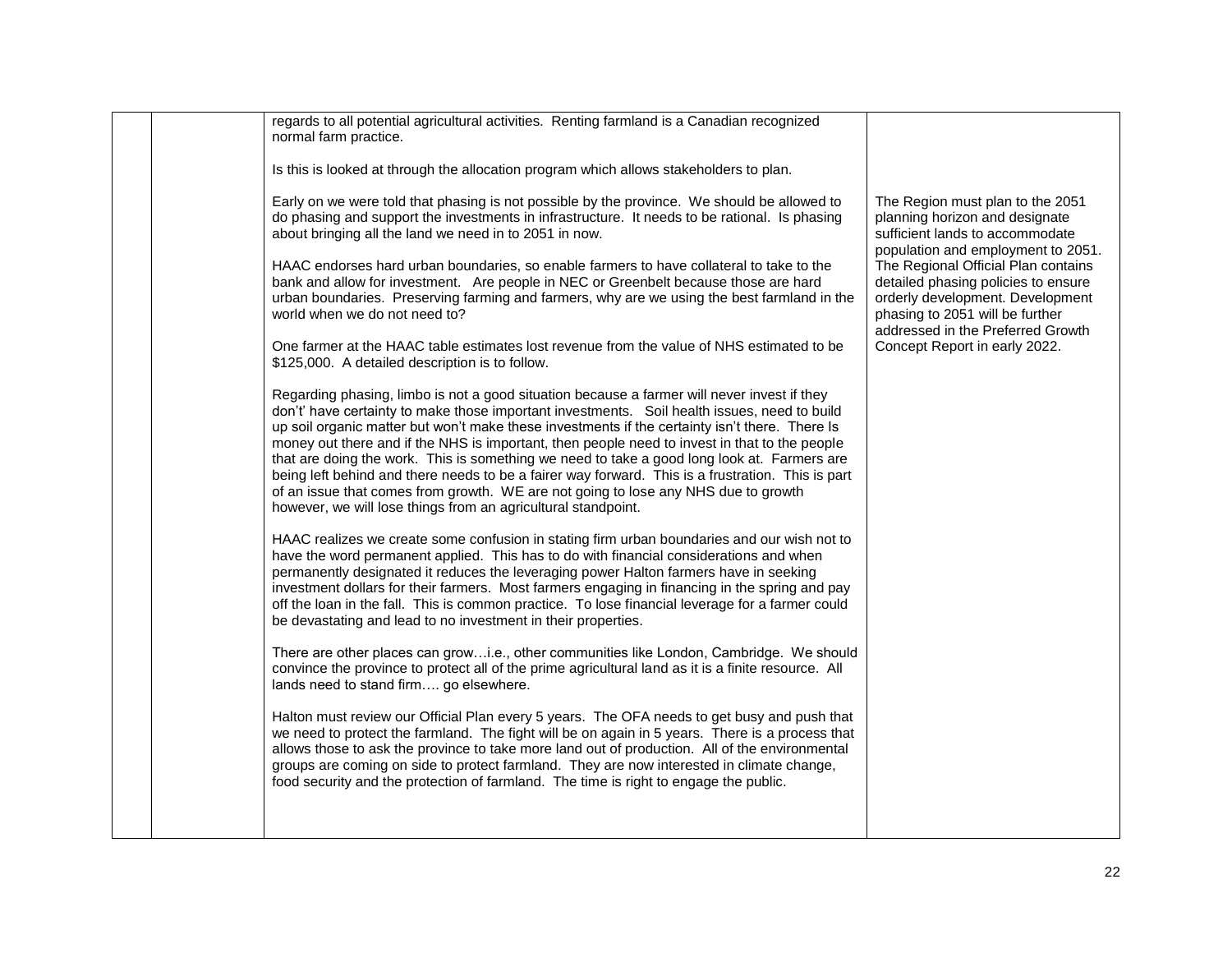| OFA a campaign for farm preservation and are signing petitions with over 2000 signatures in<br>one week. Since 2009, the trees were more important as compared to farmland growing food.<br>That has been a big challenge for agriculture.                                                                                                                                                                                                                                                                                                                                                              |                                                                                                                                                                                                             |
|---------------------------------------------------------------------------------------------------------------------------------------------------------------------------------------------------------------------------------------------------------------------------------------------------------------------------------------------------------------------------------------------------------------------------------------------------------------------------------------------------------------------------------------------------------------------------------------------------------|-------------------------------------------------------------------------------------------------------------------------------------------------------------------------------------------------------------|
| Agricultural Area Assessment, Appendix G<br>It was noted that not all livestock buildings were captured in the Milton area. Those of noted<br>were provided to staff. Did the research include buildings other than traditional barns which<br>house livestock?                                                                                                                                                                                                                                                                                                                                         | Comments have been considered in<br>the development of a Preferred<br>Growth Concept and the Integrated<br>Growth Management Strategy.<br>Matters are also being addressed<br>through the ongoing Rural and |
| Reference was made to a firm hired to do a reconnaissance study. Barns south and west of<br>Georgetown, ones that had livestock or could have.                                                                                                                                                                                                                                                                                                                                                                                                                                                          | Agricultural System component of the<br>Regional Official Plan Review.                                                                                                                                      |
| We were surprised to read that there are no specialty crop areas in Halton. Given the<br>orchards, and cabbage growers. It was noted when the Green Belt investigated this, and these<br>could be specialty crops. If you are a good apple grower, you are a specialty crop grower.                                                                                                                                                                                                                                                                                                                     |                                                                                                                                                                                                             |
| Concern was expressed about Milton promoting Option 4 which takes the most Designated<br>Greenfield Area (DGA). It was noted anything south of Milton would be gone if Milton<br>continues to support.                                                                                                                                                                                                                                                                                                                                                                                                  |                                                                                                                                                                                                             |
| It was noted that at last weeks Regional Council meeting, 4 of the 5 Milton Regional<br>Councillors voted against the 5 <sup>th</sup> scenario. Councillor Best explained the reasoning behind this<br>vote was the receipt of notes from their own Planning department. They do not want artificial<br>boundaries. A regional staff presentation coming forward on Monday, May 3rd Milton Council<br>meeting.                                                                                                                                                                                          |                                                                                                                                                                                                             |
| The committee wished to discuss a document that was circulated earlier regarding the wish list<br>for the agricultural sector. Please see appendix A. Please see additional comments below.                                                                                                                                                                                                                                                                                                                                                                                                             |                                                                                                                                                                                                             |
| It was further commented, when looking at key features we do not look at it from an<br>agricultural lens. The agriculture community wants the same courtesy when looking at a key<br>feature to look at the feature in terms of where it meets agriculture. Also, to give flexibility to<br>those that have been good stewards. The committee want to see more give and take with<br>both systems. Now, it tends to punish agriculture. As a community, we need to think about<br>NHS look through an agricultural lens as well as its own lens. An effort to build balance<br>between the two systems. |                                                                                                                                                                                                             |
| Halton does have farms in the urban area. Others are in the Green Belt and are confident that<br>is the way it is going to stay in agriculture and so they will make the investments.                                                                                                                                                                                                                                                                                                                                                                                                                   |                                                                                                                                                                                                             |
| The farm building cluster discussion was had at both the HRFA and HAAC meetings. It is<br>important that the other "building cluster" receive more emphasis. Could it be grouped higher<br>status on the wish list? Would there be opportunity to allow building cluster growth with<br>considerations? For example, trees are a renewable resource and could removed and new<br>trees planted elsewhere, similar to tree by-laws in urban areas.                                                                                                                                                       |                                                                                                                                                                                                             |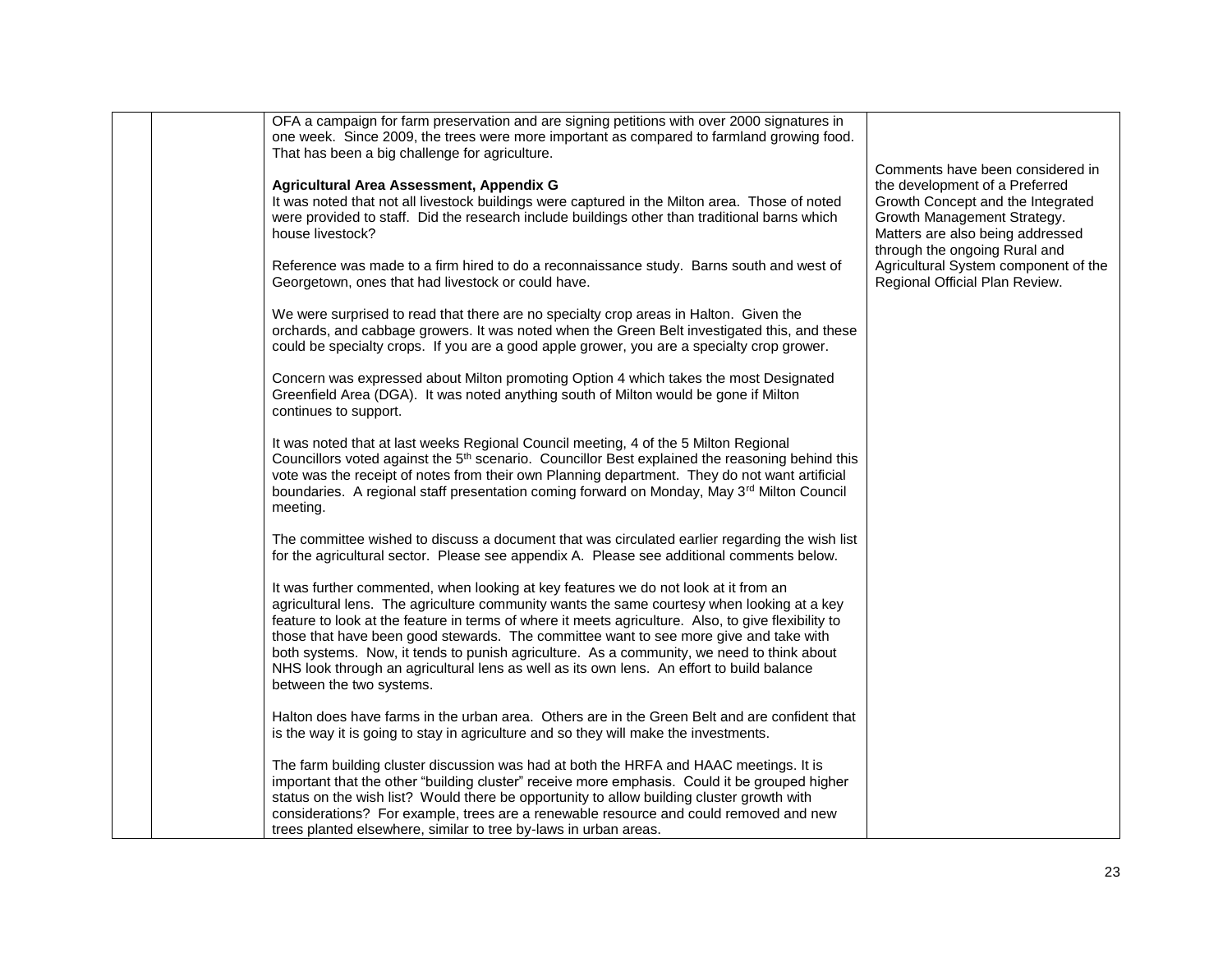|  | This would enable growth of the cluster yet ensure tree coverage of potentially younger and<br>trees which provide greater benefits, possible in hedge rows to help alleviate soil erosion. If<br>not, who covers the costs related to placing the building at a different location which could<br>incur further costs in electrical, plumbing and building access (driveway)? Again, does the<br>farmer have to pay?                                                                                                                                                                                                                                                                       |  |
|--|---------------------------------------------------------------------------------------------------------------------------------------------------------------------------------------------------------------------------------------------------------------------------------------------------------------------------------------------------------------------------------------------------------------------------------------------------------------------------------------------------------------------------------------------------------------------------------------------------------------------------------------------------------------------------------------------|--|
|  | It was noted some types of agricultural operations do not need good agricultural land to<br>succeed. Some can do well on Class 4 to 7 soils. Perhaps some topsoil from construction<br>sites could be used to enhance agricultural soils elsewhere.                                                                                                                                                                                                                                                                                                                                                                                                                                         |  |
|  | Mitigation to agriculture is required. There should be better definition of what could be<br>considered under these measures. There needs to be an awareness in terms of what could<br>fall within this area.                                                                                                                                                                                                                                                                                                                                                                                                                                                                               |  |
|  | There could be hundreds of items that could be placed on the list but perhaps there should be<br>a focus on 4 or 5. This list was not developed overnight. We have called it a Wish listit<br>really is a needs list, and we need to find a way to make everything work.                                                                                                                                                                                                                                                                                                                                                                                                                    |  |
|  | It was interesting in reviewing the Appendixes the word count for "enhance" and in the NHS<br>there were 250 mentions of enhancement and there is 45 in agriculture. There needs to be a<br>balance. There needs to be some consideration.                                                                                                                                                                                                                                                                                                                                                                                                                                                  |  |
|  | There is an agricultural heritage system where cash croppers avoid unproductive lands where<br>it becomes naturalize. Some farms historically where 100 percent farmed that today are<br>reduced. The NHS is encroaching on agricultural land.                                                                                                                                                                                                                                                                                                                                                                                                                                              |  |
|  | Sometimes NHS has become inconvenient. What used to be farmed, should always be<br>farmable. We further mentioned the benefit of tile drainage which could add a few acres each<br>year to a farm, but it does require quite a bit of work.                                                                                                                                                                                                                                                                                                                                                                                                                                                 |  |
|  | Councillor Fogal thanked the group for responding to the question. Stating it is important to<br>have the list. On the permanent urban boundary, we have been told that we do not have the<br>power to have urban boundaries permanently fixed. However, Waterloo, put into place a food<br>belt and so they have self-imposed hard urban boundary. Its worthy of discussion. In<br>reviewing Peel Region, they are taking 10,000 acres out of production. In Halton, looking at<br>8,000 acres with Option 4. We can choose not to open the boundaries if there is agreement<br>which would go to the province. It could be sent back. At least we know there is a $5th$ option<br>coming. |  |
|  | There could be push back from the province. The committee wants to see the same vigor and<br>commitment to protecting the Agricultural system as they showed with the NHS. To show our<br>farmers that Halton Region wants to see Agriculture succeed. If the commitment is to<br>agriculture, it needs to be shown in the OP.                                                                                                                                                                                                                                                                                                                                                              |  |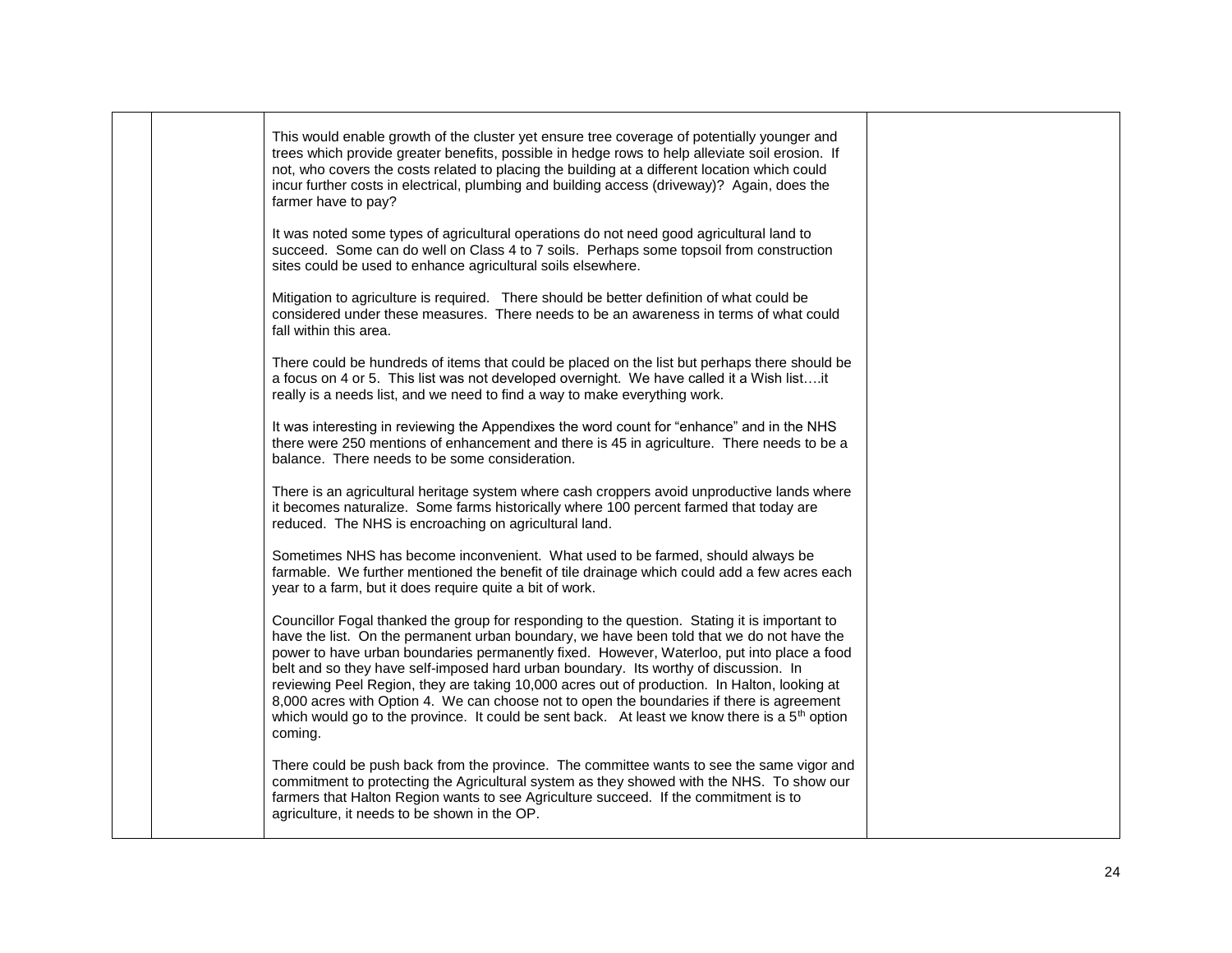|  | Permanent agricultural boundaries can never work because the owner has the power with<br>what happens to a property. Could a welcome letter be sent to landowners to plead with the<br>importance of agriculture? Turning lanes, roads are very unsafe for traffic especially farm<br>vehicles. There should be priority of roads for farm equipment safety. There was some<br>disagreement with this statement otherwise the NHS would just be a suggestion.                                                                                                                                                                                                                         |                                                                                                                                                      |
|--|---------------------------------------------------------------------------------------------------------------------------------------------------------------------------------------------------------------------------------------------------------------------------------------------------------------------------------------------------------------------------------------------------------------------------------------------------------------------------------------------------------------------------------------------------------------------------------------------------------------------------------------------------------------------------------------|------------------------------------------------------------------------------------------------------------------------------------------------------|
|  | The committee realizes that firm urban boundaries are difficult to achieve but believe it is<br>important to ask and encouraging boundaries to be as tight as possible to the existing urban<br>boundaries.                                                                                                                                                                                                                                                                                                                                                                                                                                                                           | The Planning system in Ontario does<br>not permit the Region to establish<br>permanent urban boundaries. Urban<br>boundaries must be reviewed at the |
|  | Unanimous support from the group would be helpful. The subcommittee endorsed this<br>document and have included it in our response.                                                                                                                                                                                                                                                                                                                                                                                                                                                                                                                                                   | time of each MCR. The Draft PGC is<br>based upon minimizing impact on<br>agricultural lands through a measured                                       |
|  | In looking globally, we can see in Germany, people could not be permitted to buy land<br>because farmland could only be sold to farmers. There are protections in other parts of the<br>world. Need for intensification because people had to walk everywhere, and they have<br>different traditions.                                                                                                                                                                                                                                                                                                                                                                                 | urban boundary expansion to<br>accommodate growth to 2051.                                                                                           |
|  | The committee agreed with firm urban boundaries.<br>The farming community needs to advocate and build public pressure to be considered as<br>essential. There was public pressure from environmental groups which is why the NHS<br>became the designation. It helps if staff is on side because Council will listen. More support is<br>needed in the community to support what we are doing.                                                                                                                                                                                                                                                                                        |                                                                                                                                                      |
|  | HAAC is definitely interested in furthering the discussion on the wish list with regional staff.                                                                                                                                                                                                                                                                                                                                                                                                                                                                                                                                                                                      |                                                                                                                                                      |
|  | Natural Heritage System and Water Resources, Appendix H<br>On page 12 of the North South Environmental the following statement is made:<br>"It should also be noted that through this technical assessment, it has been identified that all<br>Concepts occur in areas with known existing levels of substantial stress on surface water<br>quantity and generally poor surface water quality in the sub-watersheds. Over half of surface<br>water takings in Halton are used for agricultural purposes; the relationship between water<br>resources and agricultural community should be explored as part of the subsequent planning<br>for any settlement area boundary expansion." |                                                                                                                                                      |
|  | The Committee would like to endorse and encourage this action. We need to be aware how<br>growth is going to affect farm water resources, need protection and mitigation measures in<br>place. This should not be a financial burden placed of the agricultural community.                                                                                                                                                                                                                                                                                                                                                                                                            |                                                                                                                                                      |
|  | On page 8 of the Meridian Planning report, it uses the word "mitigate (ing, ed.). Could the<br>Region please provide a document for use by the agricultural community highlighting<br>mitigation opportunities in place to assist in assuring farmland maintains it is viability.                                                                                                                                                                                                                                                                                                                                                                                                     |                                                                                                                                                      |
|  | On the same page under 3.2 Avoidance of Prime Agricultural Areas, it states avoidance of<br>prime agricultural land for development is "not possible to avoid prime agricultural areas, as                                                                                                                                                                                                                                                                                                                                                                                                                                                                                            | This statement must be taken in<br>context. The Integrated Growth                                                                                    |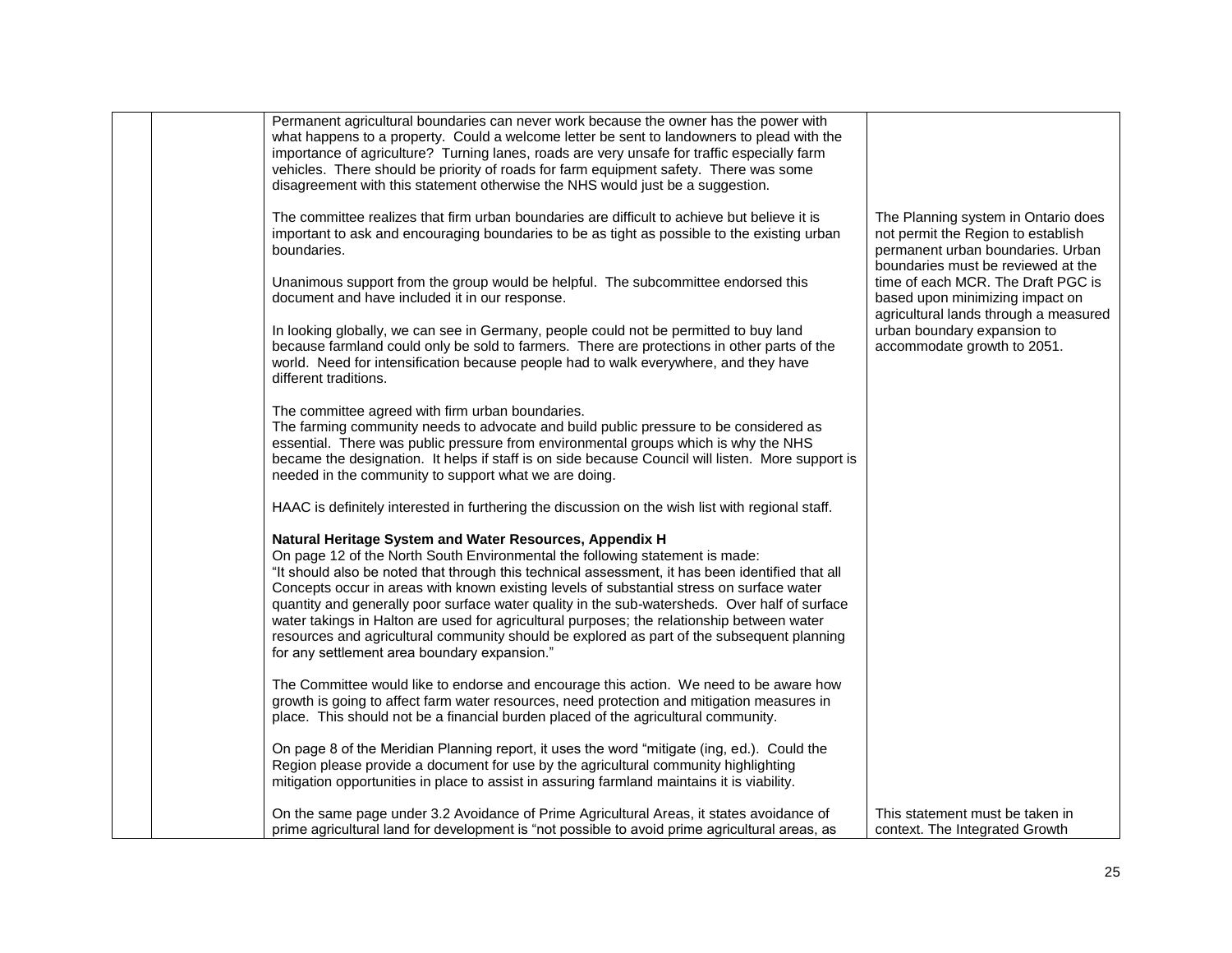| shown in Map 1." Is this a true statement when other areas are building on other than<br>agricultural lands, or is this statement made because it is the easiest land to develop and<br>incurs less costs in development. If we truly were committed to protecting prime agricultural<br>areas growth could happen in other areas of Halton.<br>How does Concept 3 the leading concept based on avoiding impact on key hydrologic<br>features, fragmentation, Page 471. It was confusing. Proportionally one concept had more<br>land but less of an impact from an NHS perspective.<br>Public consultation will be extended to June and July. An end of June deadline would be<br>helpful. Anna will confirm when the date is established.<br>Staff advised Green House Gas emissions and 5 <sup>th</sup> concept will be incorporating as per Council<br>direction into the public material. Feedback will be also asking for on the 5 concepts. On<br>GHG, the consultant is preparing some material for the Public Information Consultation<br>sessions (PIC) that start in May. A complete assessment would be available for the last PIC.<br>It was expressed that all Committee would like to receive hard copies of materials to mark up<br>and note pages and items of interest easily. If this could be accommodated it would be great<br>appreciated.<br>The committee expressed their sincere appreciation to Regional Councillors and staff for this<br>dedication to working with us. | Management Strategy has looked at<br>ways to accommodate growth while<br>minimizing urban expansion.<br>However, if an urban boundary<br>expansion is required, it is not<br>possible to avoid Prime Agricultural<br>lands. The Draft Preferred Growth<br>Concept is based on a key principle<br>of limiting impacts on Prime<br>Agricultural Land and proposes a<br>measured urban boundary expansion. |
|-----------------------------------------------------------------------------------------------------------------------------------------------------------------------------------------------------------------------------------------------------------------------------------------------------------------------------------------------------------------------------------------------------------------------------------------------------------------------------------------------------------------------------------------------------------------------------------------------------------------------------------------------------------------------------------------------------------------------------------------------------------------------------------------------------------------------------------------------------------------------------------------------------------------------------------------------------------------------------------------------------------------------------------------------------------------------------------------------------------------------------------------------------------------------------------------------------------------------------------------------------------------------------------------------------------------------------------------------------------------------------------------------------------------------------------------------------------------------------------------------------|---------------------------------------------------------------------------------------------------------------------------------------------------------------------------------------------------------------------------------------------------------------------------------------------------------------------------------------------------------------------------------------------------------|
| See Appendix A below.                                                                                                                                                                                                                                                                                                                                                                                                                                                                                                                                                                                                                                                                                                                                                                                                                                                                                                                                                                                                                                                                                                                                                                                                                                                                                                                                                                                                                                                                               |                                                                                                                                                                                                                                                                                                                                                                                                         |
| <b>Appendix 1</b>                                                                                                                                                                                                                                                                                                                                                                                                                                                                                                                                                                                                                                                                                                                                                                                                                                                                                                                                                                                                                                                                                                                                                                                                                                                                                                                                                                                                                                                                                   | These comments are being                                                                                                                                                                                                                                                                                                                                                                                |
| What does Halton Agriculture want?                                                                                                                                                                                                                                                                                                                                                                                                                                                                                                                                                                                                                                                                                                                                                                                                                                                                                                                                                                                                                                                                                                                                                                                                                                                                                                                                                                                                                                                                  | considered as part of the Rural/                                                                                                                                                                                                                                                                                                                                                                        |
| At a recent HAAC Sub-Committee meeting Councilor Jane Fogal asked, "What do we                                                                                                                                                                                                                                                                                                                                                                                                                                                                                                                                                                                                                                                                                                                                                                                                                                                                                                                                                                                                                                                                                                                                                                                                                                                                                                                                                                                                                      | Agricultural component of the                                                                                                                                                                                                                                                                                                                                                                           |
| want?" Below is the response we are looking at providing through HAAC.                                                                                                                                                                                                                                                                                                                                                                                                                                                                                                                                                                                                                                                                                                                                                                                                                                                                                                                                                                                                                                                                                                                                                                                                                                                                                                                                                                                                                              | Regional Official Plan Review.                                                                                                                                                                                                                                                                                                                                                                          |
| <b>Top 5 Priorities</b>                                                                                                                                                                                                                                                                                                                                                                                                                                                                                                                                                                                                                                                                                                                                                                                                                                                                                                                                                                                                                                                                                                                                                                                                                                                                                                                                                                                                                                                                             |                                                                                                                                                                                                                                                                                                                                                                                                         |
| 1. Agriculture and rural to be a designation and NHS to be an overlay.                                                                                                                                                                                                                                                                                                                                                                                                                                                                                                                                                                                                                                                                                                                                                                                                                                                                                                                                                                                                                                                                                                                                                                                                                                                                                                                                                                                                                              |                                                                                                                                                                                                                                                                                                                                                                                                         |
| 2. Fixed Permanent Urban Boundaries.<br>3. As Updated mapping comes along that further ground truthing be expected and                                                                                                                                                                                                                                                                                                                                                                                                                                                                                                                                                                                                                                                                                                                                                                                                                                                                                                                                                                                                                                                                                                                                                                                                                                                                                                                                                                              |                                                                                                                                                                                                                                                                                                                                                                                                         |
| allowed (consider using NHAC/HAAC to help regional staff to better understand that                                                                                                                                                                                                                                                                                                                                                                                                                                                                                                                                                                                                                                                                                                                                                                                                                                                                                                                                                                                                                                                                                                                                                                                                                                                                                                                                                                                                                  |                                                                                                                                                                                                                                                                                                                                                                                                         |
| keeping land in production is important, but without having an adverse effect on the                                                                                                                                                                                                                                                                                                                                                                                                                                                                                                                                                                                                                                                                                                                                                                                                                                                                                                                                                                                                                                                                                                                                                                                                                                                                                                                                                                                                                |                                                                                                                                                                                                                                                                                                                                                                                                         |
| natural environment while respecting Normal farm practices).                                                                                                                                                                                                                                                                                                                                                                                                                                                                                                                                                                                                                                                                                                                                                                                                                                                                                                                                                                                                                                                                                                                                                                                                                                                                                                                                                                                                                                        |                                                                                                                                                                                                                                                                                                                                                                                                         |
| Embed an agricultural systems approach for on farm diversification in the Official<br>4.                                                                                                                                                                                                                                                                                                                                                                                                                                                                                                                                                                                                                                                                                                                                                                                                                                                                                                                                                                                                                                                                                                                                                                                                                                                                                                                                                                                                            |                                                                                                                                                                                                                                                                                                                                                                                                         |
| Plan and consider working with HAAC to move applications forward.                                                                                                                                                                                                                                                                                                                                                                                                                                                                                                                                                                                                                                                                                                                                                                                                                                                                                                                                                                                                                                                                                                                                                                                                                                                                                                                                                                                                                                   |                                                                                                                                                                                                                                                                                                                                                                                                         |
| 5. Definition of development that does not involve agricultural buildings.                                                                                                                                                                                                                                                                                                                                                                                                                                                                                                                                                                                                                                                                                                                                                                                                                                                                                                                                                                                                                                                                                                                                                                                                                                                                                                                                                                                                                          |                                                                                                                                                                                                                                                                                                                                                                                                         |
| Other Items for consideration                                                                                                                                                                                                                                                                                                                                                                                                                                                                                                                                                                                                                                                                                                                                                                                                                                                                                                                                                                                                                                                                                                                                                                                                                                                                                                                                                                                                                                                                       |                                                                                                                                                                                                                                                                                                                                                                                                         |
| 1. Reduce over designating. Terms such as food belt or ag reserve only have a                                                                                                                                                                                                                                                                                                                                                                                                                                                                                                                                                                                                                                                                                                                                                                                                                                                                                                                                                                                                                                                                                                                                                                                                                                                                                                                                                                                                                       |                                                                                                                                                                                                                                                                                                                                                                                                         |
| regional connotation and no basis in planning jargon. (Niagara Escarpment,                                                                                                                                                                                                                                                                                                                                                                                                                                                                                                                                                                                                                                                                                                                                                                                                                                                                                                                                                                                                                                                                                                                                                                                                                                                                                                                                                                                                                          |                                                                                                                                                                                                                                                                                                                                                                                                         |
| Greenbelt are Planning acts, both of which have NHS components which<br>should be worded using the same language to avoid differing interpretations.                                                                                                                                                                                                                                                                                                                                                                                                                                                                                                                                                                                                                                                                                                                                                                                                                                                                                                                                                                                                                                                                                                                                                                                                                                                                                                                                                |                                                                                                                                                                                                                                                                                                                                                                                                         |
|                                                                                                                                                                                                                                                                                                                                                                                                                                                                                                                                                                                                                                                                                                                                                                                                                                                                                                                                                                                                                                                                                                                                                                                                                                                                                                                                                                                                                                                                                                     |                                                                                                                                                                                                                                                                                                                                                                                                         |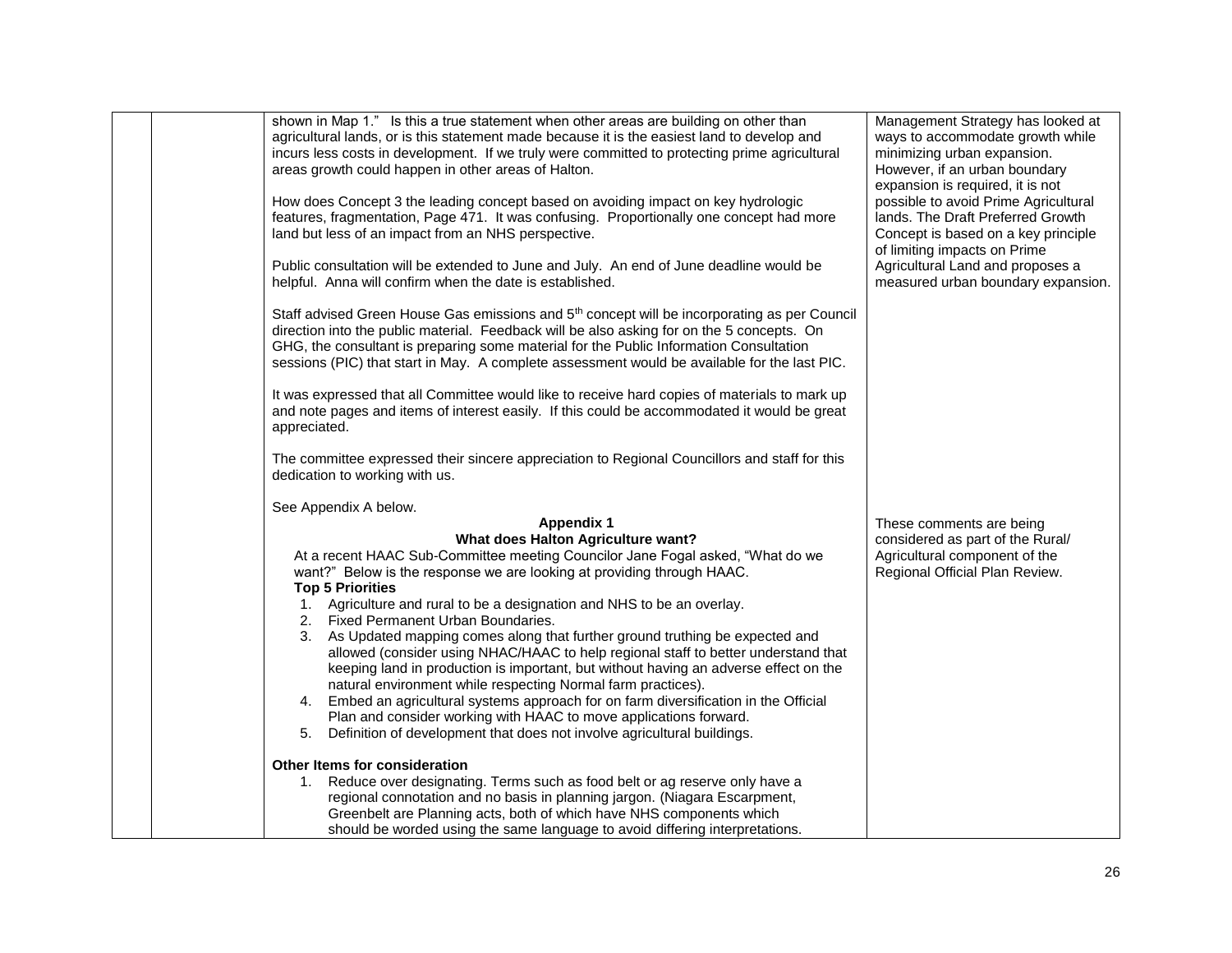|  | 2. Encourage climate change initiatives. For example: cover crops and/or more in-<br>depth soil sampling both being promoted by GRCA and CVC presently. It is a<br>recognition of the environmental goods and services that farmers provide presently.<br>3. Encourage a stronger working relationship between farmers and Conservation<br>Authorities by designating a seat for landowners of agricultural land, as they are the<br>biggest portion of privately held land in the region.<br>4. Create Agricultural Key Feature Protection Areas which would be the farm<br>building cluster and enable a 50-meter buffer one around the cluster to<br>ensure continued viability. |  |
|--|-------------------------------------------------------------------------------------------------------------------------------------------------------------------------------------------------------------------------------------------------------------------------------------------------------------------------------------------------------------------------------------------------------------------------------------------------------------------------------------------------------------------------------------------------------------------------------------------------------------------------------------------------------------------------------------|--|
|  | 5.<br>Policy of Edge planning for new urban areas.<br>Appendix I - Mineral Aggregate Resource Assessment                                                                                                                                                                                                                                                                                                                                                                                                                                                                                                                                                                            |  |
|  |                                                                                                                                                                                                                                                                                                                                                                                                                                                                                                                                                                                                                                                                                     |  |
|  | HAAC discussed the impacts of mineral extraction, and the following points were noted.                                                                                                                                                                                                                                                                                                                                                                                                                                                                                                                                                                                              |  |
|  | It is not the extraction but bringing in materials that could upset the water table. Issues of<br>asphalt plants, etc. Part of the Campbellville quarry, they wish to bring in other uses and there<br>is concern with how this could impact other areas.                                                                                                                                                                                                                                                                                                                                                                                                                           |  |
|  | What is used for fill? How do we ensure it is not contaminated? Importing gravel from other<br>sites and reselling the gravel. Seems to be a new thing. Is that the intended use of the quarry<br>to begin with. People in the area are terribly upset. Trucks from Toronto and concerns over<br>what are they dumping. Question's business ethics and regulations are maybe not what it<br>should be.                                                                                                                                                                                                                                                                              |  |
|  | Concern was expressed if the land was agricultural prior to extraction and it does not go back<br>to agriculture, then it is lost. It still could be agricultural land, hydroponics, greenhouses. We<br>need to think beyond field crops. We should not just let things go to the path of least<br>resistance. Does not know how it is possible. Approval of more gravel extraction pits, is not<br>rehabilitation part of the approval of the application. It is as simple as that. Losing agriculture<br>land to everything, this is one area where we can demand it goes back to agriculture.                                                                                    |  |
|  | A fill operation on 8 <sup>th</sup> line just north of Lower Base Line which has been convicted numerous<br>times for illegal and toxic dumping next to market gardens.                                                                                                                                                                                                                                                                                                                                                                                                                                                                                                             |  |
|  | The aggregate act is a catch-up act. MNR does not have enough enforcement to ensure that<br>rules are followed. Municipalities need tools to deal with this. Need to look at long term<br>implications. Dufferin has worked to develop long term plans.                                                                                                                                                                                                                                                                                                                                                                                                                             |  |
|  | Page 21. "it was determined that approximately 1,475 hectares of land was potentially<br>suitable for shale extraction" If it is assumed that only those areas that have a drift thickness of<br>8 metres or less are economically viable for extraction, the amount of available land in Halton                                                                                                                                                                                                                                                                                                                                                                                    |  |
|  |                                                                                                                                                                                                                                                                                                                                                                                                                                                                                                                                                                                                                                                                                     |  |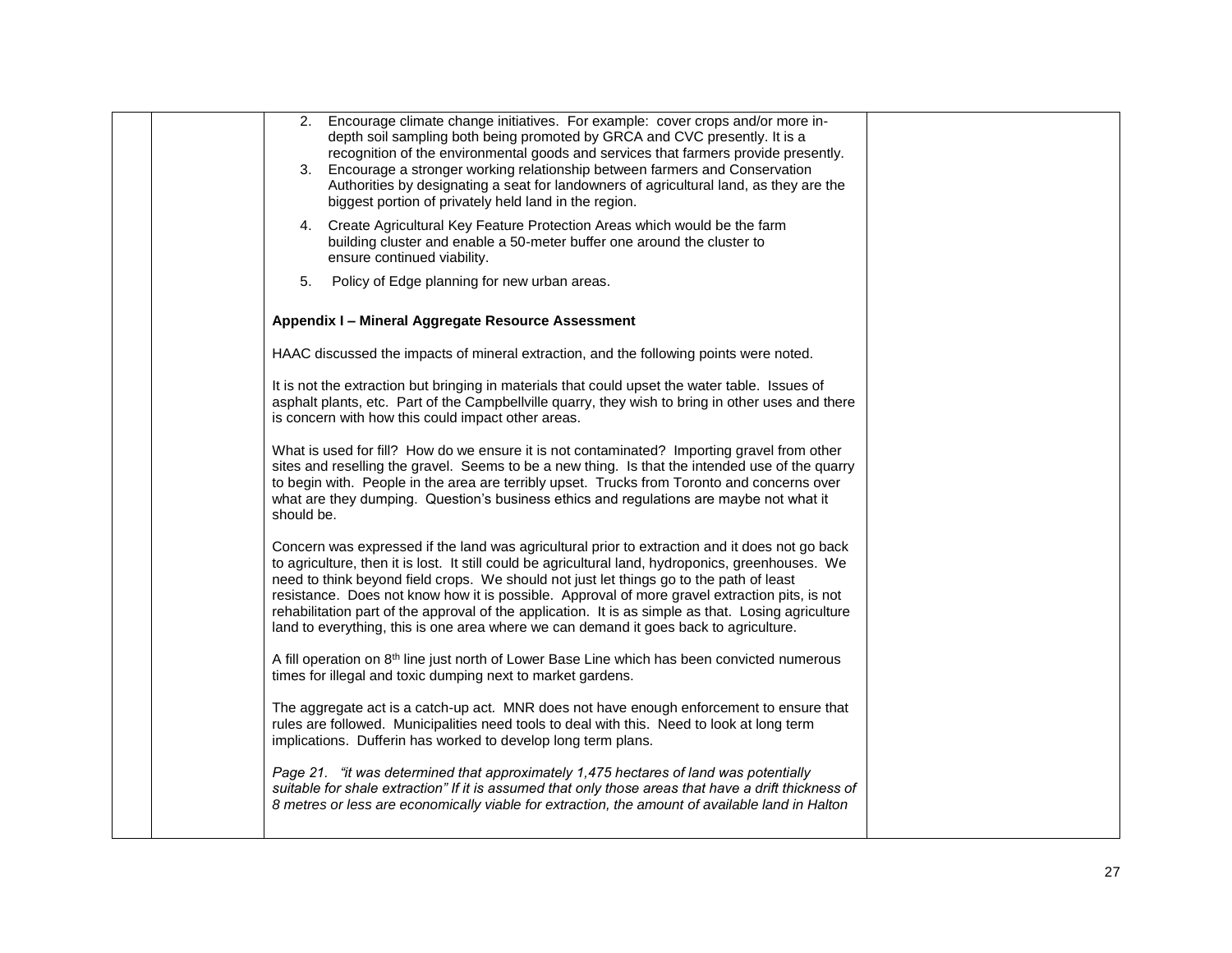|                        | Hills and the Region of Halton is much less than the 1,475 hectares that were mapped in the<br>Region of Halton Official Plan.                                                                                                                                                                                                                                                                                                                                                                                                                                                     |                                                                                                                                                   |
|------------------------|------------------------------------------------------------------------------------------------------------------------------------------------------------------------------------------------------------------------------------------------------------------------------------------------------------------------------------------------------------------------------------------------------------------------------------------------------------------------------------------------------------------------------------------------------------------------------------|---------------------------------------------------------------------------------------------------------------------------------------------------|
|                        | Do we need to worry about this impacting agriculture in the future? This is a huge amount of<br>land that could come out of agriculture.                                                                                                                                                                                                                                                                                                                                                                                                                                           |                                                                                                                                                   |
| proposed areas?        | Question: Page 41 are the Greenbelt areas those current designated and/or include the                                                                                                                                                                                                                                                                                                                                                                                                                                                                                              | The map referred to on Page 41 only<br>shows the current Greenbelt Plan<br>area.                                                                  |
|                        | Question: If 100 acres is in extraction, what is the actual area affected?                                                                                                                                                                                                                                                                                                                                                                                                                                                                                                         |                                                                                                                                                   |
|                        | Dust, noise, health and well being are all issues. Biggest factor is the water table. How far<br>can it affect things when dynamiting rock? Are there buffers around the quarry?                                                                                                                                                                                                                                                                                                                                                                                                   | The areas contemplated in the<br>Growing the size of the Greenbelt are<br>not shown on the maps in the Growth<br>Concepts Discussion Paper or the |
| impact.                | Councillor Best provided it depends on the type of operation. 1 to 2 km is an average area of                                                                                                                                                                                                                                                                                                                                                                                                                                                                                      | current Regional Official Plan<br>schedules. The Province's<br>commenting period on Growing the                                                   |
| areas.                 | Mapping concerns included mapping does not show Prime Agriculture Areas and we wonder<br>why prime agricultural land was not identified as a layer with mineral resource extraction                                                                                                                                                                                                                                                                                                                                                                                                | Size of the Greenbelt was from<br>February 17, 2021 to April 19, 2021.<br>The Region will continue to engage<br>with the Province as the work     |
| transparent and clear. | Maps on pages 23 and 24 do not show all of Halton (nothing west of Guelph Line and North of<br>20 Side Road. We need to add the word "clarity" as not all maps are clear. Need to be                                                                                                                                                                                                                                                                                                                                                                                               | proceeds to ensure Regional interests<br>are considered.                                                                                          |
|                        | The Provincial Policy Statement (PPS), Section 3.2, paragraph states that PPS allows<br>protection of resources of Provincial interest. Section 7 includes agricultural resources next to<br>mineral resources. Mineral resources are an area of public interest. In a quick scan of<br>agricultural section, there is no reference of the agricultural land being of Provincial interest.<br>There is no balanced to this approach.                                                                                                                                               |                                                                                                                                                   |
|                        | Councillor Fogal commented this is the whole issue. Agriculture is not treated the way it<br>should as a Provincial interest. Huge droughts are taking place in half of the United States<br>threaten food supply, makes it obvious, agriculture is a resource and needs to be considered<br>as such. In the fruit and vegetable industry, fewer acres being grown in Ontario now.<br>California is under huge drought conditions (75 percent under drought). Dependent on foreign<br>food supply even from California. In planning, the resource of fruit and vegetable, does not |                                                                                                                                                   |
|                        | seem to be considered. We will just buy our food from another country. We can grow these<br>crops here. Can grow and freeze product. Not getting the support we should. Need to worry<br>about farmland and producing food and it will become more of a concern not less of a concern.                                                                                                                                                                                                                                                                                             |                                                                                                                                                   |
|                        | On Page 11 PPS Section 2.5.2.1 demonstration of needany application to be considered on<br>land use merit only. Does HAAC agree on this?                                                                                                                                                                                                                                                                                                                                                                                                                                           |                                                                                                                                                   |
|                        | <b>Rehabilitation comments:</b>                                                                                                                                                                                                                                                                                                                                                                                                                                                                                                                                                    |                                                                                                                                                   |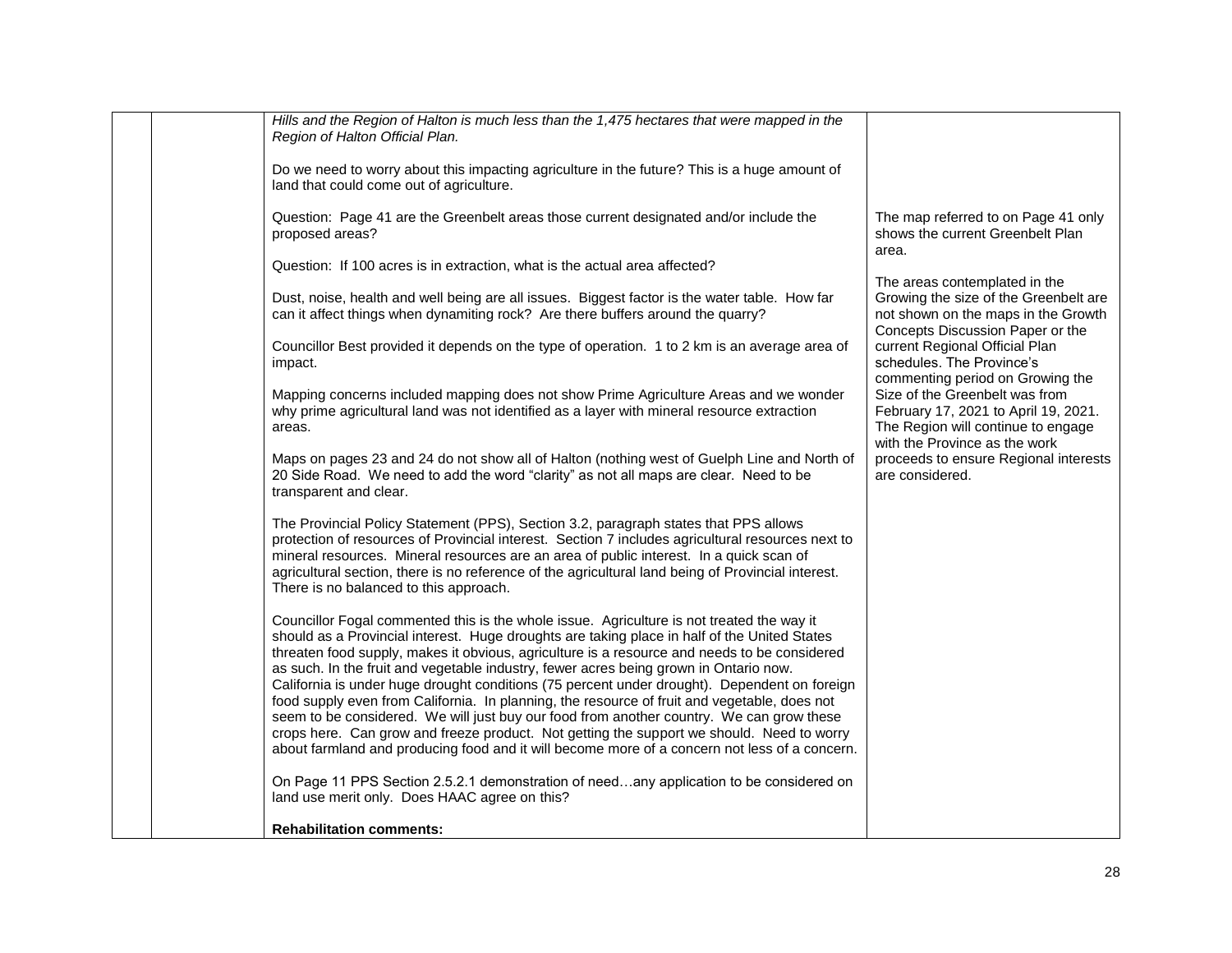|  | Once done and rehabilitation and may want to think about getting these back into agriculture.<br>Some areas can farm on slopes, so it is possible. Need to be open to these possibilities.                                                                                                                                                                                                                                                                                                                                                                                                                                                                                                              | Comments have been considered in<br>the development of a Draft Preferred<br>Growth Concept and the Integrated |
|--|---------------------------------------------------------------------------------------------------------------------------------------------------------------------------------------------------------------------------------------------------------------------------------------------------------------------------------------------------------------------------------------------------------------------------------------------------------------------------------------------------------------------------------------------------------------------------------------------------------------------------------------------------------------------------------------------------------|---------------------------------------------------------------------------------------------------------------|
|  | 2 or 3 times in the chapter on aggregate, it is mentioned about returning the land to high value<br>agriculture. Are there examples where this has been done? Elmira has returned one area into<br>a campground. Does not see reality it can be returned to high value land. Is it possible?<br>Reference page 35.                                                                                                                                                                                                                                                                                                                                                                                      | Growth Management Strategy.                                                                                   |
|  | Often there is not a system in place to ensure rehabilitation takes place. May need a system<br>that ensures the money is there. Quarries often turned into spectacular gardens.                                                                                                                                                                                                                                                                                                                                                                                                                                                                                                                        |                                                                                                               |
|  | An example was given of 5 Side Road in Campbellville, and that it would be a stretch to call<br>high value crop area??? Even if we could increase organic matter but will not be as good as<br>natural state.                                                                                                                                                                                                                                                                                                                                                                                                                                                                                           |                                                                                                               |
|  | Often quarries are looked at for depositing green waste.                                                                                                                                                                                                                                                                                                                                                                                                                                                                                                                                                                                                                                                |                                                                                                               |
|  | The questions were asked; how many cubic areas are needed to fill in a quarry. It would take<br>a lot of trucks and a lot of fuel. Quarry pits are massively deep. This is an extraordinarily<br>complex issue. Soils need to be tested. There is going to be some excellent topsoil available.<br>Alternate use could be a golf course as there would be less of a need somewhere else and the<br>loss of agricultural land there.                                                                                                                                                                                                                                                                     |                                                                                                               |
|  | How do we frame this? We need to look at from the agricultural point of view and preserve as<br>much as possible. If you fill in a quarry, could houses be placed in these locations? We need<br>to develop an agricultural perspective on this and look at agriculture and if we can rehabilitate,<br>turn back to agricultural land, or rehabilitate these lands so they do not have to compete with<br>agriculture as suggested.                                                                                                                                                                                                                                                                     |                                                                                                               |
|  | HAAC recognizes the need for Halton Region to make a statement that prime agricultural land<br>is a priority must be retained for agriculture. Number 1, it is farmland and should be protected<br>as such. Quarries that need to be rehabilitated, rehabilitate to agriculture if possible. This<br>needs to be the hierarchy of decision making.                                                                                                                                                                                                                                                                                                                                                      |                                                                                                               |
|  | When there is a subdivision, there is a surplus of topsoil. HAAC suggests Halton Region<br>needs to mandate that it goes to quarries, that could be very productive farmland and it would<br>be re-using some of the soil. Thinks developers would be willing to move the surplus soil for<br>free. Developers may be in favour and optics makes them look better. Generally, the soil is<br>tested. If this is presented to developers, here is an opportunity where everybody wins. We<br>cannot just make topsoil. It would be going to waste whereas there are opportunities where it<br>could create viable land. 2 acres, 10, or 100 acres, which creates something we were not<br>going to have. |                                                                                                               |
|  |                                                                                                                                                                                                                                                                                                                                                                                                                                                                                                                                                                                                                                                                                                         |                                                                                                               |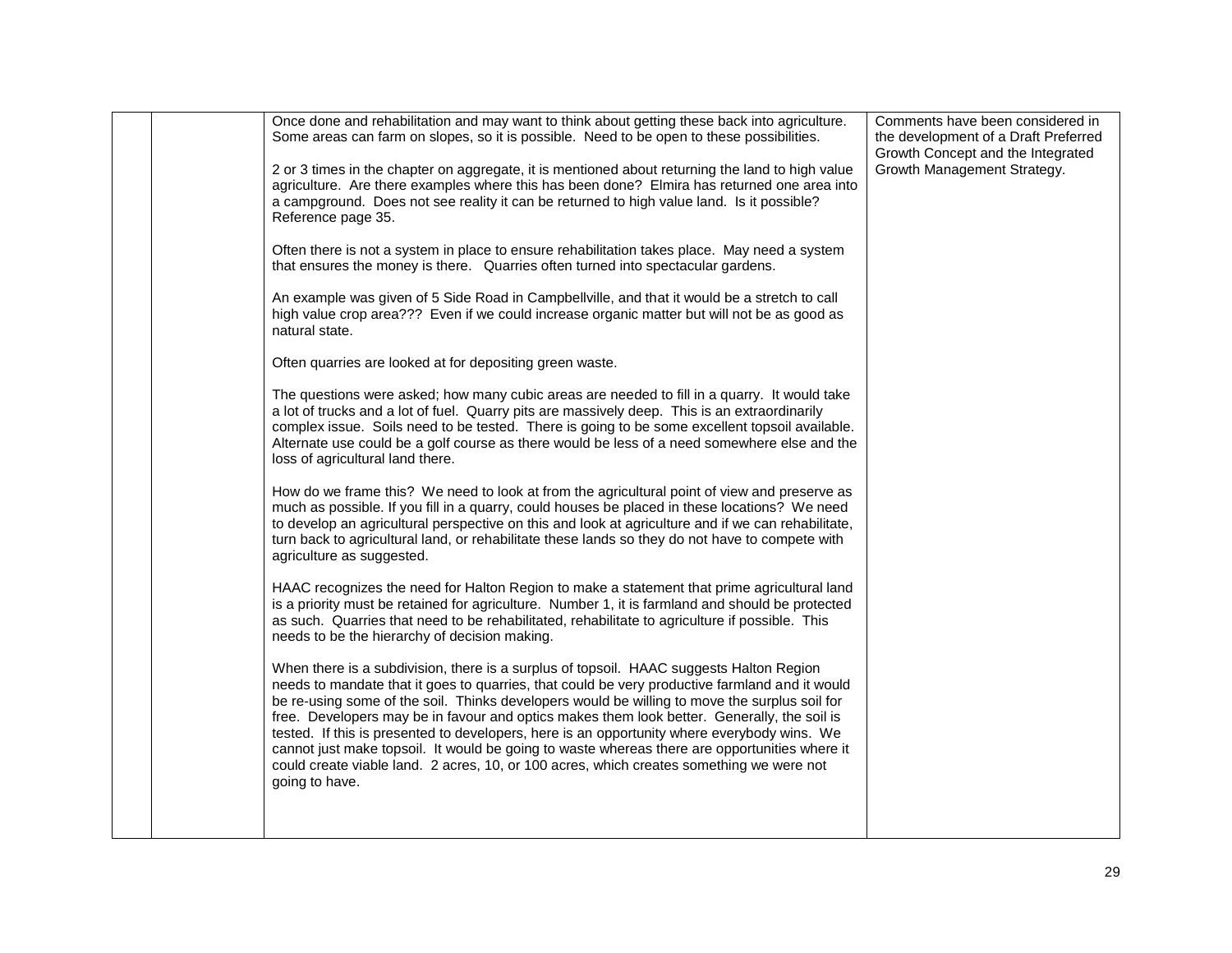|  | Information was provided, Halton Region are relooking at development standards and will be<br>asking the development industry to leave more soil in the subdivisions. Trees do not grow.<br>There may not be as much to deliver as there currently is.                                                                                                                                                                                                                                                                                                                                                                                                        |                                                                                                                                              |
|--|---------------------------------------------------------------------------------------------------------------------------------------------------------------------------------------------------------------------------------------------------------------------------------------------------------------------------------------------------------------------------------------------------------------------------------------------------------------------------------------------------------------------------------------------------------------------------------------------------------------------------------------------------------------|----------------------------------------------------------------------------------------------------------------------------------------------|
|  | It was noted topsoil against a foundation can does not happen. It needs to be subsoil. Soil<br>dumping in ditches needs to stop as it is creating flooding. No one assumes responsibility.<br>The trucking companies that do this have a spot they go to all the time. The trucks follow each<br>other. Every load was monitored. It is a free for all in the way in terms of dirt hauling<br>business. Some of these dirt moving companies need to be brought on board.                                                                                                                                                                                      |                                                                                                                                              |
|  | HAAC would want to be involved and engaged in the process to ensure that the reclamation of<br>quarries into agricultural lands happens. HAAC needs to be engaged as experts in<br>agriculture.                                                                                                                                                                                                                                                                                                                                                                                                                                                               |                                                                                                                                              |
|  | There should be a statement of principle on topsoil, it should be treated as valuable, and a<br>reuse plan should develop in conjunction with HAAC.                                                                                                                                                                                                                                                                                                                                                                                                                                                                                                           |                                                                                                                                              |
|  | In conclusion, HAAC agrees with the rehabilitation to agricultural uses and recognize this<br>needs to be defined. Referencing Page 4, "Retains areas for mineral extraction, which can be<br>rehabilitated to high value agricultural areas."                                                                                                                                                                                                                                                                                                                                                                                                                |                                                                                                                                              |
|  | HAAC also supports:<br>Section: "4.2.8.1 - "Municipalities will develop and implement official plan policies and other<br>strategies to conserve mineral aggregate resources, including:<br>the recovery and recycling of manufactured materials derived from mineral<br>a)<br>aggregate<br>resources for reuse in construction, manufacturing, industrial, or maintenance projects                                                                                                                                                                                                                                                                           |                                                                                                                                              |
|  | as a substitute for new mineral aggregate resources; and<br>b) the wise use of mineral aggregate resources, including utilization for extraction of on<br>site mineral aggregate resources prior to development occurring."                                                                                                                                                                                                                                                                                                                                                                                                                                   |                                                                                                                                              |
|  | HAAC also notes Concept 3 would best support these efforts, as highlighted on page 26 of the<br>report.                                                                                                                                                                                                                                                                                                                                                                                                                                                                                                                                                       |                                                                                                                                              |
|  | <b>Opportunities:</b><br>The sub-committee questions how we frame the discussion? How do we position the<br>response? Are we saying we oppose any more aggregate development?                                                                                                                                                                                                                                                                                                                                                                                                                                                                                 | Comments have been considered in<br>the development of a Draft Preferred<br>Growth Concept and the Integrated<br>Growth Management Strategy. |
|  | Aggregate is required for roads and buildings. We do not think we would be successful in<br>reducing and/or stopping aggregate extraction in this area. However, there is the potential for<br>the Region to develop policies in build forms enabling the use of less aggregate being used to<br>make brick. There are avenues in which things can be done to stop the huge amount of<br>aggregate coming out for build forms. However. it could support agriculture by requiring<br>buildings to be built with renewal resources, for example, straw and perennial grasses have<br>been utilized to may boards like chipboard which traditionally uses wood. |                                                                                                                                              |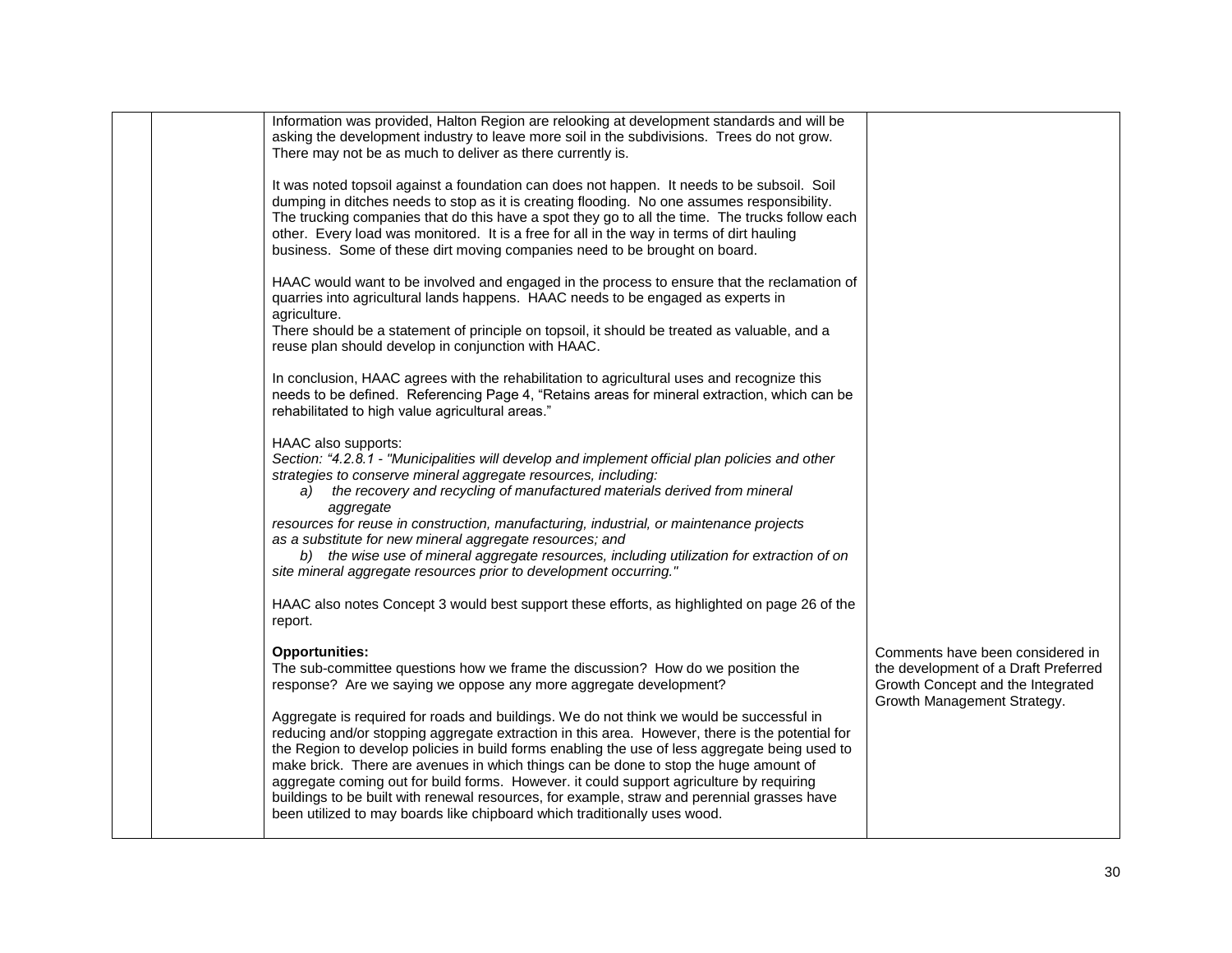| Appendix J - North Aldershot Policy Area Urban Expansion Assessment.<br>It was noted HAAC did not review the North Aldershot Policy Area Urban Expansion<br>Assessment. They sub-committee felt this was a complicated area with multiple issues and<br>we needed to focus on areas of the largest impact.                                                                                                                                                                                                                                                                                                                                                                                                                                                                                                                                                                                                                                                                                                                                                                                                                                                                                                                                                                                                                                                                                                                                                                                                                                                                                                                                                                                                                                                                                                                                                                                                                                                                                                                                                                                                                               | Comments have been considered in<br>the development of a Draft Preferred<br>Growth Concept and the Integrated<br>Growth Management Strategy.<br>Regional staff can follow-up to<br>provide a fulsome response to<br>specific questions from the<br>Committee. |
|------------------------------------------------------------------------------------------------------------------------------------------------------------------------------------------------------------------------------------------------------------------------------------------------------------------------------------------------------------------------------------------------------------------------------------------------------------------------------------------------------------------------------------------------------------------------------------------------------------------------------------------------------------------------------------------------------------------------------------------------------------------------------------------------------------------------------------------------------------------------------------------------------------------------------------------------------------------------------------------------------------------------------------------------------------------------------------------------------------------------------------------------------------------------------------------------------------------------------------------------------------------------------------------------------------------------------------------------------------------------------------------------------------------------------------------------------------------------------------------------------------------------------------------------------------------------------------------------------------------------------------------------------------------------------------------------------------------------------------------------------------------------------------------------------------------------------------------------------------------------------------------------------------------------------------------------------------------------------------------------------------------------------------------------------------------------------------------------------------------------------------------|---------------------------------------------------------------------------------------------------------------------------------------------------------------------------------------------------------------------------------------------------------------|
| Appendix K - Evaluation of Growth Concepts<br>Question: Under the current ROPA has Halton met its employment numbers?<br>Councillor Best provided comment on what he had heard, stating that Halton Region is not<br>close to meeting its employment numbers due to the types of operations being more logistics<br>companies. Market reality is different, and we must look at a different mix and focus on offices<br>and retail rather than large warehouses. If only build a building, which will be automated, this<br>is a problem we need to address. Need to intensify employment at the same time as we are<br>intensifying residential.<br>Councillor Fogal responded with, we are not meeting the forecasts with population,<br>employment, land required, and these figures are all inflated. The Ontario Ministry of Finance<br>have numbers that better fit reality. Figures given to designate as much land as possible. It is<br>a land grab. We have enough land now to last to 2041 (employment).<br>The sub-committee questions the amount of employment land needed and reference<br>automation and finding ways to accommodate jobs. The existing model is broken due to<br>automation. Have we looked at neighbouring municipalities and are they experiencing the<br>same?<br>Councillor Fogal commented on similar experiences happening across the Great Golden<br>Horseshoe. Hamilton is expected to double but the residents are fighting back. See<br>redevelopment opportunities. Vacant businesses. Halton needs to look within before we go<br>out on valuable agricultural land. Peel is looking at 10,000 acres for their Scenario 4.<br>Wellington is looking at 15 to 20 percent intensification in Rockwood, Elora, Fergusvastly<br>different from 60 to 80 percent being asked. We do not have enough demographics regarding<br>young people. Need to influence immigration at the federal level.<br>HAAC would also like to encourage agricultural/food related employment opportunities be<br>encouraged to support the agricultural community. Abattoirs are desperately needed in this<br>area. | Comments have been considered in<br>the development of a Draft Preferred<br>Growth Concept and the Integrated<br>Growth Management Strategy.<br>Regional staff can follow-up to<br>provide a fulsome response to<br>specific questions from the<br>Committee. |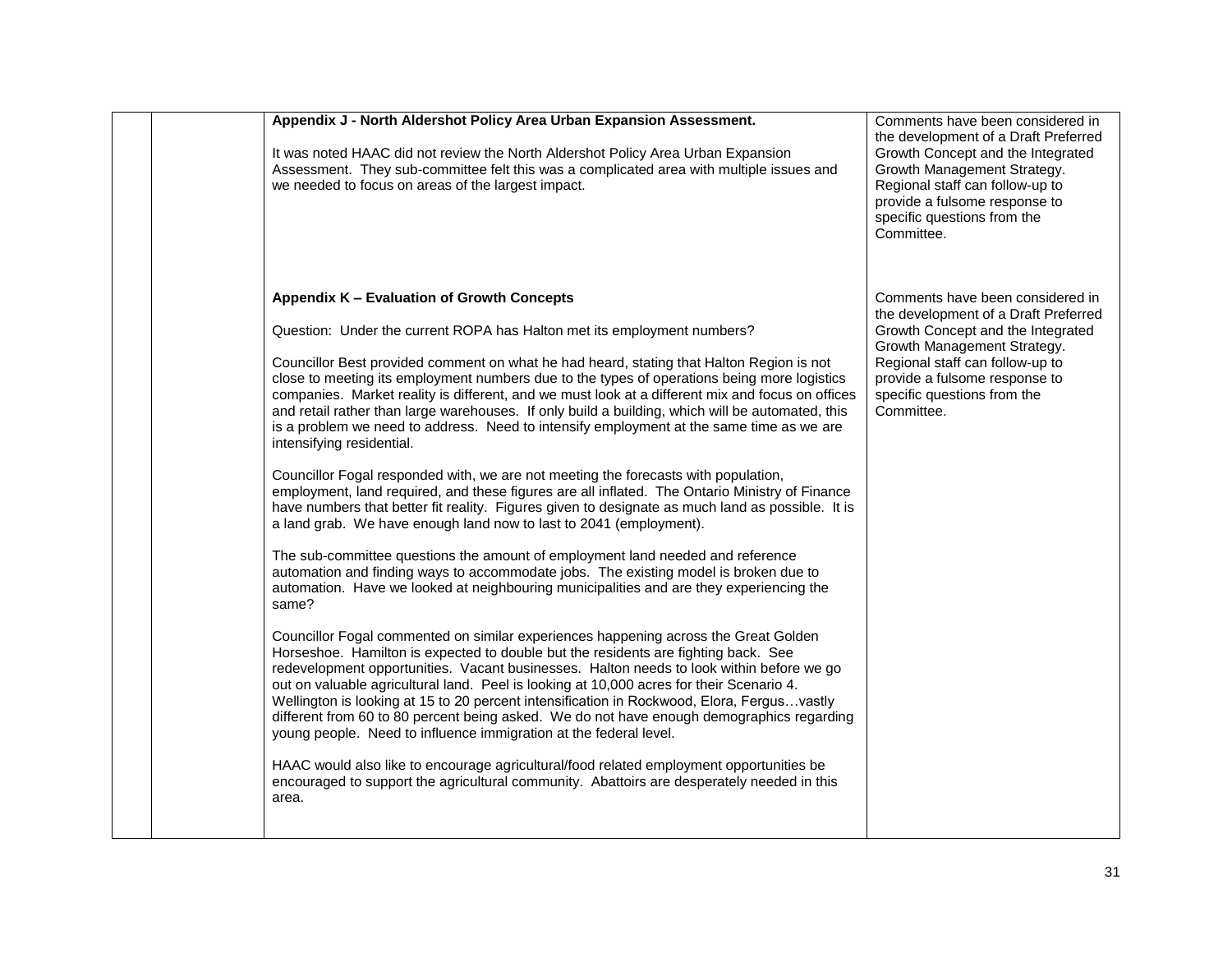|  | Question: In the document it discusses transportation and only mentions GO Transit, what<br>other transportation methods are being proposed? This question was posed due to it being<br>noted numerous times in the Integrated Growth Management Concept Discussion paper.<br>Councillor Fogal provided it will include Go transit with all day service and 2 ways on the<br>Kitchener line. What the Region is looking at, we do not know and have not talked about<br>regional transit. Oakville has invested in their own transit and did not want to see its efforts<br>watered down.<br>The sub-committee expressed the need for Go train stations and noted opportunities but there<br>needs to be North, South, East and West transit across Halton.<br>Concern was expressed with regards to the movement of farm equipment and the need to<br>travel between farm locations. Page 19: "In Concept 3, there is a screenline deficiency in<br>2051 (SL 74 – east Halton Hills). Addressing this deficiency would rely primarily on the<br>widening of 5 Side Road." Please ensure an agricultural impact assessment is done on this.<br>Councillor Best provided Local Municipalities Official Plans address the local transit. Regional<br>affects regional roads going to 6 lands i.e. Steeles, Guelph Line, Trafalgar, Derry. No plans<br>for 5 SR. Keep transit in higher intensity areas.<br>If Halton region were to look at an agricultural system approach, we must ensure farm service<br>providers have access to all areas of Halton. If this being considered? If Britannia is going to<br>6 lanes, could one lane be designated for farm equipment even partially.<br>Councillor Best commented there will not be much farmland left in that area. Urbanization is<br>happening from Britannia all the way to Georgetown. Need a 5 <sup>th</sup> option. Some councillors<br>want to go border to border. | In response to question about<br>transportation: In addition to GO<br>Transit and local transit, examples of<br>proposed transportation modes<br>include bus rapid transit along the<br>Dundas Street and Trafalgar Street<br>Corridors, improvements to the active<br>transportation network and linkages<br>(i.e., cycling, pedestrian, and trail<br>infrastructure). The Region works<br>closely with the Local Municipalities to<br>ensure that residents have mobility<br>options that provide connectivity<br>across the Region.<br>All Growth Concepts reflect the<br>Province's preferred location of the<br>GTA West Corridor and the potential<br>settlement boundary expansion areas<br>for employment uses include areas<br>adjacent to the proposed highway, as<br>well as areas with proximity to<br>Highways 401 and 407. It is important<br>to note that Regional Council has<br>opposed the construction of the GTA<br>West highway. |
|--|-------------------------------------------------------------------------------------------------------------------------------------------------------------------------------------------------------------------------------------------------------------------------------------------------------------------------------------------------------------------------------------------------------------------------------------------------------------------------------------------------------------------------------------------------------------------------------------------------------------------------------------------------------------------------------------------------------------------------------------------------------------------------------------------------------------------------------------------------------------------------------------------------------------------------------------------------------------------------------------------------------------------------------------------------------------------------------------------------------------------------------------------------------------------------------------------------------------------------------------------------------------------------------------------------------------------------------------------------------------------------------------------------------------------------------------------------------------------------------------------------------------------------------------------------------------------------------------------------------------------------------------------------------------------------------------------------------------------------------------------------------------------------------------------------------------------------------------------------------------------------------------------------------------------------------|-------------------------------------------------------------------------------------------------------------------------------------------------------------------------------------------------------------------------------------------------------------------------------------------------------------------------------------------------------------------------------------------------------------------------------------------------------------------------------------------------------------------------------------------------------------------------------------------------------------------------------------------------------------------------------------------------------------------------------------------------------------------------------------------------------------------------------------------------------------------------------------------------------------------------------------------------------|
|  | It was suggested HAAC should invite Transportation people to show the maps and discuss our<br>concerns.<br>Page 7: In accordance with the Growth Plan (2019), UGCs are planned to accommodate a<br>density of 200 person and jobs per hectare by 2031. Growth attributed to MTSAs to 2051 is<br>informed based on the local urban structure and build-out potential of sites. However, the<br>development potential of these sites well exceeds growth in the Region to 2051. As a result,<br>none of the concepts achieve the full build-out potential of the identified MTSAs within the<br>2051 planning horizon meaning that the density target will be achieved after this time. Thus,<br>there would remain surplus capacity to accommodate<br>growth beyond 2051. HAAC questions why?<br>If we looked at all places to densify and if hold firm on the urban boundary, we can achieve<br>growth within the urban area. HAAC endorses the statement and strongly encourages strong<br>urban boundaries within the existing areas.                                                                                                                                                                                                                                                                                                                                                                                                                                                                                                                                                                                                                                                                                                                                                                                                                                                                                       | Regional staff can follow-up to<br>provide a fulsome response to<br>specific questions from the<br>Committee.                                                                                                                                                                                                                                                                                                                                                                                                                                                                                                                                                                                                                                                                                                                                                                                                                                         |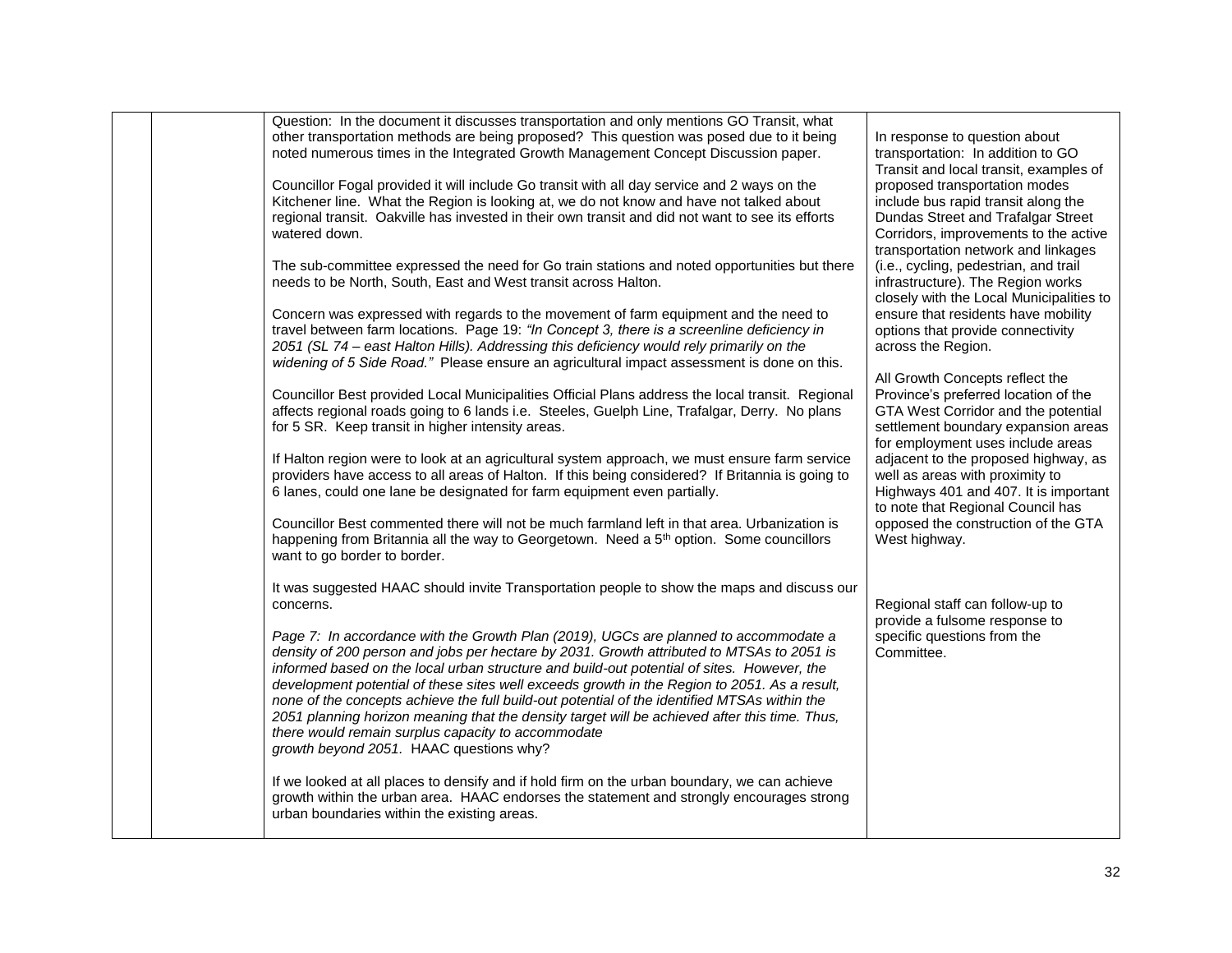| Question: Why are evaluation measures slated as TBD? Page 12 Through out the document<br>agricultural related impact studies are only being done at the preferred growth concept stage<br>which could put the designation of agricultural lands at a disadvantage.                                                                                                                                                                                                                                                             |                                                                                                                                                                                                  |
|--------------------------------------------------------------------------------------------------------------------------------------------------------------------------------------------------------------------------------------------------------------------------------------------------------------------------------------------------------------------------------------------------------------------------------------------------------------------------------------------------------------------------------|--------------------------------------------------------------------------------------------------------------------------------------------------------------------------------------------------|
| Growth scenarios.                                                                                                                                                                                                                                                                                                                                                                                                                                                                                                              |                                                                                                                                                                                                  |
| The committee realizes there is not enough time for consultation. Deadlines are looming<br>within the next couple of months. Milton will decide on June 21 <sup>st</sup> . Halton Hills will also be<br>looking at a July date. Deadline is July 2022. Do we have to hand in something one year in<br>ahead? After the interim report goes in, can this buy additional time? HAAC can ask<br>questions. It will raise questions in people's minds.                                                                             |                                                                                                                                                                                                  |
| Soil services should have gone the next step. There is not any clarity on when the actual<br>dates are. Supports going back to the drawing board and doing an AIA on each concept at the<br>Region's expense and would be a better way to rigorously evaluate. If there are no impact<br>statements in front of Councillors, how can they decide. The reports do not look at large<br>employers such as Mohawk and Monaghan Mushrooms.                                                                                         |                                                                                                                                                                                                  |
| It was noted Milton's Staff report was already written and Council deferred. The agricultural<br>community and possibly HAAC should encourage members to make presentation to Milton<br>Council on June 21 <sup>st</sup> . 99 percent of the public have no clue what is going on. About 600<br>people attended PICs, need more people involved, which brings us back to our original<br>comments on the timing and lack of public consultation. However, it does seem people<br>supportive of not extending urban boundaries. |                                                                                                                                                                                                  |
| Question: When look at intensification and densification, does Planning staff connect with<br>housing services or work in silos? (Anna to advise). At local level looking at needs of the<br>broader community. Look at in-fill to create affordable housing near services. The<br>opportunities are there for different housing types because of intensification. Unfortunately,<br>Agencies do not have the time with COVID to do the in-depth personal look.                                                                |                                                                                                                                                                                                  |
| Page: 18 "All growth concepts use up the available capacity first." Question: So even though<br>we are not allowed to phase in development in ten-year increments, Halton Region can<br>effectively do this through infrastructure planning?<br>Councillor Best explained the use of available capacity first, Halton could do this through<br>infrastructure planning through its allocation programming. This helps with prioritization. The                                                                                 |                                                                                                                                                                                                  |
| how things will develop. Want us to plan to 2051 to phase in how we would accommodate<br>every 10 years. The actual development is phased in an orderly way. The big developers did<br>not want to plan to just every ten years.<br>HAAC would like a presentation on how Growth would develop out by regional staff. Phasing<br>could allow for agricultural use of lands for a longer period.                                                                                                                                |                                                                                                                                                                                                  |
|                                                                                                                                                                                                                                                                                                                                                                                                                                                                                                                                | Councillors Best and Fogal were asked if they could request for a full-blown AIA by each of the<br>allocation program ensures costs are up front. Phasing is used in two contexts. We will phase |